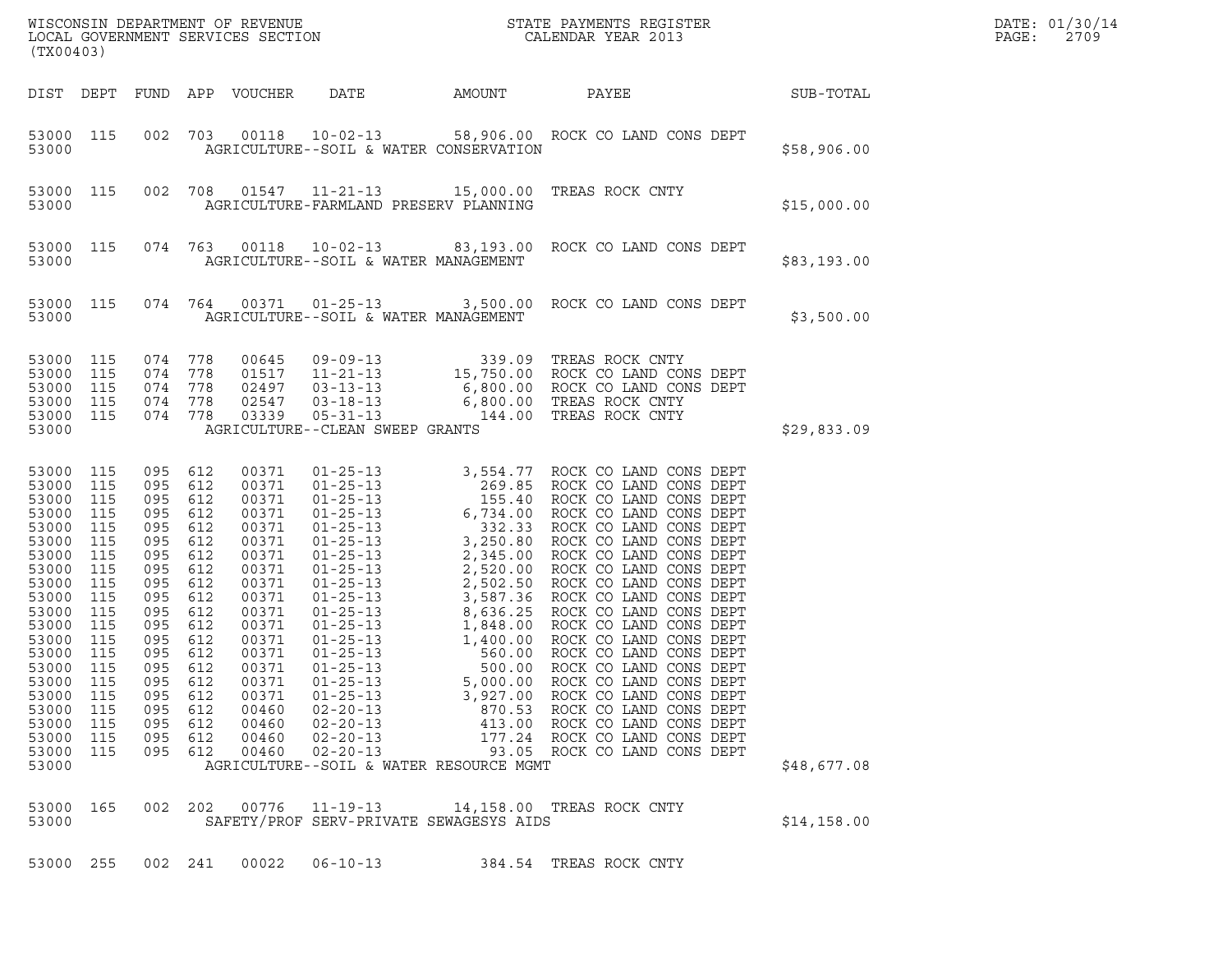| DIST                                                                                                                                                                                                                                                                                                                                                        | DEPT                                                                                                                                                                                                                                                                   |                                                                                                                                                                                                                                                                        |                                                                                                                                                                                                                                                                        | FUND APP VOUCHER | DATE                           | AMOUNT                                   | PAYEE                                                                                                                                                                                                                                    | SUB-TOTAL   |
|-------------------------------------------------------------------------------------------------------------------------------------------------------------------------------------------------------------------------------------------------------------------------------------------------------------------------------------------------------------|------------------------------------------------------------------------------------------------------------------------------------------------------------------------------------------------------------------------------------------------------------------------|------------------------------------------------------------------------------------------------------------------------------------------------------------------------------------------------------------------------------------------------------------------------|------------------------------------------------------------------------------------------------------------------------------------------------------------------------------------------------------------------------------------------------------------------------|------------------|--------------------------------|------------------------------------------|------------------------------------------------------------------------------------------------------------------------------------------------------------------------------------------------------------------------------------------|-------------|
| 53000<br>53000<br>53000<br>53000<br>53000<br>53000<br>53000<br>53000<br>53000<br>53000<br>53000<br>53000<br>53000<br>53000<br>53000<br>53000<br>53000<br>53000<br>53000<br>53000<br>53000<br>53000<br>53000<br>53000<br>53000<br>53000<br>53000<br>53000<br>53000<br>53000<br>53000<br>53000<br>53000<br>53000<br>53000<br>53000<br>53000<br>53000<br>53000 | 255<br>255<br>255<br>255<br>255<br>255<br>255<br>255<br>255<br>255<br>255<br>255<br>255<br>255<br>255<br>255<br>255<br>255<br>255<br>255<br>255<br>255<br>255<br>255<br>255<br>255<br>255<br>255<br>255<br>255<br>255<br>255<br>255<br>255<br>255<br>255<br>255<br>255 | 002<br>002<br>002<br>002<br>002<br>002<br>002<br>002<br>002<br>002<br>002<br>002<br>002<br>002<br>002<br>002<br>002<br>002<br>002<br>002<br>002<br>002<br>002<br>002<br>002<br>002<br>002<br>002<br>002<br>002<br>002<br>002<br>002<br>002<br>002<br>002<br>002<br>002 | 241<br>241<br>241<br>241<br>241<br>241<br>241<br>241<br>241<br>241<br>241<br>241<br>241<br>241<br>241<br>241<br>241<br>241<br>241<br>241<br>241<br>241<br>241<br>241<br>241<br>241<br>241<br>241<br>241<br>241<br>241<br>241<br>241<br>241<br>241<br>241<br>241<br>241 |                  |                                | PUBLIC INSTRUCT--LOCAL PROGRAMS--FED FDS | VOUCHER DATE 1990<br>00022 06-10-13 1, 370.88 TREAS ROCK CNTY<br>00022 06-10-13 1, 370.88 TREAS ROCK CNTY<br>00032 08-19-13 1, 174.10 TREAS ROCK CNTY<br>00032 08-19-13 309.60 TREAS ROCK CNTY<br>00032 09-23-13 1, 451.40 TREAS ROCK CN | \$34,457.60 |
| 53000<br>53000                                                                                                                                                                                                                                                                                                                                              | 370                                                                                                                                                                                                                                                                    |                                                                                                                                                                                                                                                                        |                                                                                                                                                                                                                                                                        |                  |                                | NAT RESOURCES--LOCAL WATER QUALITY PLAN  | 002 604 00152 03-25-13 5,000.00 TREAS ROCK CNTY                                                                                                                                                                                          | \$5,000.00  |
| 53000<br>53000<br>53000                                                                                                                                                                                                                                                                                                                                     | 370<br>370                                                                                                                                                                                                                                                             | 012                                                                                                                                                                                                                                                                    | 381<br>012 381                                                                                                                                                                                                                                                         | 00006<br>00556   | NAT RESOURCES--BOAT PATROL     |                                          | 07-26-13 2.05 TREAS ROCK CNTY<br>03-26-13 3,961.46 TREAS ROCK CNTY                                                                                                                                                                       | \$3,963.51  |
| 53000 370<br>53000                                                                                                                                                                                                                                                                                                                                          |                                                                                                                                                                                                                                                                        | 012                                                                                                                                                                                                                                                                    |                                                                                                                                                                                                                                                                        |                  | NAT RESOURCES--WILDLIFE DAMAGE |                                          | 549  00131  03-15-13  205.00  ROCK CO LAND CONS DEPT                                                                                                                                                                                     | \$205.00    |
|                                                                                                                                                                                                                                                                                                                                                             | 53000 370                                                                                                                                                                                                                                                              |                                                                                                                                                                                                                                                                        | 012 550                                                                                                                                                                                                                                                                |                  | 00006 07-26-13                 |                                          | 7.08 TREAS ROCK CNTY                                                                                                                                                                                                                     |             |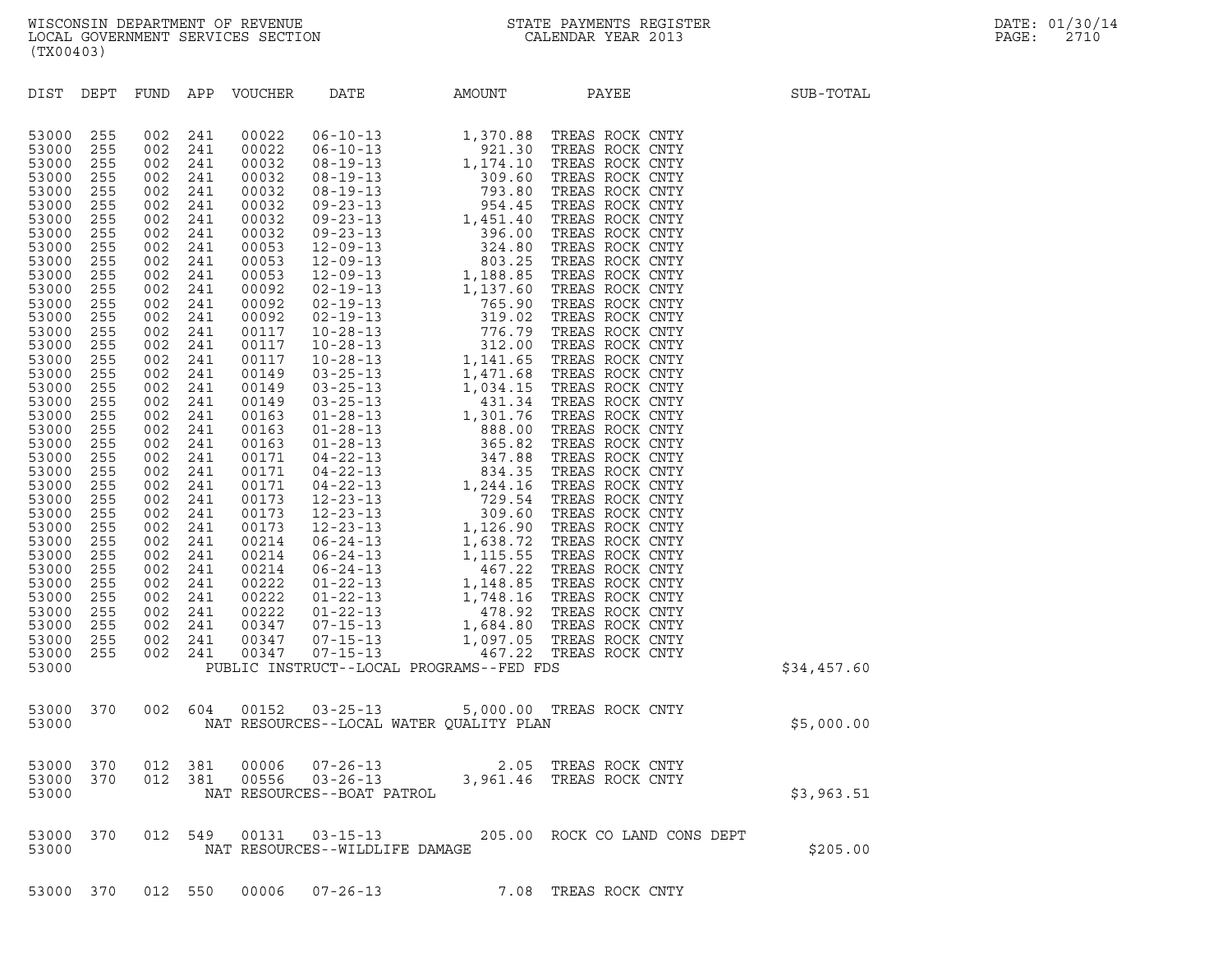| LOCAL GOVERNMENT SERVICES SECTION<br>(TX00403)                                                                                                                                                                               |                                                                                                |                                                                                                |                                                                                                                            |                                                                                                                                                                                                                                                          |                                                                                                                                                                |                                                                                                                                                                                                                                            | DATE: 01/30/14<br>PAGE:<br>2711 |  |
|------------------------------------------------------------------------------------------------------------------------------------------------------------------------------------------------------------------------------|------------------------------------------------------------------------------------------------|------------------------------------------------------------------------------------------------|----------------------------------------------------------------------------------------------------------------------------|----------------------------------------------------------------------------------------------------------------------------------------------------------------------------------------------------------------------------------------------------------|----------------------------------------------------------------------------------------------------------------------------------------------------------------|--------------------------------------------------------------------------------------------------------------------------------------------------------------------------------------------------------------------------------------------|---------------------------------|--|
| DIST DEPT                                                                                                                                                                                                                    |                                                                                                |                                                                                                | FUND APP VOUCHER                                                                                                           | DATE                                                                                                                                                                                                                                                     | AMOUNT                                                                                                                                                         | PAYEE                                                                                                                                                                                                                                      | SUB-TOTAL                       |  |
| 53000 370<br>53000                                                                                                                                                                                                           |                                                                                                |                                                                                                |                                                                                                                            | NAT RESOURCES--BOATING ENFORCEMENT AIDS                                                                                                                                                                                                                  |                                                                                                                                                                | 012 550 00556 03-26-13 13,726.47 TREAS ROCK CNTY                                                                                                                                                                                           | \$13,733.55                     |  |
| 53000 370<br>53000                                                                                                                                                                                                           |                                                                                                |                                                                                                |                                                                                                                            | NAT RESOURCES--SNOWMOBILE ENFORCEMENT                                                                                                                                                                                                                    |                                                                                                                                                                | 012 552 00152 09-24-13 7,617.62 TREAS ROCK CNTY                                                                                                                                                                                            | \$7,617.62                      |  |
| 53000 370<br>53000                                                                                                                                                                                                           |                                                                                                |                                                                                                |                                                                                                                            | 012 553 00131 03-15-13<br>NAT RESOURCES--WILDLIFE DAMAGE CLAIMS                                                                                                                                                                                          |                                                                                                                                                                | 5,230.73 ROCK CO LAND CONS DEPT                                                                                                                                                                                                            | \$5,230.73                      |  |
| 53000 370<br>53000                                                                                                                                                                                                           |                                                                                                |                                                                                                |                                                                                                                            | NAT RESOURCES--COUNTY CONSERVATION AIDS                                                                                                                                                                                                                  |                                                                                                                                                                | 012 563 03440 06-25-13 3,000.00 TREAS ROCK CNTY                                                                                                                                                                                            | \$3,000.00                      |  |
| 53000 370<br>53000                                                                                                                                                                                                           |                                                                                                |                                                                                                |                                                                                                                            | 012 574 00374 08-23-13<br>NAT RESOURCES--SNOWMOBILE TRAIL AIDS                                                                                                                                                                                           |                                                                                                                                                                | 28,300.00 TREAS ROCK CNTY                                                                                                                                                                                                                  | \$28,300.00                     |  |
| 53000 370<br>53000                                                                                                                                                                                                           |                                                                                                | 012 575                                                                                        |                                                                                                                            | NAT RESOURCES--SNOWMOBILE TRAIL AIDS                                                                                                                                                                                                                     |                                                                                                                                                                | 00601  09-23-13  28,300.00 TREAS ROCK CNTY                                                                                                                                                                                                 | \$28,300.00                     |  |
| 53000 370<br>53000                                                                                                                                                                                                           |                                                                                                | 095 512                                                                                        |                                                                                                                            | NAT RESOURCES--STEWARDSHIP 2000                                                                                                                                                                                                                          |                                                                                                                                                                |                                                                                                                                                                                                                                            | \$35,000.00                     |  |
| 53000 395<br>53000 395<br>53000 395<br>53000                                                                                                                                                                                 |                                                                                                | 011 167<br>011 167<br>011 167                                                                  | 60677                                                                                                                      | 60677  01-03-13<br>$01 - 03 - 13$<br>TRANSPORTATION--ELDERLY/DISABLED CAPITAL                                                                                                                                                                            |                                                                                                                                                                | 41,862.00 ATLAS BUS SALES INC<br>60677  01-03-13  41,862.00  ATLAS BUS SALES INC<br>41,862.00 ATLAS BUS SALES INC                                                                                                                          | \$125,586.00                    |  |
| 53000 395<br>53000 395<br>53000                                                                                                                                                                                              |                                                                                                | 011 182<br>011 182                                                                             | 83834<br>91608                                                                                                             | $08 - 12 - 13$<br>$10 - 23 - 13$<br>TRANSPORTATION--TRANSIT AIDS-FEDERAL                                                                                                                                                                                 | 40,154.40 ROCK CO<br>27,338.02 ROCK CO                                                                                                                         |                                                                                                                                                                                                                                            | \$67,492.42                     |  |
| 53000<br>395<br>53000<br>395<br>53000<br>395<br>53000<br>395<br>53000<br>395<br>53000<br>395<br>53000<br>395<br>53000<br>395<br>53000<br>395<br>53000<br>395<br>53000<br>395<br>53000<br>395<br>53000<br>395<br>53000<br>395 | 011<br>011<br>011<br>011<br>011<br>011<br>011<br>011<br>011<br>011<br>011<br>011<br>011<br>011 | 185<br>185<br>185<br>185<br>185<br>185<br>185<br>185<br>185<br>185<br>185<br>185<br>185<br>185 | 62509<br>62509<br>62509<br>62509<br>62509<br>62509<br>67678<br>67678<br>67678<br>68462<br>68462<br>68462<br>69364<br>69364 | $01 - 22 - 13$<br>$01 - 22 - 13$<br>$01 - 22 - 13$<br>$01 - 22 - 13$<br>$01 - 22 - 13$<br>$01 - 22 - 13$<br>$03 - 11 - 13$<br>$03 - 11 - 13$<br>$03 - 11 - 13$<br>$03 - 18 - 13$<br>$03 - 18 - 13$<br>$03 - 18 - 13$<br>$03 - 25 - 13$<br>$03 - 25 - 13$ | 1,773.42<br>845.76<br>1,718.84<br>3,204.74<br>419.97<br>2,475.43<br>3,803.47<br>2,746.49<br>4,804.52<br>4,325.61<br>1,886.50<br>3,052.24<br>1,314.69<br>826.22 | TREAS ROCK CO<br>TREAS ROCK CO<br>TREAS ROCK CO<br>TREAS ROCK CO<br>TREAS ROCK CO<br>TREAS ROCK CO<br>TREAS ROCK CO<br>TREAS ROCK CO<br>TREAS ROCK CO<br>TREAS ROCK CO<br>TREAS ROCK CO<br>TREAS ROCK CO<br>TREAS ROCK CO<br>TREAS ROCK CO |                                 |  |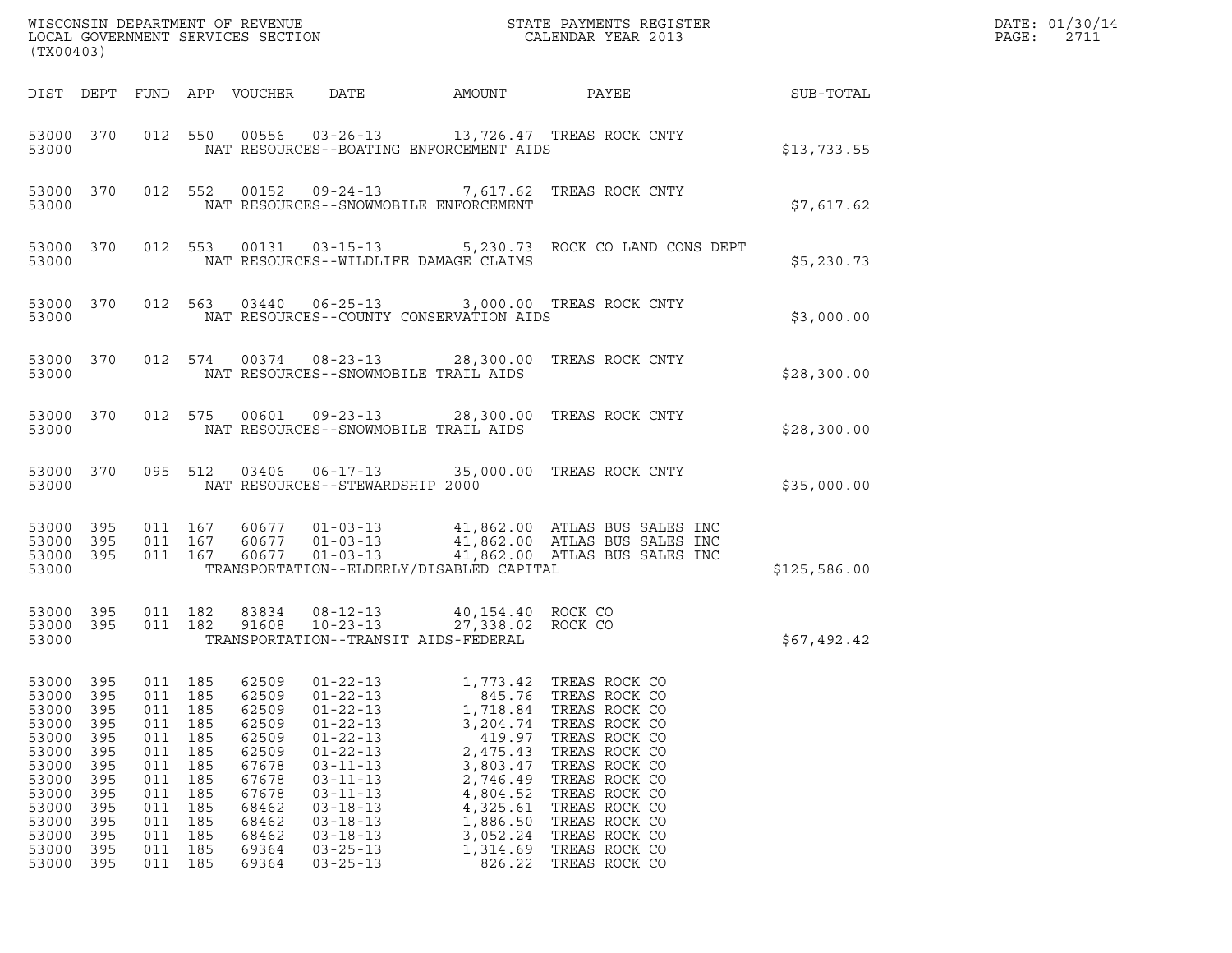| (TX00403)                                                                                                                           |                                                                                                |                                                                                                |                                                                                                |                                                                                                                            |                                                                                                                                                                                                                                              |                                                                                                                                                                                                                                     |                                                                                                                                                                                                                                                                                                           |                 |  |
|-------------------------------------------------------------------------------------------------------------------------------------|------------------------------------------------------------------------------------------------|------------------------------------------------------------------------------------------------|------------------------------------------------------------------------------------------------|----------------------------------------------------------------------------------------------------------------------------|----------------------------------------------------------------------------------------------------------------------------------------------------------------------------------------------------------------------------------------------|-------------------------------------------------------------------------------------------------------------------------------------------------------------------------------------------------------------------------------------|-----------------------------------------------------------------------------------------------------------------------------------------------------------------------------------------------------------------------------------------------------------------------------------------------------------|-----------------|--|
| DIST                                                                                                                                | DEPT                                                                                           | FUND APP                                                                                       |                                                                                                | VOUCHER                                                                                                                    | DATE                                                                                                                                                                                                                                         | AMOUNT                                                                                                                                                                                                                              | PAYEE                                                                                                                                                                                                                                                                                                     | SUB-TOTAL       |  |
| 53000<br>53000<br>53000<br>53000<br>53000<br>53000<br>53000<br>53000<br>53000<br>53000<br>53000<br>53000<br>53000<br>53000<br>53000 | 395<br>395<br>395<br>395<br>395<br>395<br>395<br>395<br>395<br>395<br>395<br>395<br>395<br>395 | 011<br>011<br>011<br>011<br>011<br>011<br>011<br>011<br>011<br>011<br>011<br>011<br>011<br>011 | 185<br>185<br>185<br>185<br>185<br>185<br>185<br>185<br>185<br>185<br>185<br>185<br>185<br>185 | 69364<br>73754<br>73754<br>73754<br>77671<br>77671<br>77671<br>82334<br>82334<br>86171<br>94616<br>95218<br>95218<br>95218 | $03 - 25 - 13$<br>$05 - 06 - 13$<br>$05 - 06 - 13$<br>05-06-13<br>$06 - 17 - 13$<br>06-17-13<br>$06 - 17 - 13$<br>$07 - 29 - 13$<br>$07 - 29 - 13$<br>$09 - 03 - 13$<br>$11 - 18 - 13$<br>$11 - 25 - 13$<br>$11 - 25 - 13$<br>$11 - 25 - 13$ | 983.17<br>3,864.69<br>3,569.78<br>2,296.04<br>638.64<br>2,443.33<br>572.55<br>TRANSPORTATION--HIGHWAY SAFETY-FEDERAL                                                                                                                | TREAS ROCK CO<br>TREAS ROCK CO<br>TREAS ROCK CO<br>TREAS ROCK CO<br>TREAS ROCK CO<br>TREAS ROCK CO<br>4,962.44 TREAS ROCK CO<br>1,038.85 TREAS ROCK CO<br>4,896.21 TREAS ROCK CO<br>2,893.87 TREAS ROCK CO<br>TREAS ROCK CO<br>3,927.13 TREAS ROCK CO<br>4,320.00 TREAS ROCK CO<br>4,848.59 TREAS ROCK CO | \$74,453.19     |  |
| 53000<br>53000<br>53000<br>53000                                                                                                    | 395<br>395<br>395                                                                              | 011<br>011<br>011                                                                              | 190<br>190<br>190                                                                              | 68053<br>82053<br>94053                                                                                                    | $01 - 07 - 13$<br>$07 - 01 - 13$<br>$10 - 07 - 13$                                                                                                                                                                                           | TRANSPORTATION--GENERAL TRANSP AIDS-GTA                                                                                                                                                                                             | 468,187.15 COUNTY OF ROCK<br>936, 374.30 COUNTY OF ROCK<br>468,187.16 COUNTY OF ROCK                                                                                                                                                                                                                      | \$1,872,748.61  |  |
| 53000<br>53000<br>53000                                                                                                             | 395<br>395                                                                                     | 011<br>011                                                                                     | 278<br>278                                                                                     | 76777<br>93904                                                                                                             | $06 - 04 - 13$<br>$11 - 08 - 13$                                                                                                                                                                                                             | 104,550.00<br>130,687.00<br>TRANSPORTATION--LRIP/TRIP/MSIP GRANTS                                                                                                                                                                   | TREAS ROCK CO<br>TREAS ROCK CO                                                                                                                                                                                                                                                                            | \$235, 237.00   |  |
| 53000<br>53000                                                                                                                      | 410                                                                                            | 002                                                                                            | 116                                                                                            | 11357                                                                                                                      | $11 - 05 - 13$<br>CORRECTIONS--LOCAL AID                                                                                                                                                                                                     |                                                                                                                                                                                                                                     | 245,394.45 TREAS ROCK CNTY                                                                                                                                                                                                                                                                                | \$245,394.45    |  |
| 53000<br>53000<br>53000<br>53000<br>53000<br>53000<br>53000<br>53000<br>53000<br>53000<br>53000<br>53000<br>53000<br>53000          | 435<br>435<br>435<br>435<br>435<br>435<br>435<br>435<br>435<br>435<br>435<br>435<br>435        | 005<br>005<br>005<br>005<br>005<br>005<br>005<br>005<br>005<br>005<br>005<br>005<br>005        | 000<br>000<br>000<br>000<br>000<br>000<br>000<br>000<br>000<br>000<br>000<br>000<br>000        | 90310<br>90314<br>90318<br>90321<br>90323<br>90325<br>90326<br>90400<br>90402<br>90403<br>90406<br>90408                   | $01 - 01 - 13$<br>$02 - 01 - 13$<br>$03 - 01 - 13$<br>04-01-13<br>$05 - 01 - 13$<br>06-01-13<br>$07 - 02 - 13$<br>$07 - 01 - 13$<br>$08 - 01 - 13$<br>$09 - 01 - 13$<br>$10 - 01 - 13$<br>$11 - 01 - 13$<br>HEALTH SERVICES--STATE/FED AIDS  | 2,788,055.00<br>1,878,857.00<br>2,967,996.00<br>2,310,004.00<br>2,331,314.00<br>3,171,588.00<br>11,309.00<br>8,161,031.00<br>3,326,057.00<br>2,983,123.00<br>2,251,684.00<br>2,697,016.00<br>90411  12-01-13  2,377,944.00  ROCK CO | ROCK CO<br>ROCK CO<br>ROCK CO<br>ROCK CO<br>ROCK CO<br>ROCK CO<br>ROCK CO<br>ROCK CO<br>ROCK CO<br>ROCK CO<br>ROCK CO<br>ROCK CO                                                                                                                                                                          | \$37,255,978.00 |  |
| 53000<br>53000<br>53000<br>53000<br>53000                                                                                           | 437<br>437<br>437<br>437<br>437                                                                | 005<br>005<br>005<br>005<br>005                                                                | 000<br>000<br>000<br>000<br>000                                                                | 00000<br>00000<br>00000<br>00000<br>00000                                                                                  | $01 - 05 - 13$<br>$01 - 11 - 13$<br>$02 - 07 - 13$<br>$03 - 30 - 13$<br>$04 - 31 - 13$                                                                                                                                                       | 36,093.28<br>495,617.38<br>80,642.49<br>522,145.60<br>571,205.20                                                                                                                                                                    | ROCK<br>ROCK CHILD SUPPORT<br>ROCK<br>ROCK<br>ROCK                                                                                                                                                                                                                                                        |                 |  |
|                                                                                                                                     |                                                                                                |                                                                                                |                                                                                                |                                                                                                                            |                                                                                                                                                                                                                                              |                                                                                                                                                                                                                                     |                                                                                                                                                                                                                                                                                                           |                 |  |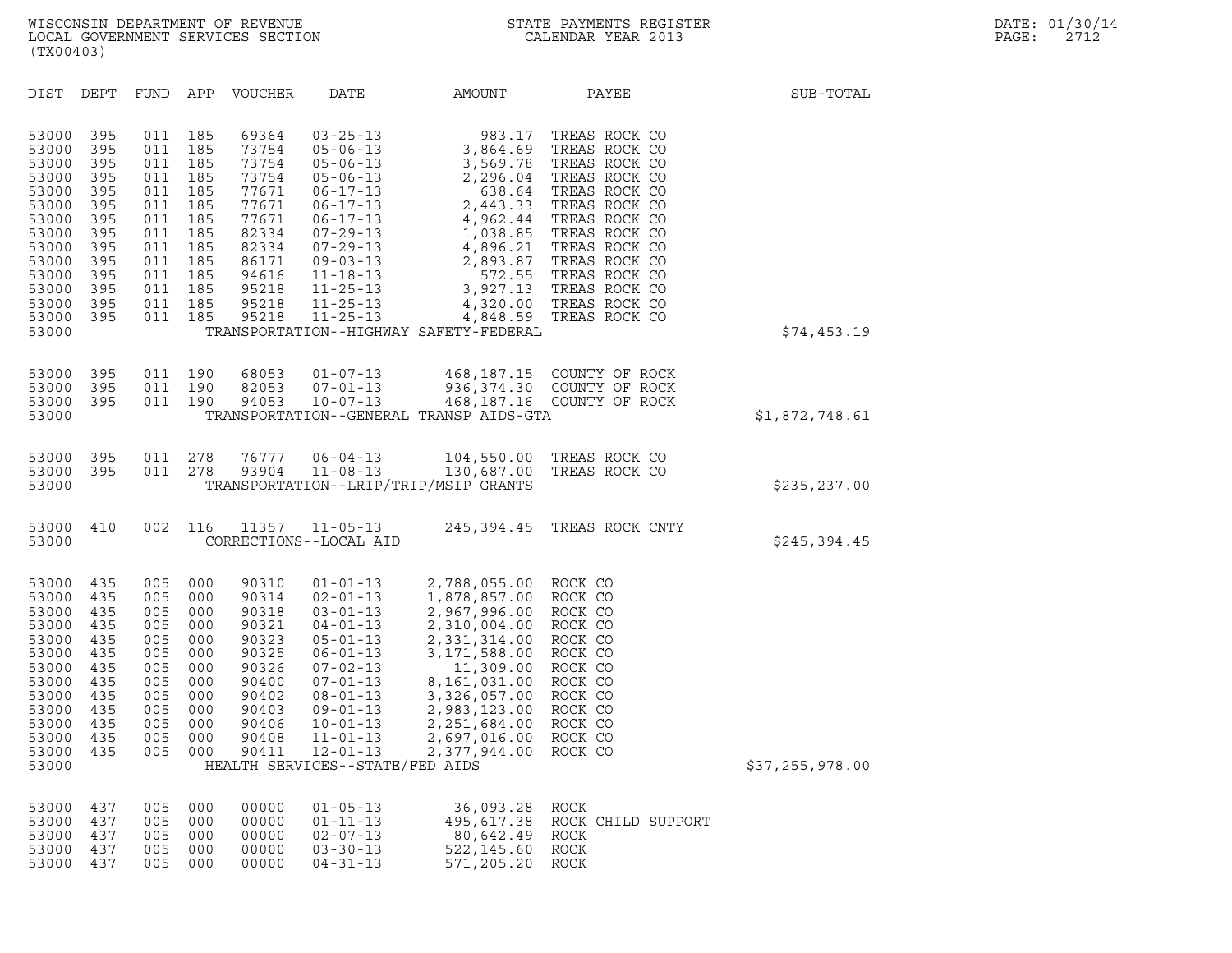| (TX00403)                                          |                                 |                                 |                                 |                                           |                                                                                         |                                                                              |                                                                                                                         |               |                |
|----------------------------------------------------|---------------------------------|---------------------------------|---------------------------------|-------------------------------------------|-----------------------------------------------------------------------------------------|------------------------------------------------------------------------------|-------------------------------------------------------------------------------------------------------------------------|---------------|----------------|
| DIST                                               | DEPT                            | FUND                            | APP                             | VOUCHER                                   | DATE                                                                                    | AMOUNT                                                                       | PAYEE                                                                                                                   |               | SUB-TOTAL      |
| 53000<br>53000<br>53000                            | 437<br>437<br>437               | 005<br>005<br>005               | 000<br>000<br>000               | 00000<br>00000<br>00000                   | $04 - 05 - 13$<br>$04 - 05 - 13$<br>$05 - 07 - 13$                                      | 94,045.27                                                                    | 72,205.45 ROCK CHILD SUPPORT<br>555,001.21 ROCK CHILD SUPPORT<br>ROCK                                                   |               |                |
| 53000<br>53000<br>53000<br>53000                   | 437<br>437<br>437<br>437        | 005<br>005<br>005<br>005        | 000<br>000<br>000<br>000        | 00000<br>00000<br>00000<br>00000          | $05 - 30 - 13$<br>$05 - 05 - 13$<br>$05 - 05 - 13$<br>$06 - 22 - 13$                    | 56,352.16<br>146,524.02<br>14,322.00<br>109,345.09                           | ROCK<br>ROCK CHILD SUPPORT<br>ROCK CO<br>ROCK                                                                           | DEV DISABILIT |                |
| 53000<br>53000<br>53000                            | 437<br>437<br>437               | 005<br>005<br>005               | 000<br>000<br>000               | 00000<br>00000<br>00000                   | $06 - 05 - 13$<br>$06 - 30 - 13$<br>$07 - 06 - 13$                                      | 5,061.00<br>1,327.40<br>90,046.28                                            | ROCK CO<br>ROCK<br>ROCK                                                                                                 | DEV DISABILIT |                |
| 53000<br>53000<br>53000<br>53000                   | 437<br>437<br>437<br>437        | 005<br>005<br>005<br>005        | 000<br>000<br>000<br>000        | 00000<br>00000<br>00000<br>00000          | $07 - 05 - 13$<br>$07 - 10 - 13$<br>$07 - 28 - 13$<br>$08 - 05 - 13$                    | 3,782.00 ROCK CO<br>162,504.49 ROCK                                          | 13,909.00 ROCK CHILD SUPPORT<br>532,139.26 ROCK CHILD SUPPORT                                                           | DEV DISABILIT |                |
| 53000<br>53000<br>53000<br>53000<br>53000          | 437<br>437<br>437<br>437<br>437 | 005<br>005<br>005<br>005<br>005 | 000<br>000<br>000<br>000<br>000 | 00000<br>00000<br>00000<br>00000<br>00000 | $09 - 30 - 13$<br>$09 - 05 - 13$<br>$10 - 06 - 13$<br>$10 - 23 - 13$<br>$10 - 05 - 13$  | 1,993,424.80 ROCK<br>204,412.25<br>132,708.66 ROCK                           | ROCK<br>626,128.36 ROCK CHILD SUPPORT<br>145,083.44 ROCK CHILD SUPPORT                                                  |               |                |
| 53000<br>53000<br>53000                            | 437<br>437                      | 005<br>005                      | 000<br>000                      | 00000<br>00000                            | $11 - 11 - 13$<br>$12 - 07 - 13$                                                        | 128,839.85 ROCK<br>99,191.31 ROCK<br>CHILDREN & FAMILIES--STATE/FEDERAL AIDS |                                                                                                                         |               | \$6,892,057.25 |
| 53000<br>53000                                     | 455                             | 002                             | 221                             | 04861                                     | $07 - 30 - 13$                                                                          | 1,780.00<br>JUSTICE--LAW ENFORCEMENT SERVICES AID                            | TREAS ROCK CNTY                                                                                                         |               | \$1,780.00     |
| 53000<br>53000<br>53000<br>53000                   | 455<br>455<br>455               | 002<br>002<br>002               | 231<br>231<br>231               | 00524<br>00525<br>00526                   | $02 - 13 - 13$<br>$02 - 13 - 13$<br>$02 - 13 - 13$<br>JUSTICE--LAW ENFORCEMENT TRAINING | 160.00<br>22,880.00                                                          | TREAS ROCK CNTY<br>4,640.00 TREAS ROCK CNTY<br>TREAS ROCK CNTY                                                          |               | \$27,680.00    |
| 53000<br>53000<br>53000<br>53000<br>53000<br>53000 | 455<br>455<br>455<br>455<br>455 | 002<br>002<br>002<br>002<br>002 | 251<br>251<br>251<br>251<br>251 | 00080<br>00118<br>00303<br>00595<br>00597 | $09 - 17 - 13$<br>$09 - 30 - 13$<br>$11 - 20 - 13$<br>$12 - 17 - 13$<br>12-17-13        | 13,786.00<br>45,534.00<br>JUSTICE--TRUANCY PROGRAM-GRANT FUNDS               | 14,947.00 TREAS ROCK CNTY<br>1,073.00 TREAS ROCK CNTY<br>1,259.00 TREAS ROCK CNTY<br>TREAS ROCK CNTY<br>TREAS ROCK CNTY |               | \$76,599.00    |
| 53000<br>53000                                     | 455                             | 002                             | 279                             | 00098                                     | $10 - 07 - 13$                                                                          | 63,576.00<br>JUSTICE--TREAT ALTERN TO DETENTION-GRANT                        | TREAS ROCK CNTY                                                                                                         |               | \$63,576.00    |
| 53000<br>53000<br>53000                            | 455<br>455                      | 002<br>002                      | 532<br>532                      | 00055<br>04788                            | $03 - 12 - 13$<br>$07 - 30 - 13$                                                        | JUSTICE--VICTIM/WITNESS ASSISTANCE SERV                                      | 55,344.66 TREAS ROCK CNTY<br>74,510.56 TREAS ROCK CNTY                                                                  |               | \$129,855.22   |
| 53000<br>53000                                     | 455                             | 002                             | 539                             | 00054                                     | $03 - 12 - 13$<br>JUSTICE--VICTIM/WITNESS SERVICES                                      | 55,128.94                                                                    | TREAS ROCK CNTY                                                                                                         |               | \$55, 128.94   |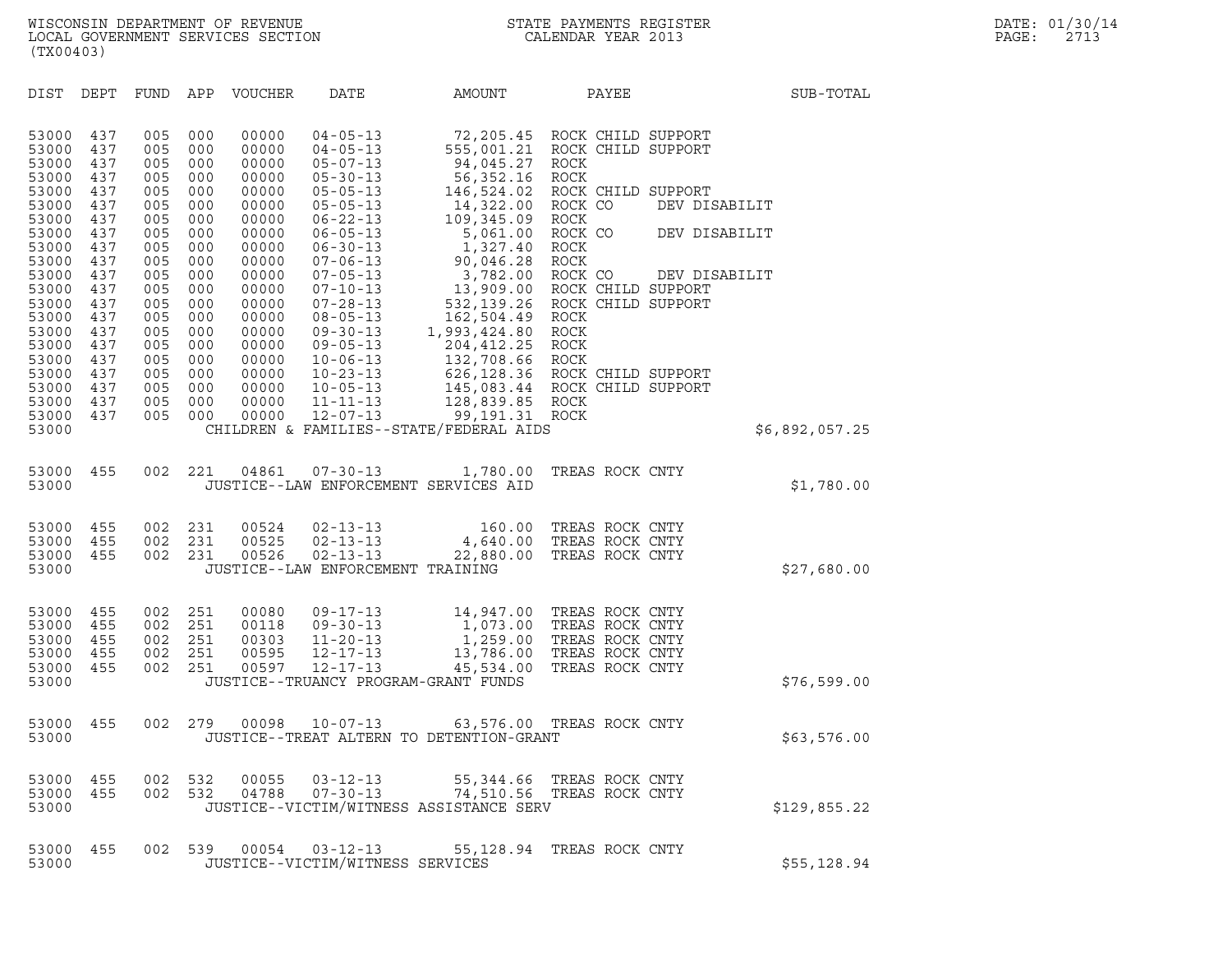| (TX00403)                                                                                                                                                                                                   |                                                                                                                                                        |                                                                                                                                                                                |                                                                                                              |                                                                                                                                                                                                    |                                                                                                                                                                                                                                                                                                                                |                                                                                                                       |                                                                                                                                                                                                                                                                                                                                                                                                                                                                                                                                                                               |              | DATE: 01/30/14<br>PAGE:<br>2714 |
|-------------------------------------------------------------------------------------------------------------------------------------------------------------------------------------------------------------|--------------------------------------------------------------------------------------------------------------------------------------------------------|--------------------------------------------------------------------------------------------------------------------------------------------------------------------------------|--------------------------------------------------------------------------------------------------------------|----------------------------------------------------------------------------------------------------------------------------------------------------------------------------------------------------|--------------------------------------------------------------------------------------------------------------------------------------------------------------------------------------------------------------------------------------------------------------------------------------------------------------------------------|-----------------------------------------------------------------------------------------------------------------------|-------------------------------------------------------------------------------------------------------------------------------------------------------------------------------------------------------------------------------------------------------------------------------------------------------------------------------------------------------------------------------------------------------------------------------------------------------------------------------------------------------------------------------------------------------------------------------|--------------|---------------------------------|
|                                                                                                                                                                                                             |                                                                                                                                                        |                                                                                                                                                                                |                                                                                                              | DIST DEPT FUND APP VOUCHER                                                                                                                                                                         | DATE                                                                                                                                                                                                                                                                                                                           | AMOUNT                                                                                                                | PAYEE                                                                                                                                                                                                                                                                                                                                                                                                                                                                                                                                                                         | SUB-TOTAL    |                                 |
| 53000                                                                                                                                                                                                       | 53000 465                                                                                                                                              |                                                                                                                                                                                |                                                                                                              |                                                                                                                                                                                                    | 002 308 00871 12-03-13 9,560.00 TREAS ROCK CNTY<br>MILITARY AFFAIRS-EMER MGMT-RESPONSE EQMT                                                                                                                                                                                                                                    |                                                                                                                       |                                                                                                                                                                                                                                                                                                                                                                                                                                                                                                                                                                               | \$9,560.00   |                                 |
| 53000 465<br>53000 465<br>53000                                                                                                                                                                             |                                                                                                                                                        | 002 337<br>002 337                                                                                                                                                             |                                                                                                              | 00429                                                                                                                                                                                              | 00703  06-28-13  18,630.00 TREAS ROCK CNTY<br>MILITARY AFFAIRS-EMERGENCY MGMT PLANNING                                                                                                                                                                                                                                         |                                                                                                                       | 02-01-13 19,676.00 TREAS ROCK CNTY                                                                                                                                                                                                                                                                                                                                                                                                                                                                                                                                            | \$38,306.00  |                                 |
| 53000 465<br>53000 465<br>53000                                                                                                                                                                             |                                                                                                                                                        | 002 342<br>002 342                                                                                                                                                             |                                                                                                              | 00558<br>00774                                                                                                                                                                                     | MILITARY AFFAIRS-EMERGENCY MGMT-FED FUND                                                                                                                                                                                                                                                                                       |                                                                                                                       | 02-28-13 45,032.42 TREAS ROCK CNTY<br>08-14-13 43,568.51 TREAS ROCK CNTY                                                                                                                                                                                                                                                                                                                                                                                                                                                                                                      | \$88,600.93  |                                 |
| 53000                                                                                                                                                                                                       | 53000 485                                                                                                                                              |                                                                                                                                                                                |                                                                                                              | 002 127 05226                                                                                                                                                                                      | VETERANS AFFAIRS GRANTS                                                                                                                                                                                                                                                                                                        |                                                                                                                       | 06-06-13 1,300.00 TREAS ROCK CNTY                                                                                                                                                                                                                                                                                                                                                                                                                                                                                                                                             | \$1,300.00   |                                 |
| 53000                                                                                                                                                                                                       | 53000 485                                                                                                                                              |                                                                                                                                                                                |                                                                                                              |                                                                                                                                                                                                    | 082  267  05226  06-06-13  5,850.00 TREAS ROCK CNTY<br>VETERANS AFFAIRS--GRANTS TO COUNTIES                                                                                                                                                                                                                                    |                                                                                                                       |                                                                                                                                                                                                                                                                                                                                                                                                                                                                                                                                                                               | \$5,850.00   |                                 |
| 53000                                                                                                                                                                                                       | 53000 485                                                                                                                                              |                                                                                                                                                                                |                                                                                                              | 083 370 05226                                                                                                                                                                                      | VETERANS AFFAIRS--GRANTS TO COUNTIES                                                                                                                                                                                                                                                                                           |                                                                                                                       | 06-06-13 5,850.00 TREAS ROCK CNTY                                                                                                                                                                                                                                                                                                                                                                                                                                                                                                                                             | \$5,850.00   |                                 |
| 53000<br>53000<br>53000<br>53000<br>53000<br>53000<br>53000<br>53000<br>53000<br>53000<br>53000<br>53000<br>53000<br>53000<br>53000<br>53000<br>53000<br>53000<br>53000<br>53000<br>53000<br>53000<br>53000 | 505<br>505<br>505<br>505<br>505<br>505<br>505<br>505<br>505<br>505<br>505<br>505<br>505<br>505<br>505<br>505<br>505<br>505<br>505<br>505<br>505<br>505 | 002 155<br>002<br>002 155<br>002<br>002<br>002<br>002<br>002<br>002<br>002<br>002 155<br>002 155<br>002 155<br>002<br>002<br>002<br>002<br>002<br>002<br>002<br>002<br>002 155 | 155<br>155<br>155<br>155<br>155<br>155<br>155<br>155<br>155<br>155<br>155<br>155<br>155<br>155<br>155<br>155 | 60015<br>60015<br>60050<br>60050<br>60079<br>60079<br>60141<br>60141<br>60208<br>60208<br>60271<br>60271<br>60308<br>60308<br>60436<br>60436<br>60564<br>60564<br>60689<br>60689<br>60752<br>60752 | $07 - 24 - 13$<br>$09 - 25 - 13$<br>09-25-13<br>10-24-13<br>10-24-13<br>11-26-13<br>7,669.66<br>11-26-13<br>8,933.75<br>$12 - 10 - 13$<br>$01 - 30 - 13$<br>$01 - 30 - 13$<br>$03 - 26 - 13$<br>$03 - 26 - 13$<br>$05 - 08 - 13$<br>$05 - 08 - 13$<br>$06 - 07 - 13$<br>$06 - 07 - 13$<br>DOA-HOUSING ASSISTANCE-FEDERAL FUNDS | 8,272.58<br>8,278.21<br>6,835.08<br>8,272.58<br>8,272.58<br>9,868.07<br>9,436.63<br>13,438.26<br>6,855.25<br>8,185.84 | 1,907.87 TREAS ROCK CNTY<br>07-24-13<br>07-24-13<br>08-07-13<br>08-07-13<br>08-26-13<br>08-26-13<br>08-26-13<br>16,830.65<br>TREAS ROCK CNTY<br>08-26-13<br>16,830.65<br>TREAS ROCK CNTY<br>09-25-13<br>10,931.47<br>TREAS ROCK CNTY<br>09-25-13<br>10,931.47<br>TREAS ROCK CNTY<br>TREAS ROCK CNTY<br>TREAS ROCK CNTY<br>TREAS ROCK CNTY<br>TREAS ROCK CNTY<br>TREAS ROCK CNTY<br>TREAS ROCK CNTY<br>TREAS ROCK CNTY<br>TREAS ROCK CNTY<br>TREAS ROCK CNTY<br>TREAS ROCK CNTY<br>TREAS ROCK CNTY<br>TREAS ROCK CNTY<br>TREAS ROCK CNTY<br>TREAS ROCK CNTY<br>TREAS ROCK CNTY | \$191,368.34 |                                 |
| 53000<br>53000                                                                                                                                                                                              | 505                                                                                                                                                    | 002                                                                                                                                                                            | 635                                                                                                          | 11130                                                                                                                                                                                              | $06 - 21 - 13$<br>DOA--ALTER 2 PRSECUTION/INCARCERATN GRNT                                                                                                                                                                                                                                                                     |                                                                                                                       | 47,355.00 TREAS ROCK CNTY                                                                                                                                                                                                                                                                                                                                                                                                                                                                                                                                                     | \$47,355.00  |                                 |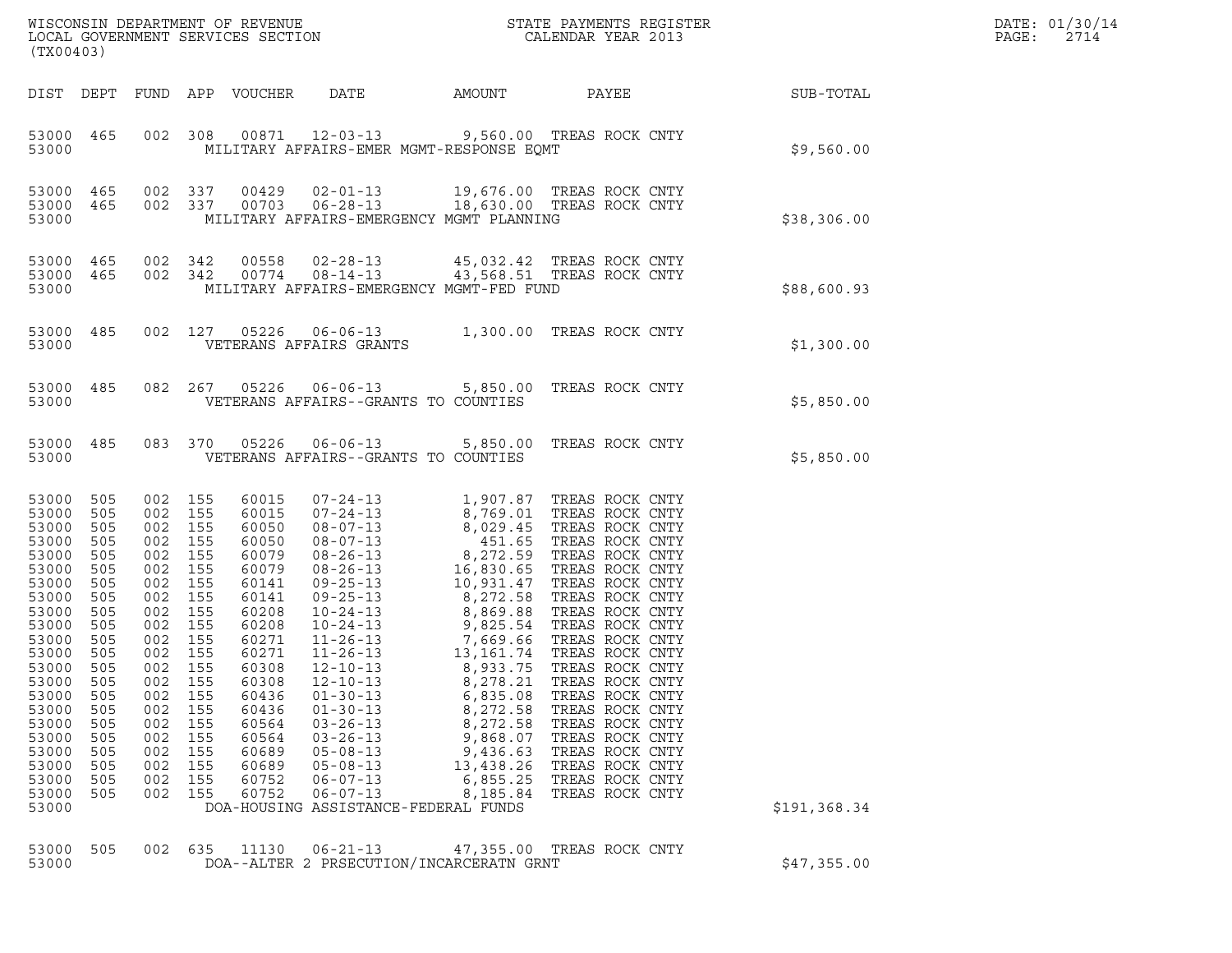| (TX00403)                                                                                                                                                               |                                                                                                                            |                                                                                                                            |                                                                                                                            |                                                                                                                                                                |                                                                                                                                                                                                                                                                                              |                                                                                                                                                                                                                                                    |                                                                                                                                                                                                                                                                                                                                                                                                  |               |
|-------------------------------------------------------------------------------------------------------------------------------------------------------------------------|----------------------------------------------------------------------------------------------------------------------------|----------------------------------------------------------------------------------------------------------------------------|----------------------------------------------------------------------------------------------------------------------------|----------------------------------------------------------------------------------------------------------------------------------------------------------------|----------------------------------------------------------------------------------------------------------------------------------------------------------------------------------------------------------------------------------------------------------------------------------------------|----------------------------------------------------------------------------------------------------------------------------------------------------------------------------------------------------------------------------------------------------|--------------------------------------------------------------------------------------------------------------------------------------------------------------------------------------------------------------------------------------------------------------------------------------------------------------------------------------------------------------------------------------------------|---------------|
| DIST                                                                                                                                                                    | DEPT                                                                                                                       | FUND                                                                                                                       | APP                                                                                                                        | VOUCHER                                                                                                                                                        | DATE                                                                                                                                                                                                                                                                                         | AMOUNT                                                                                                                                                                                                                                             | PAYEE                                                                                                                                                                                                                                                                                                                                                                                            | SUB-TOTAL     |
| 53000<br>53000<br>53000<br>53000<br>53000<br>53000<br>53000<br>53000                                                                                                    | 505<br>505<br>505<br>505<br>505<br>505<br>505                                                                              | 002<br>002<br>002<br>002<br>002<br>002<br>002                                                                              | 643<br>643<br>643<br>643<br>643<br>643<br>643                                                                              | 05140<br>06675<br>07766<br>09041<br>09462<br>09775<br>11339                                                                                                    | $01 - 04 - 13$<br>$02 - 20 - 13$<br>$03 - 11 - 13$<br>$04 - 22 - 13$<br>$05 - 06 - 13$<br>$05 - 15 - 13$<br>$07 - 05 - 13$                                                                                                                                                                   | $\begin{array}{r} 55,204.43 \\ 12,115.00 \\ 3,115.00 \\ 11,036.00 \\ 13,681.00 \\ 2,722.00 \\ 6,235.00 \\ \end{array}$<br>12,115.00<br>3,115.00<br>11,036.00<br>13,681.00<br>6,235.00<br>DOA--JUSTICE ASSISTANCE FEDERAL FUNDS                     | TREAS ROCK CNTY<br>TREAS ROCK CNTY<br>TREAS ROCK CNTY<br>TREAS ROCK CNTY<br>TREAS ROCK CNTY<br>2,722.00 TREAS ROCK CNTY<br>TREAS ROCK CNTY                                                                                                                                                                                                                                                       | \$104, 108.43 |
| 53000<br>53000                                                                                                                                                          | 505                                                                                                                        | 002                                                                                                                        | 709                                                                                                                        | 02288                                                                                                                                                          | $10 - 23 - 13$<br>DOA--HOUSING ASSISTANCE GRANTS                                                                                                                                                                                                                                             | 7,000.00                                                                                                                                                                                                                                           | TREAS ROCK CNTY                                                                                                                                                                                                                                                                                                                                                                                  | \$7,000.00    |
| 53000<br>53000<br>53000<br>53000<br>53000<br>53000<br>53000<br>53000<br>53000<br>53000<br>53000<br>53000<br>53000<br>53000<br>53000<br>53000<br>53000<br>53000<br>53000 | 505<br>505<br>505<br>505<br>505<br>505<br>505<br>505<br>505<br>505<br>505<br>505<br>505<br>505<br>505<br>505<br>505<br>505 | 002<br>002<br>002<br>002<br>002<br>002<br>002<br>002<br>002<br>002<br>002<br>002<br>002<br>002<br>002<br>002<br>002<br>002 | 745<br>745<br>745<br>745<br>745<br>745<br>745<br>745<br>745<br>745<br>745<br>745<br>745<br>745<br>745<br>745<br>745<br>745 | 00722<br>02288<br>02782<br>03545<br>03564<br>03564<br>04177<br>04177<br>06239<br>06239<br>06239<br>07914<br>07914<br>08540<br>09487<br>10331<br>11551<br>12048 | $08 - 20 - 13$<br>$10 - 23 - 13$<br>DOA--HOUSING ASSISTANCE GRANTS                                                                                                                                                                                                                           | $2,509$<br>15, 241.00<br>10, 693.00                                                                                                                                                                                                                | 11,475.00 TREAS ROCK CNTY<br>2,589.00 TREAS ROCK CNTY<br>$\begin{tabular}{cccc} 15, & 15, \\ 15, & 10,69 \, \text{.} \\ 13 & 115,000.00 \\ 13 & 2,800.00 \text{ TREA} \\ 1-13 & 11,758.00 \text{ TREAS Rock} \\ 1-13 & 116,000.00 \text{ TREAS Rock} \\ 18-13 & 1,800.00 \text{ TREAS ROK CNTY} \\ 18-13 & 2,221.00 \text{ TREAS ROK CNTY} \\ -18-13 & 20,412.00 \text{ TREAS ROK CNTY} \\ 3-07$ | \$372,744.00  |
| 53000<br>53000<br>53000<br>53000<br>53000<br>53000<br>53000<br>53000<br>53000<br>53000<br>53000<br>53000<br>53000<br>53000<br>53000<br>53000<br>53000<br>53000          | 505<br>505<br>505<br>505<br>505<br>505<br>505<br>505<br>505<br>505<br>505<br>505<br>505<br>505<br>505<br>505<br>505<br>505 | 035<br>035<br>035<br>035<br>035<br>035<br>035<br>035<br>035<br>035<br>035<br>035<br>035<br>035<br>035<br>035<br>035<br>035 | 371<br>371<br>371<br>371<br>371<br>371<br>371<br>371<br>371<br>371<br>371<br>371<br>371<br>371<br>371<br>371<br>371<br>371 | 60015<br>60015<br>60015<br>60050<br>60050<br>60050<br>60079<br>60079<br>60141<br>60141<br>60141<br>60208<br>60208<br>60208<br>60271<br>60271<br>60271<br>60308 | $07 - 24 - 13$<br>$08 - 07 - 13$<br>$08 - 07 - 13$<br>$08 - 07 - 13$<br>$08 - 26 - 13$<br>$08 - 26 - 13$<br>$09 - 25 - 13$<br>$09 - 25 - 13$<br>$09 - 25 - 13$<br>$10 - 24 - 13$<br>$10 - 24 - 13$<br>$10 - 24 - 13$<br>$11 - 26 - 13$<br>$11 - 26 - 13$<br>$11 - 26 - 13$<br>$12 - 10 - 13$ | $\begin{array}{r} +7203.98 \\ 6,300.04 \\ 2,813.39 \\ 2,803.12 \\ 4,097.75 \\ 325.29 \\ 4,097.75 \\ 3,031.11 \end{array}$<br>10,329.21<br>4,097.75<br>2,743.27<br>4,097.75<br>2,291.87<br>4,551.50<br>3,426.46<br>4,097.75<br>3,039.94<br>2,859.17 | TREAS ROCK CNTY<br>TREAS ROCK CNTY<br>TREAS ROCK CNTY<br>TREAS ROCK CNTY<br>TREAS ROCK CNTY<br>TREAS ROCK CNTY<br>TREAS ROCK CNTY<br>TREAS ROCK CNTY<br>TREAS ROCK CNTY<br>TREAS ROCK CNTY<br>TREAS ROCK CNTY<br>TREAS ROCK CNTY<br>TREAS ROCK CNTY<br>TREAS ROCK CNTY<br>TREAS ROCK CNTY<br>TREAS ROCK CNTY                                                                                     |               |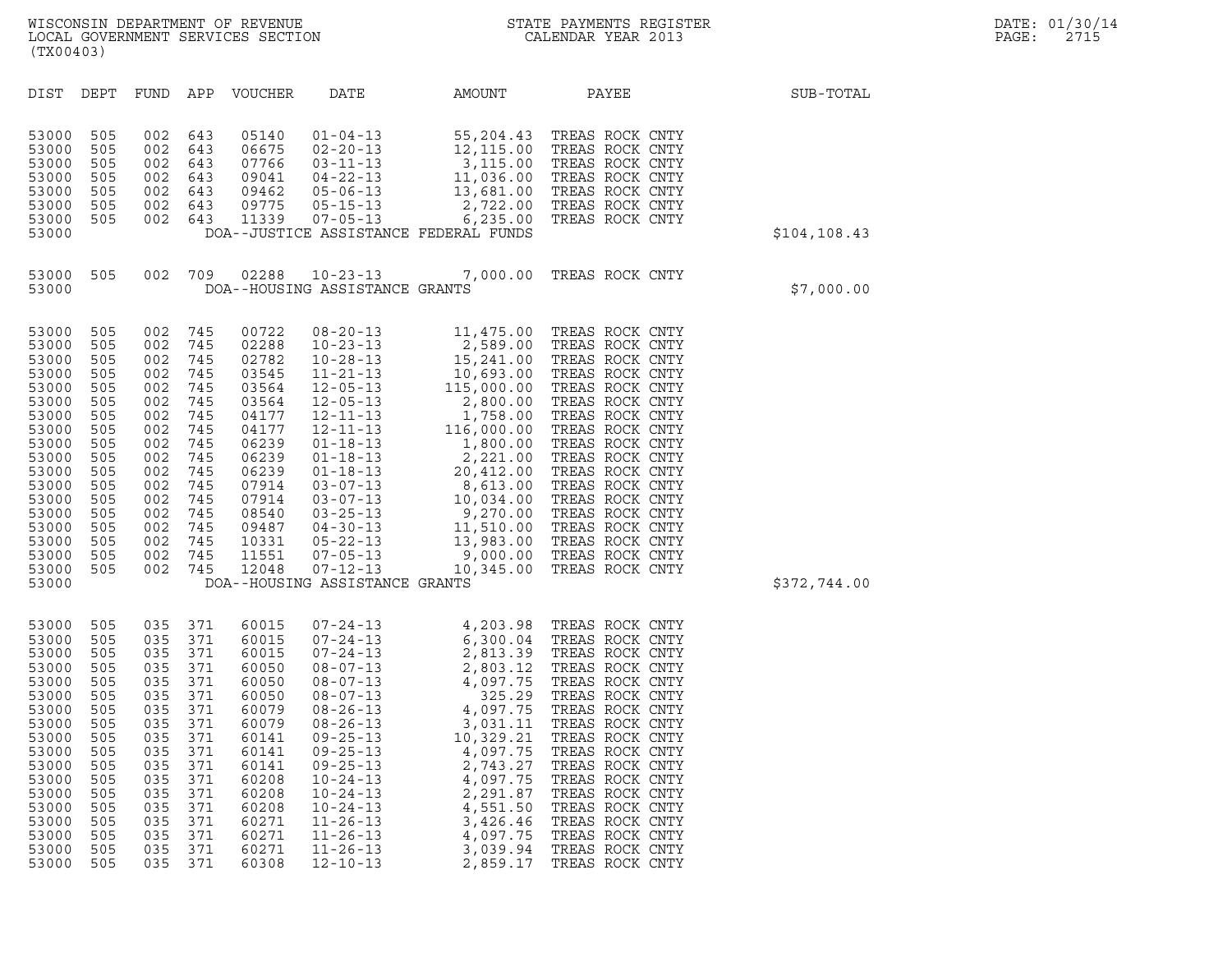| (TX00403)                                                                                                                                                                                                                                                                                                                               |                                                                                                                                                                                                                                                                                                                                                                                                                                                                                                                       |                                                                                                                                                                                                                                      |                                                                                                                                                                                            |                 |
|-----------------------------------------------------------------------------------------------------------------------------------------------------------------------------------------------------------------------------------------------------------------------------------------------------------------------------------------|-----------------------------------------------------------------------------------------------------------------------------------------------------------------------------------------------------------------------------------------------------------------------------------------------------------------------------------------------------------------------------------------------------------------------------------------------------------------------------------------------------------------------|--------------------------------------------------------------------------------------------------------------------------------------------------------------------------------------------------------------------------------------|--------------------------------------------------------------------------------------------------------------------------------------------------------------------------------------------|-----------------|
| DEPT<br>FUND<br>DIST                                                                                                                                                                                                                                                                                                                    | APP<br>VOUCHER<br>DATE                                                                                                                                                                                                                                                                                                                                                                                                                                                                                                | AMOUNT                                                                                                                                                                                                                               | PAYEE                                                                                                                                                                                      | SUB-TOTAL       |
| 53000<br>505<br>035<br>53000<br>505<br>035<br>53000<br>035<br>505<br>035<br>53000<br>505<br>035<br>53000<br>505<br>035<br>53000<br>505<br>53000<br>505<br>035<br>505<br>035<br>53000<br>035<br>53000<br>505<br>53000<br>505<br>035<br>53000<br>505<br>035<br>53000<br>505<br>035<br>53000<br>505<br>035<br>505<br>035<br>53000<br>53000 | 371<br>60308<br>$12 - 10 - 13$<br>371<br>60308<br>$12 - 10 - 13$<br>371<br>60436<br>$01 - 30 - 13$<br>371<br>60436<br>$01 - 30 - 13$<br>371<br>60436<br>$01 - 30 - 13$<br>371<br>60564<br>$03 - 26 - 13$<br>371<br>60564<br>$03 - 26 - 13$<br>371<br>60564<br>$03 - 26 - 13$<br>371<br>60689<br>$05 - 08 - 13$<br>371<br>$05 - 08 - 13$<br>60689<br>371<br>$05 - 08 - 13$<br>60689<br>371<br>60752<br>$06 - 07 - 13$<br>371<br>60752<br>$06 - 07 - 13$<br>371<br>60752<br>$06 - 07 - 13$<br>DOA--PUBLIC BENEFITS FUND | 3,063.06 TREAS ROCK CNTY<br>4,097.75<br>4,097.75<br>3,551.50<br>2,859.17<br>2,861.82<br>3,547.67<br>4,079.12<br>1,774.98<br>2,108.41<br>1,914.50 TREAS ROCK CNTY<br>2,443.79 TREAS ROCK CNTY<br>3,986.47 TREAS ROCK CNTY<br>5,999.49 | TREAS ROCK CNTY<br>TREAS ROCK CNTY<br>TREAS ROCK CNTY<br>TREAS ROCK CNTY<br>TREAS ROCK CNTY<br>TREAS ROCK CNTY<br>TREAS ROCK CNTY<br>TREAS ROCK CNTY<br>TREAS ROCK CNTY<br>TREAS ROCK CNTY | \$115,592.58    |
| 835<br>002<br>53000<br>002<br>53000<br>835<br>53000                                                                                                                                                                                                                                                                                     | 105<br>44286 07-22-13<br>$11 - 18 - 13$<br>81389<br>105<br>REVENUE--STATE SHARED REVENUES                                                                                                                                                                                                                                                                                                                                                                                                                             | 856,086.86 TREAS ROCK CNTY<br>4,869,920.11 TREAS ROCK CNTY                                                                                                                                                                           |                                                                                                                                                                                            | \$5,726,006.97  |
| 53000<br>835<br>002<br>53000                                                                                                                                                                                                                                                                                                            | 109<br>01053<br>$07 - 22 - 13$<br>REVENUE--EXEMPT COMPUTER AID                                                                                                                                                                                                                                                                                                                                                                                                                                                        | 189,536.00 TREAS ROCK CNTY                                                                                                                                                                                                           |                                                                                                                                                                                            | \$189,536.00    |
| 835<br>002<br>53000<br>002<br>53000<br>835<br>53000                                                                                                                                                                                                                                                                                     | 302<br>10107<br>$07 - 22 - 13$<br>$07 - 22 - 13$<br>302<br>11107<br>REVENUE-FIRST DOLLAR/SCHOOL LEVY CREDITS                                                                                                                                                                                                                                                                                                                                                                                                          | 6,941,148.28 TREAS ROCK CNTY<br>1,692,349.11 TREAS ROCK CNTY                                                                                                                                                                         |                                                                                                                                                                                            | \$8,633,497.39  |
| 835<br>021<br>53000<br>53000                                                                                                                                                                                                                                                                                                            | 363<br>37246<br>$03 - 25 - 13$<br>REVENUE--LOTTERY CREDIT -                                                                                                                                                                                                                                                                                                                                                                                                                                                           | 1,673,253.77 TREAS ROCK CNTY                                                                                                                                                                                                         |                                                                                                                                                                                            | \$1,673,253.77  |
| 53000                                                                                                                                                                                                                                                                                                                                   | DISTRICT TOTAL APPROPRIATIONS                                                                                                                                                                                                                                                                                                                                                                                                                                                                                         |                                                                                                                                                                                                                                      |                                                                                                                                                                                            | \$64,751,570.67 |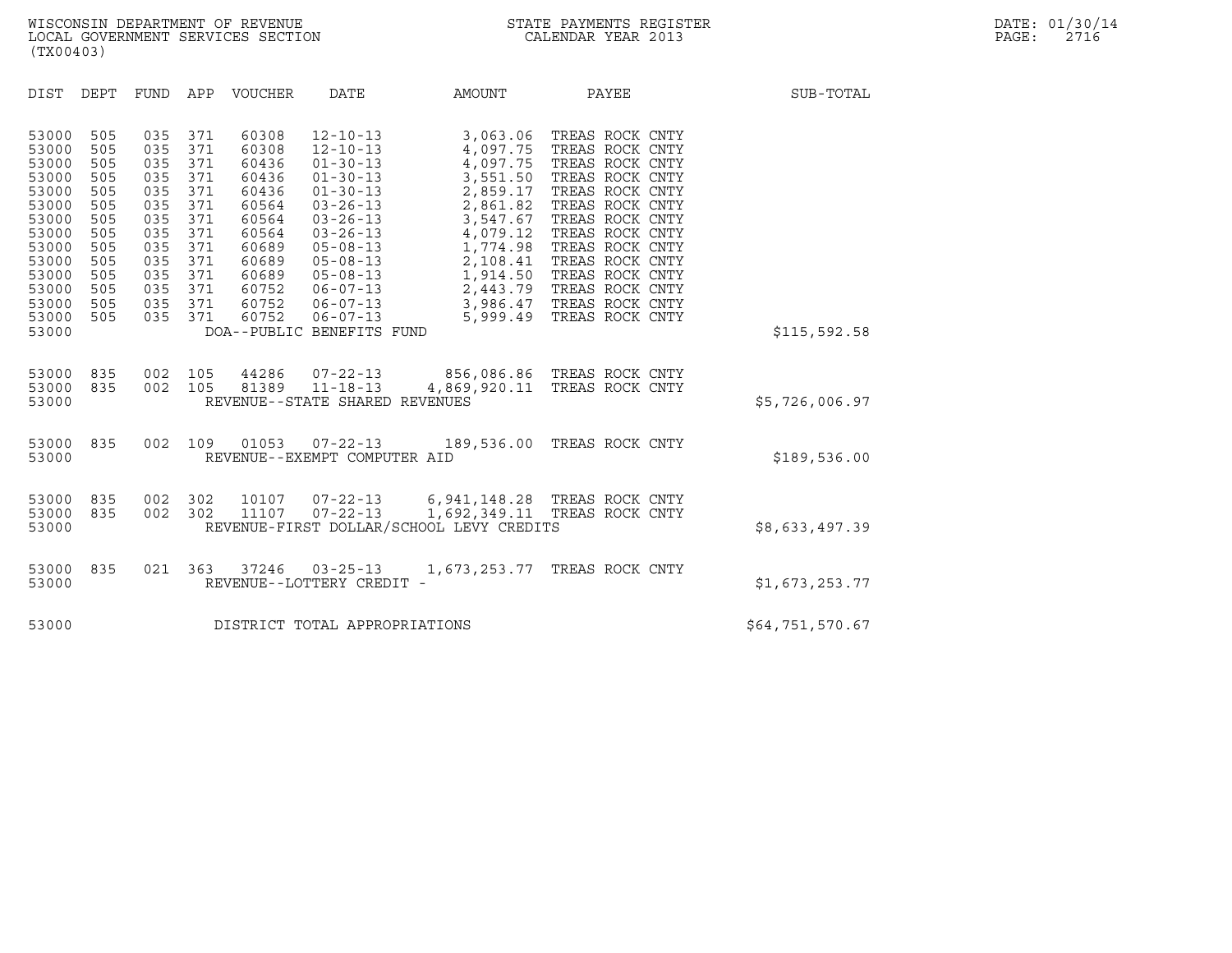| (TX00403)                                 |                          |                                          |                  | WISCONSIN DEPARTMENT OF REVENUE<br>LOCAL GOVERNMENT SERVICES SECTION |                                                                                                                                 | STATE PAYMENTS REGISTER<br>CALENDAR YEAR 2013     |              | DATE: 01/30/14<br>PAGE:<br>2717 |
|-------------------------------------------|--------------------------|------------------------------------------|------------------|----------------------------------------------------------------------|---------------------------------------------------------------------------------------------------------------------------------|---------------------------------------------------|--------------|---------------------------------|
| DIST DEPT                                 |                          |                                          | FUND APP VOUCHER | DATE                                                                 | AMOUNT                                                                                                                          | PAYEE                                             | SUB-TOTAL    |                                 |
| 53002 165<br>53002                        |                          | 002 225                                  |                  |                                                                      | 01310  07-03-13  1,525.07  TREAS TN AVON<br>SAFETY/PROF SERV--FIRE INSURANCE DUES                                               |                                                   | \$1,525.07   |                                 |
| 53002 370                                 |                          | 002 503                                  | 15992            |                                                                      | 02-06-13 51,166.86 TREAS TN AVON                                                                                                | <b>TOWN SHARE 7522.27</b>                         |              |                                 |
| 53002                                     |                          |                                          |                  |                                                                      | NAT RESOURCES--AIDS IN LIEU OF TAXES                                                                                            |                                                   | \$51,166.86  |                                 |
| 53002 370<br>53002                        |                          |                                          |                  | 012 571 36738 06-10-13                                               | NAT RESOURCES--FOREST CROP/MFL/CO FOREST                                                                                        | 28.20 TREAS TN AVON                               | \$28.20      |                                 |
| 53002 370<br>53002<br>53002               | 370                      | 012 579<br>012 579                       | 18782<br>18782   | $04 - 15 - 13$<br>$04 - 15 - 13$                                     | NAT RESOURCES--AIDS IN LIEU OF TAXES                                                                                            | 467.54 TREAS TN AVON<br>1,300.66 TREAS TOWN AVON  | \$1,768.20   |                                 |
| 53002 370<br>53002                        |                          |                                          | 074 670          | NAT RESOURCES--RU RECYCLING GRANT                                    | 40913 05-20-13 1,739.29                                                                                                         | TREAS TN AVON                                     | \$1,739.29   |                                 |
| 53002<br>53002<br>53002<br>53002<br>53002 | 395<br>395<br>395<br>395 | 011 191<br>011 191<br>011 191<br>011 191 | 85311<br>97311   | $01 - 07 - 13$<br>$07 - 01 - 13$<br>$10 - 07 - 13$                   | 71311  01-07-13  23,302.87  TOWN OF AVON<br>77311  04-01-13  23,302.87  TOWN OF AVON<br>TRANSPORTATION--GENERAL TRANSP AIDS-GTA | 23,302.87 TOWN OF AVON<br>23,302.90 TOWN OF AVON  | \$93,211.51  |                                 |
| 53002 835<br>53002<br>53002               | 835                      | 002 105<br>002 105                       | 44258<br>81361   | $07 - 22 - 13$<br>$11 - 18 - 13$<br>REVENUE--STATE SHARED REVENUES   |                                                                                                                                 | 2,549.91 TREAS TN AVON<br>14,501.07 TREAS TN AVON | \$17,050.98  |                                 |
| 53002 835<br>53002                        |                          |                                          | 002 109          | REVENUE--EXEMPT COMPUTER AID                                         |                                                                                                                                 | 380.00 TREAS TN AVON                              | \$380.00     |                                 |
| 53002                                     |                          |                                          |                  | DISTRICT TOTAL APPROPRIATIONS                                        |                                                                                                                                 |                                                   | \$166,870.11 |                                 |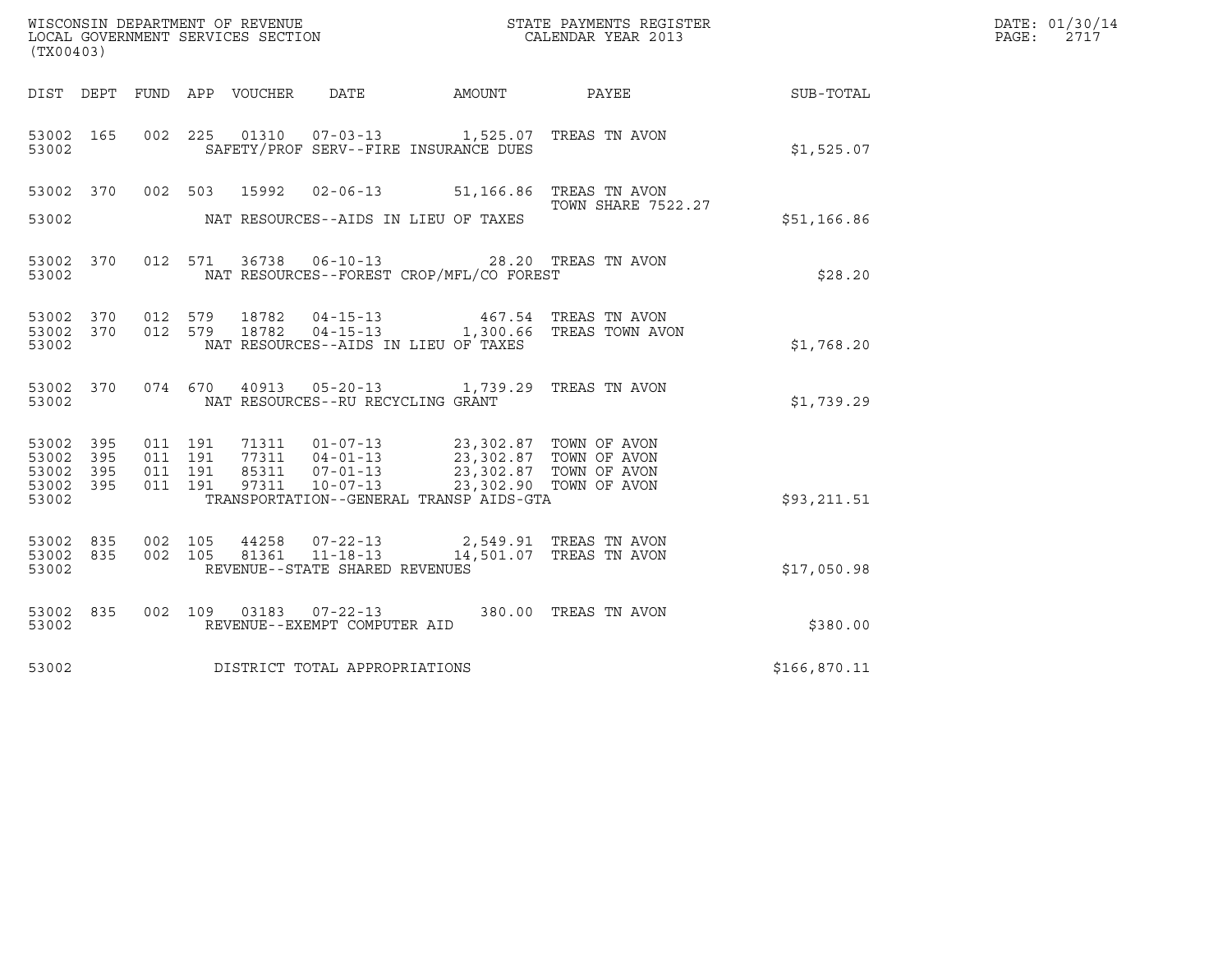| 53004<br>53004<br>53004<br>53004<br>53004<br>53004<br>- 395<br>53004<br>395<br>53004<br>395<br>53004<br>395<br>53004<br>395<br>53004<br>395<br>53004<br>- 395<br>53004 |                                                                |               | SAFETY/PROF SERV--FIRE INSURANCE DUES<br>NAT RESOURCES--AIDS IN LIEU OF TAXES                    |                                          | <b>SUB-TOTAL</b><br>53004 165 002 225 01311 07-03-13 14,769.78 TREAS TN BELOIT<br>53004 370 002 503 15993 02-06-13 7,798.21 TREAS TN BELOIT<br>TOWN SHARE 1637.58                                                                        | \$14,769.78<br>\$7,798.21 |  |
|------------------------------------------------------------------------------------------------------------------------------------------------------------------------|----------------------------------------------------------------|---------------|--------------------------------------------------------------------------------------------------|------------------------------------------|------------------------------------------------------------------------------------------------------------------------------------------------------------------------------------------------------------------------------------------|---------------------------|--|
|                                                                                                                                                                        |                                                                |               |                                                                                                  |                                          |                                                                                                                                                                                                                                          |                           |  |
|                                                                                                                                                                        |                                                                |               |                                                                                                  |                                          |                                                                                                                                                                                                                                          |                           |  |
|                                                                                                                                                                        |                                                                |               |                                                                                                  |                                          |                                                                                                                                                                                                                                          |                           |  |
|                                                                                                                                                                        |                                                                |               |                                                                                                  | NAT RESOURCES--FOREST CROP/MFL/CO FOREST | 53004 370 012 571 36739 06-10-13 6.20 TREAS TN BELOIT                                                                                                                                                                                    | \$6.20                    |  |
|                                                                                                                                                                        |                                                                |               | NAT RESOURCES--RU RECYCLING GRANT                                                                |                                          | 53004 370 074 670 00215 05-30-13 7,793.54 TREAS TN BELOIT                                                                                                                                                                                | \$7,793.54                |  |
|                                                                                                                                                                        |                                                                |               | NAT RESOURCES--RU CONSOLIDATED GRANT                                                             |                                          | 53004 370 074 673 00215 05-30-13 2,007.00 TREAS TN BELOIT                                                                                                                                                                                | \$2,007.00                |  |
|                                                                                                                                                                        | 011 185<br>011 185<br>011 185<br>011 185<br>011 185<br>011 185 | 011 185 65371 | TRANSPORTATION--HIGHWAY SAFETY-FEDERAL                                                           |                                          | 65371 02-19-13 595.88 TREAS TN BELOIT<br>65371 02-19-13 304.57 TREAS TN BELOIT<br>76373 06-03-13 513.18 TREAS TN BELOIT<br>80651 07-15-13 2,058.98 TREAS TN BELOIT<br>84667 08-19-13 5,226.63 TREAS TN BELOIT<br>94617 11-18-13 581.78 T | \$9,743.87                |  |
| 53004 395<br>53004<br>395<br>53004<br>395<br>53004<br>395<br>53004                                                                                                     |                                                                |               | TRANSPORTATION--GENERAL TRANSP AIDS-GTA                                                          |                                          |                                                                                                                                                                                                                                          | \$208,530.34              |  |
| 53004                                                                                                                                                                  |                                                                |               | 53004 435 005 162 01HSD 09-03-13 5,000.64 TOWN BELOIT<br>HS--AMBULANCE FUNDING ASSISTANCE GRANTS |                                          |                                                                                                                                                                                                                                          | \$5,000.64                |  |
| 53004                                                                                                                                                                  |                                                                |               | HS--PREPAID MEDICAL TRANSPORT REIMBURSE                                                          |                                          | 53004 435 005 163 01LGS 11-18-13 12,000.00 TOWN OF BELOIT FIRE DEPT                                                                                                                                                                      | \$12,000.00               |  |
| 53004                                                                                                                                                                  |                                                                |               | JUSTICE--LAW ENFORCEMENT TRAINING                                                                |                                          | 53004 455 002 231 00159 02-06-13 1,600.00 TREAS TN BELOIT                                                                                                                                                                                | \$1,600.00                |  |
| 53004 505<br>53004                                                                                                                                                     |                                                                |               | DOA--TRANSMISSION LINE FEE DISTRIBUTION                                                          |                                          | 53004 505 002 174 58370 04-26-13 3,111.00 TREAS TN BELOIT<br>002 174 58380 04-26-13 31,644.00 TREAS TN BELOIT                                                                                                                            | \$34,755.00               |  |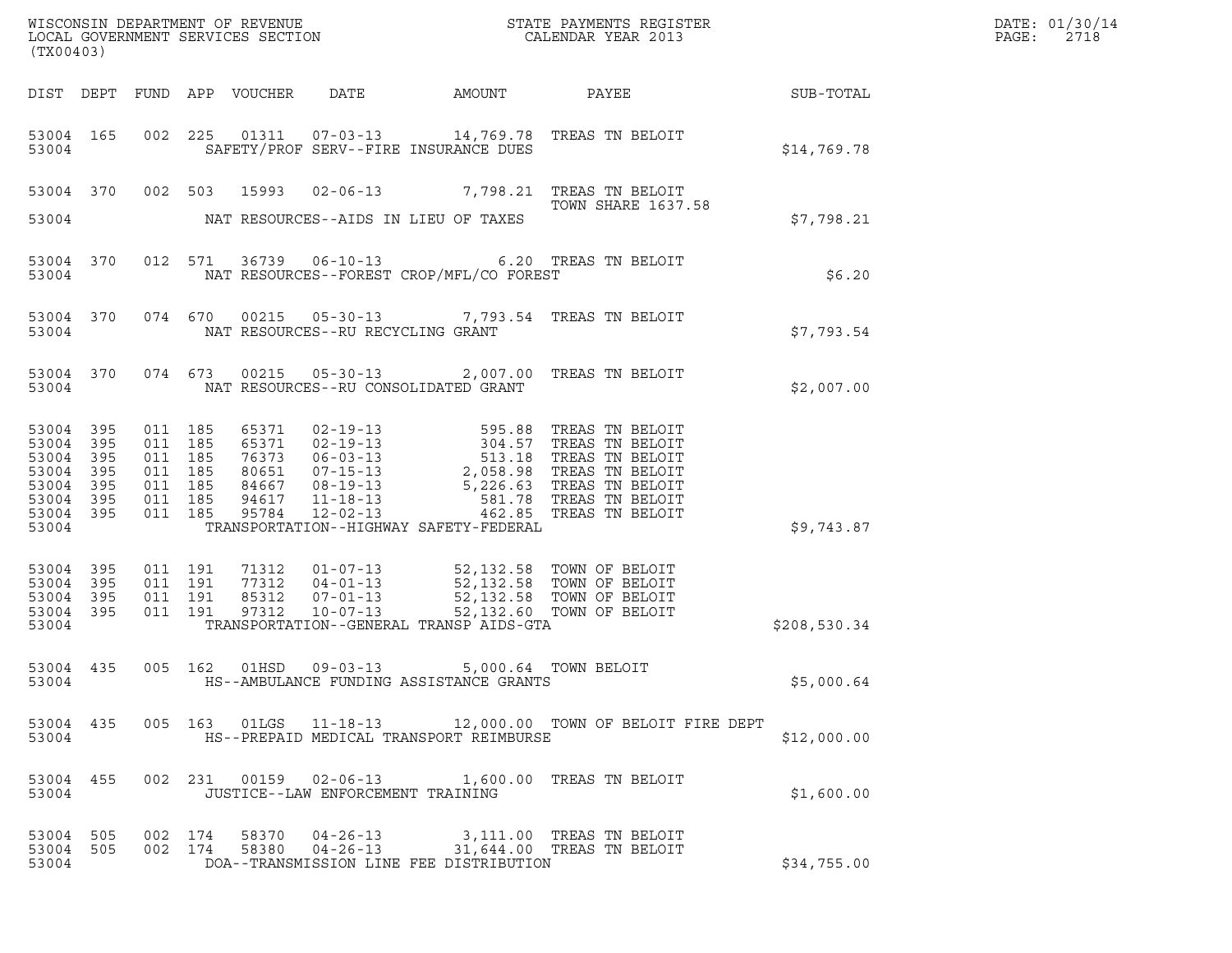| (TX00403)               |            |            |            | WISCONSIN DEPARTMENT OF REVENUE<br>LOCAL GOVERNMENT SERVICES SECTION |                                                              |                            | STATE PAYMENTS REGISTER<br>CALENDAR YEAR 2013 |                | DATE: 01/30/14<br>PAGE:<br>2719 |
|-------------------------|------------|------------|------------|----------------------------------------------------------------------|--------------------------------------------------------------|----------------------------|-----------------------------------------------|----------------|---------------------------------|
| DIST                    | DEPT       | FUND       | APP        | <b>VOUCHER</b>                                                       | DATE                                                         | AMOUNT                     | PAYEE                                         | SUB-TOTAL      |                                 |
| 53004<br>53004<br>53004 | 835<br>835 | 002<br>002 | 105<br>105 | 44259<br>81362                                                       | 07-22-13<br>$11 - 18 - 13$<br>REVENUE--STATE SHARED REVENUES | 188,687.94<br>1,065,349.00 | TREAS TN BELOIT<br>TREAS TN BELOIT            | \$1,254,036.94 |                                 |
| 53004<br>53004          | 835        | 002        | 109        | 03184                                                                | $07 - 22 - 13$<br>REVENUE--EXEMPT COMPUTER AID               | 3,304.00                   | TREAS TN BELOIT                               | \$3,304.00     |                                 |
| 53004<br>53004          | 835        | 021        | 363        | 35827                                                                | $03 - 25 - 13$<br>REVENUE--LOTTERY CREDIT -                  | 7,890.51                   | TREAS TN BELOIT                               | \$7,890.51     |                                 |
| 53004                   |            |            |            |                                                                      | DISTRICT TOTAL APPROPRIATIONS                                |                            |                                               | \$1,569,236.03 |                                 |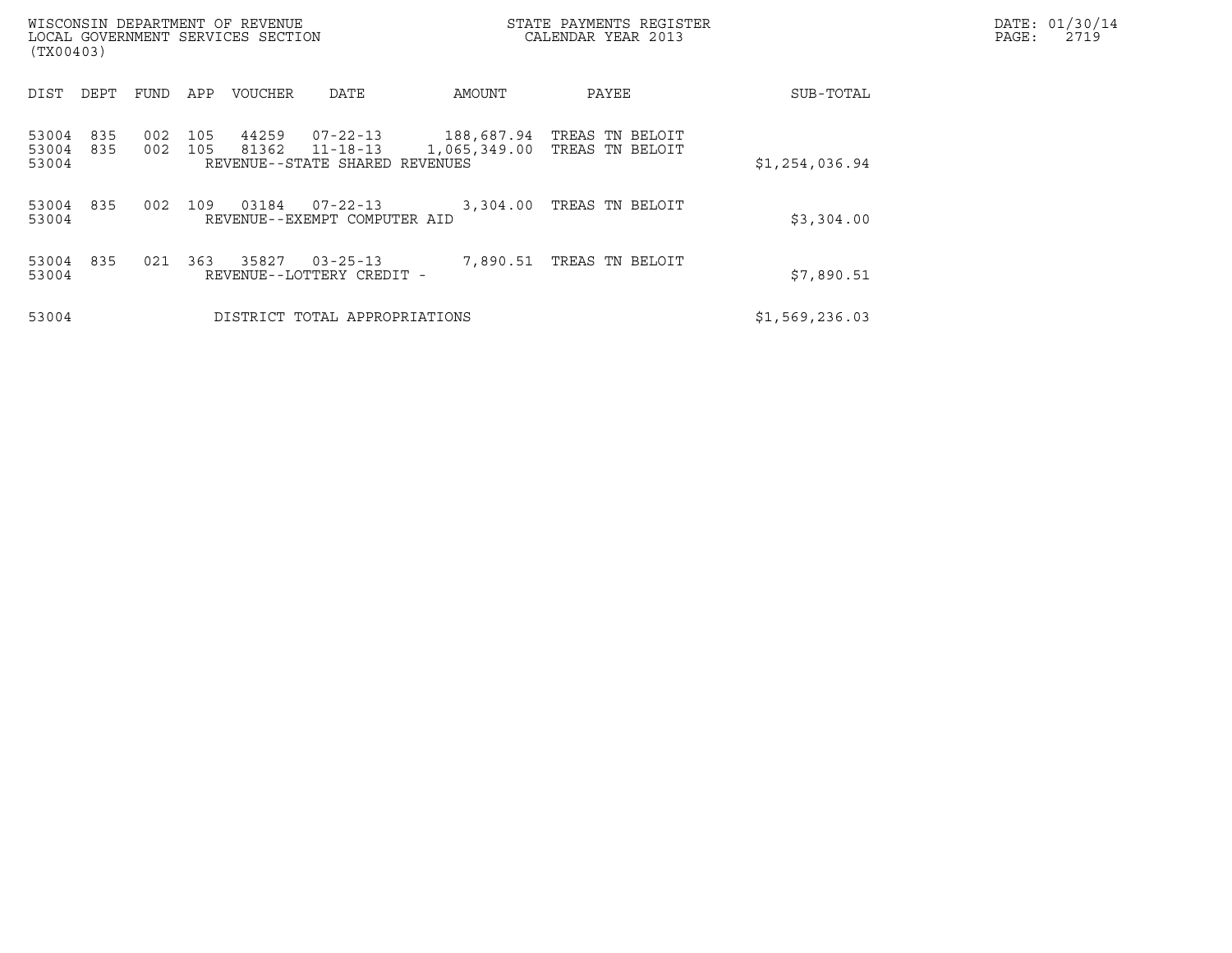| (TX00403)                                     |                        |                    |                    |  |                                                     |                                          |                                                                                                                                                                                              | DATE: 01/30/14<br>PAGE:<br>2720 |  |
|-----------------------------------------------|------------------------|--------------------|--------------------|--|-----------------------------------------------------|------------------------------------------|----------------------------------------------------------------------------------------------------------------------------------------------------------------------------------------------|---------------------------------|--|
|                                               |                        |                    |                    |  |                                                     |                                          |                                                                                                                                                                                              |                                 |  |
| 53006                                         | 53006 165              |                    |                    |  |                                                     | SAFETY/PROF SERV--FIRE INSURANCE DUES    | 002 225 01312 07-03-13 3,102.45 TREAS TN BRADFORD                                                                                                                                            | \$3,102.45                      |  |
|                                               |                        |                    |                    |  |                                                     |                                          | 53006 370 002 503 15994 02-06-13 1,070.13 TREAS TN BRADFORD<br>TOWN SHARE 155.76                                                                                                             |                                 |  |
| 53006                                         |                        |                    |                    |  |                                                     | NAT RESOURCES--AIDS IN LIEU OF TAXES     |                                                                                                                                                                                              | \$1,070.13                      |  |
| 53006                                         | 53006 370              |                    |                    |  |                                                     | NAT RESOURCES--FOREST CROP/MFL/CO FOREST | 012 571 36740 06-10-13 26.80 TREAS TN BRADFORD                                                                                                                                               | \$26.80                         |  |
| 53006                                         | 53006 370<br>53006 370 |                    |                    |  |                                                     | NAT RESOURCES--AIDS IN LIEU OF TAXES     | 012 579 18783 04-15-13 204.78 TREAS TN BRADFORD<br>012 579 18783 04-15-13 67.69 TREAS TOWN BRADFORD                                                                                          | \$272.47                        |  |
| 53006                                         |                        |                    |                    |  | NAT RESOURCES--RU RECYCLING GRANT                   |                                          | 53006 370 074 670 40914 05-20-13 843.51 TREAS TN BRADFORD                                                                                                                                    | \$843.51                        |  |
| 53006 395<br>53006<br>53006<br>53006<br>53006 | 395<br>395<br>395      | 011 191<br>011 191 | 011 191<br>011 191 |  |                                                     | TRANSPORTATION--GENERAL TRANSP AIDS-GTA  | 71313  01-07-13  28,288.41  TOWN OF BRADFORD<br>77313  04-01-13  28,288.41  TOWN OF BRADFORD<br>85313  07-01-13  28,288.41  TOWN OF BRADFORD<br>97313  10-07-13  28,288.42  TOWN OF BRADFORD | \$113, 153.65                   |  |
| 53006                                         | 53006 465              |                    |                    |  |                                                     | MILITARY AFFAIRS--EMERGENCY MANAGEMENT   | 072 365 00402 11-12-13 10,439.32 TREAS TN BRADFORD                                                                                                                                           | \$10,439.32                     |  |
| 53006 835<br>53006 835<br>53006               |                        |                    |                    |  | REVENUE--STATE SHARED REVENUES                      |                                          | 002 105 44260 07-22-13 2,159.30 TREAS TN BRADFORD<br>002 105 81363 11-18-13 12,334.79 TREAS TN BRADFORD                                                                                      | \$14,494.09                     |  |
| 53006                                         | 53006 835              |                    |                    |  | REVENUE--EXEMPT COMPUTER AID                        |                                          | 002 109 03185 07-22-13 17.00 TREAS TN BRADFORD                                                                                                                                               | \$17.00                         |  |
| 53006<br>53006                                | 835                    |                    |                    |  | 021 363 35828 03-25-13<br>REVENUE--LOTTERY CREDIT - |                                          | 1,134.58 TREAS TN BRADFORD                                                                                                                                                                   | \$1,134.58                      |  |
| 53006                                         |                        |                    |                    |  | DISTRICT TOTAL APPROPRIATIONS                       |                                          |                                                                                                                                                                                              | \$144,554.00                    |  |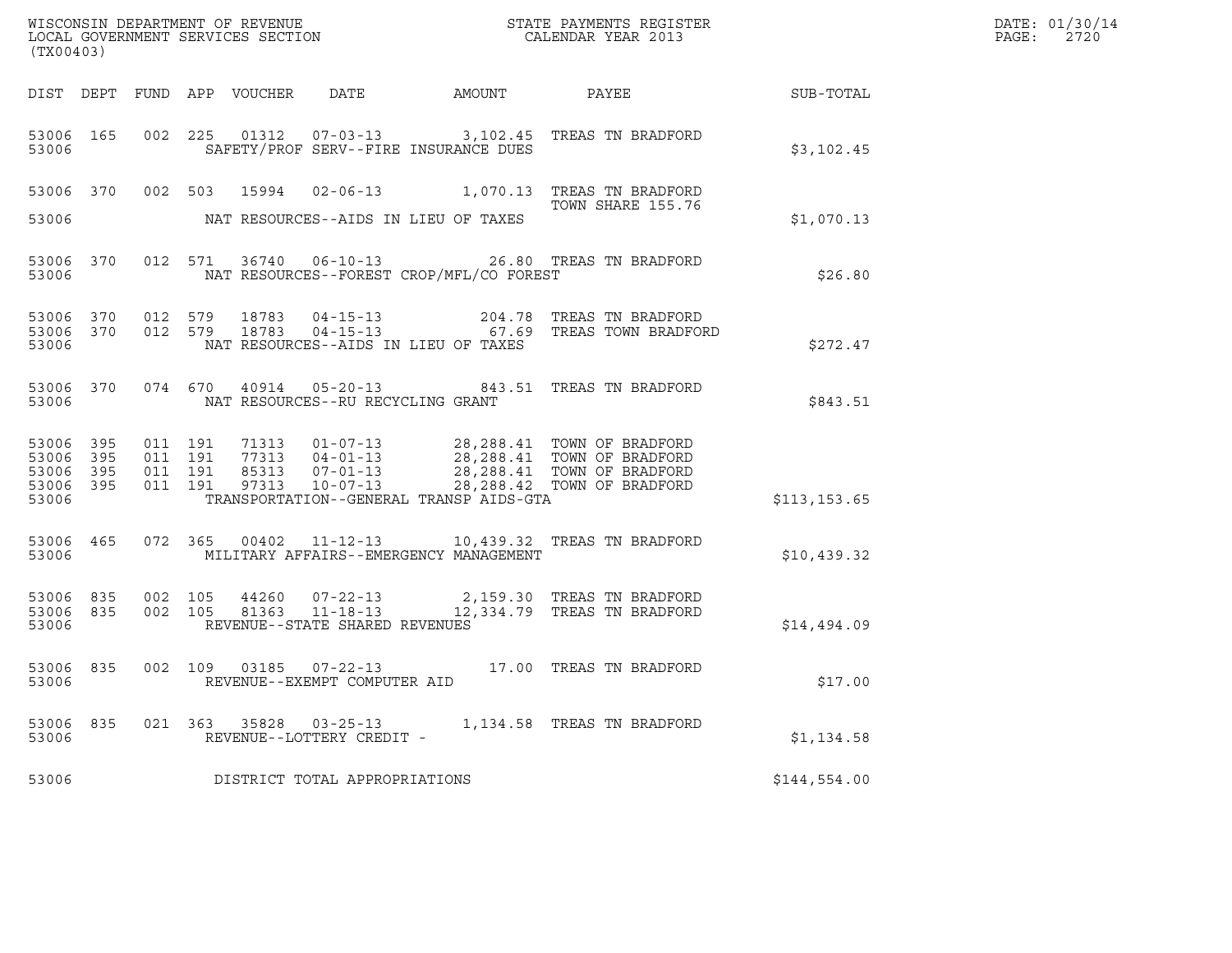| (TX00403)                                                       |                                          |                                 |                                                                                                                                                                                                                                 |        | $\tt WISCONSIM DEPARTMENT OF REVENUE$ $\tt TOCAL ENDAR YEAR$ $2013$ $\tt COICAL GOVERNMENT$ $SERVICES$ $SECTION$ |               | DATE: 01/30/14<br>PAGE: 2721 |
|-----------------------------------------------------------------|------------------------------------------|---------------------------------|---------------------------------------------------------------------------------------------------------------------------------------------------------------------------------------------------------------------------------|--------|------------------------------------------------------------------------------------------------------------------|---------------|------------------------------|
|                                                                 |                                          | DIST DEPT FUND APP VOUCHER DATE |                                                                                                                                                                                                                                 | AMOUNT | <b>PAYEE</b> FOR THE PAYEE                                                                                       | SUB-TOTAL     |                              |
| 53008                                                           |                                          |                                 | SAFETY/PROF SERV--FIRE INSURANCE DUES                                                                                                                                                                                           |        | 53008 165 002 225 01313 07-03-13 3,010.48 TREAS TN CENTER                                                        | \$3,010.48    |                              |
| 53008 370<br>53008                                              |                                          |                                 | NAT RESOURCES--FOREST CROP/MFL/CO FOREST                                                                                                                                                                                        |        | 012 571 36741 06-10-13 28.00 TREAS TN CENTER                                                                     | \$28.00       |                              |
| 53008 370<br>53008                                              |                                          |                                 | NAT RESOURCES--RU RECYCLING GRANT                                                                                                                                                                                               |        | 074 670 40915 05-20-13 6,183.63 TREAS TN CENTER                                                                  | \$6,183.63    |                              |
| 53008 395<br>53008<br>395<br>53008<br>395<br>53008 395<br>53008 | 011 191<br>011 191<br>011 191<br>011 191 |                                 | 71314  01-07-13  25,531.02  TOWN OF CENTER<br>77314  04-01-13  25,531.02  TOWN OF CENTER<br>85314  07-01-13  25,531.02  TOWN OF CENTER<br>97314  10-07-13  25,531.02  TOWN OF CENTER<br>TRANSPORTATION--GENERAL TRANSP AIDS-GTA |        |                                                                                                                  | \$102, 124.08 |                              |
| 53008                                                           |                                          |                                 | TRANSPORTATION--LRIP/TRIP/MSIP GRANTS                                                                                                                                                                                           |        | 53008 395 011 278 87440 09-12-13 15,248.93 TREAS TN CENTER                                                       | \$15, 248.93  |                              |
| 53008 835<br>53008 835<br>53008                                 | 002 105<br>002 105                       |                                 | REVENUE--STATE SHARED REVENUES                                                                                                                                                                                                  |        | 81364 11-18-13 10,068.17 TREAS TN CENTER                                                                         | \$11,819.90   |                              |
| 53008 835<br>53008                                              |                                          |                                 | REVENUE--EXEMPT COMPUTER AID                                                                                                                                                                                                    |        | 002 109 03186 07-22-13 23.00 TREAS TN CENTER                                                                     | \$23.00       |                              |
| 53008                                                           |                                          |                                 | DISTRICT TOTAL APPROPRIATIONS                                                                                                                                                                                                   |        |                                                                                                                  | \$138,438.02  |                              |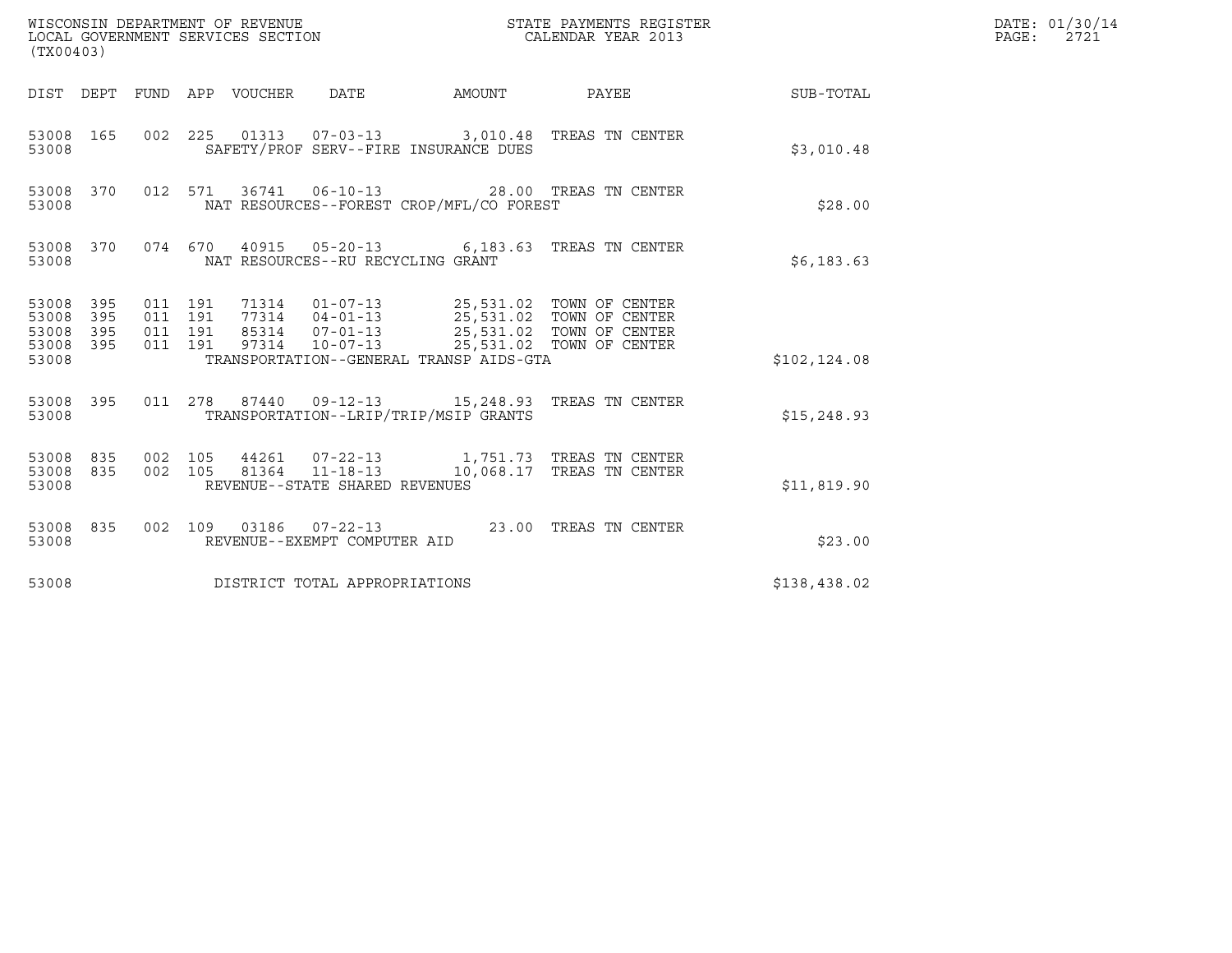| (TX00403)                                             |     |                               |                               |                                                  |                                          |                                                                                                                                                                                                      |             | DATE: 01/30/14<br>PAGE: 2722 |
|-------------------------------------------------------|-----|-------------------------------|-------------------------------|--------------------------------------------------|------------------------------------------|------------------------------------------------------------------------------------------------------------------------------------------------------------------------------------------------------|-------------|------------------------------|
|                                                       |     |                               |                               |                                                  |                                          | DIST DEPT FUND APP VOUCHER DATE AMOUNT PAYEE                                                                                                                                                         | SUB-TOTAL   |                              |
| 53010                                                 |     |                               |                               |                                                  | SAFETY/PROF SERV--FIRE INSURANCE DUES    | 53010 165 002 225 01314 07-03-13 2,066.67 TREAS TN CLINTON                                                                                                                                           | \$2,066.67  |                              |
| 53010 370<br>53010                                    |     |                               |                               |                                                  | NAT RESOURCES--FOREST CROP/MFL/CO FOREST | 012 571 36742 06-10-13 13.12 TREAS TN CLINTON                                                                                                                                                        | \$13.12     |                              |
| 53010                                                 |     |                               |                               | NAT RESOURCES--RU RECYCLING GRANT                |                                          | 53010 370 074 670 40916 05-20-13 773.81 TREAS TN CLINTON                                                                                                                                             | \$773.81    |                              |
| 53010 395<br>53010 395<br>53010<br>53010 395<br>53010 | 395 | 011 191<br>011 191<br>011 191 | 011 191                       |                                                  | TRANSPORTATION--GENERAL TRANSP AIDS-GTA  | 71315  01-07-13  18,429.01  TOWN OF CLINTON<br>77315  04-01-13  18,429.01  TOWN OF CLINTON<br>85315    07-01-13    18,429.01    TOWN OF CLINTON<br>97315    10-07-13    18,429.03    TOWN OF CLINTON | \$73,716.06 |                              |
| 53010                                                 |     |                               |                               |                                                  | MILITARY AFFAIRS--EMERGENCY MANAGEMENT   | 53010 465 072 365 00403 11-12-13 12,726.00 TREAS TN CLINTON                                                                                                                                          | \$12,726.00 |                              |
| 53010 835<br>53010 835<br>53010                       |     | 002 105<br>002 105            |                               | 81365 11-18-13<br>REVENUE--STATE SHARED REVENUES |                                          | 44262  07-22-13  467.24  TREAS TN CLINTON<br>9,849.84 TREAS TN CLINTON                                                                                                                               | \$10,317.08 |                              |
| 53010 835<br>53010                                    |     |                               |                               | REVENUE--EXEMPT COMPUTER AID                     |                                          | 002 109 03187 07-22-13 47.00 TREAS TN CLINTON                                                                                                                                                        | \$47.00     |                              |
| 53010                                                 |     |                               | DISTRICT TOTAL APPROPRIATIONS |                                                  |                                          |                                                                                                                                                                                                      | \$99,659.74 |                              |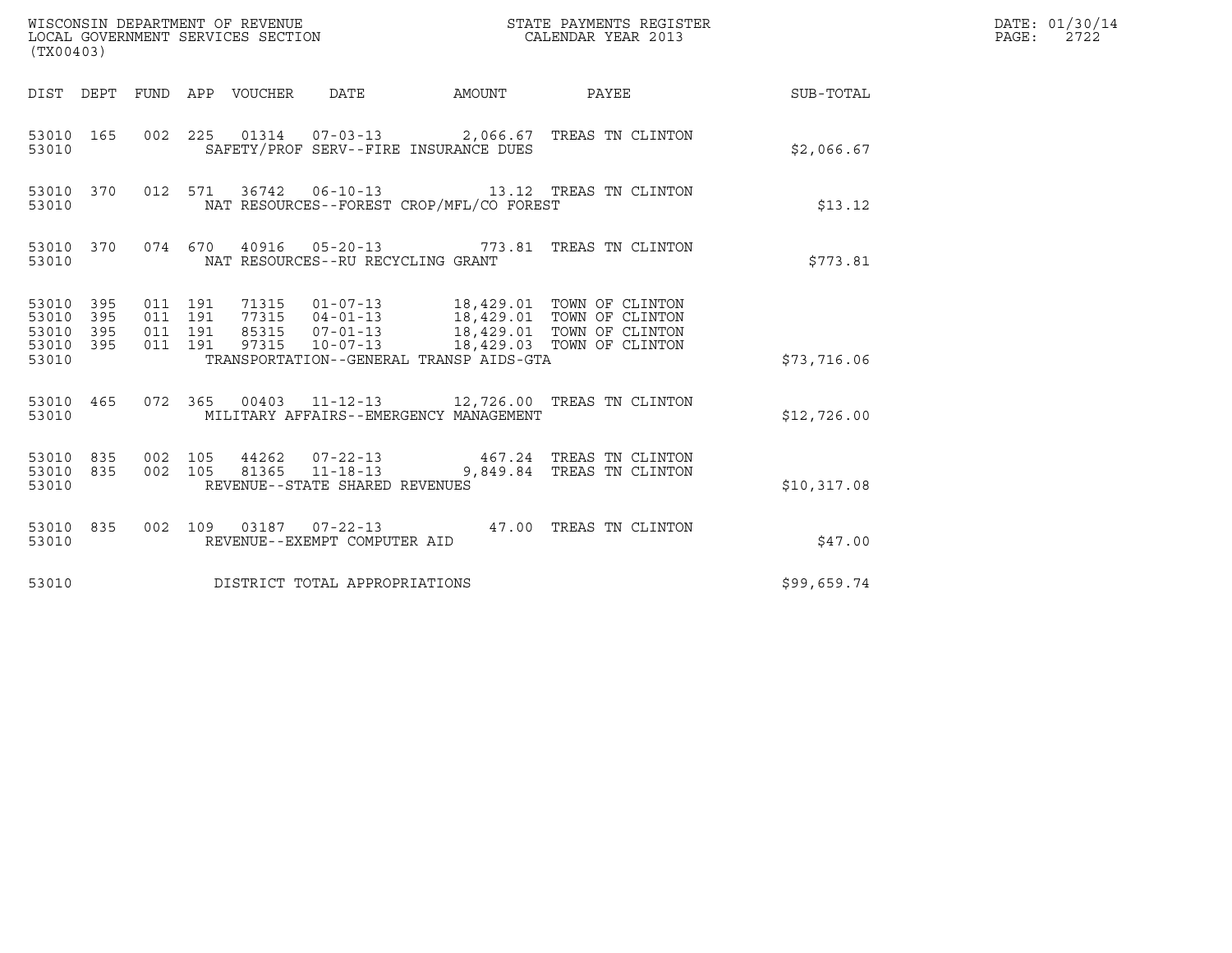| (TX00403)                                                                 |                                                                                                                                                                                                                                                                                                                                                                                                                               | DATE: 01/30/14<br>PAGE:<br>2723 |
|---------------------------------------------------------------------------|-------------------------------------------------------------------------------------------------------------------------------------------------------------------------------------------------------------------------------------------------------------------------------------------------------------------------------------------------------------------------------------------------------------------------------|---------------------------------|
|                                                                           | DIST DEPT FUND APP VOUCHER DATE<br>AMOUNT PAYEE SUB-TOTAL                                                                                                                                                                                                                                                                                                                                                                     |                                 |
| 53012 165<br>53012                                                        | 002 225 01315 07-03-13 11,407.91 TREAS TN FULTON<br>SAFETY/PROF SERV--FIRE INSURANCE DUES<br>\$11,407.91                                                                                                                                                                                                                                                                                                                      |                                 |
| 53012 370<br>53012                                                        | 000 001 02DNR 07-03-13 409.59 TREAS TOWN FULTON<br>NAT RESOURCES-SEVERANCE/YIELD/WITHDRAWAL<br>\$409.59                                                                                                                                                                                                                                                                                                                       |                                 |
| 53012 370<br>53012                                                        | 012 571 36743 06-10-13 78.59 TREAS TN FULTON<br>NAT RESOURCES--FOREST CROP/MFL/CO FOREST<br>\$78.59                                                                                                                                                                                                                                                                                                                           |                                 |
| 53012                                                                     | $\begin{array}{cccccc} 53012 & 370 & 012 & 579 & 18784 & 04-15-13 & & & & 5.87 & \text{TREAS TN FULTON} \\ 53012 & 370 & 012 & 579 & 18784 & 04-15-13 & & & 12.50 & \text{TREAS TOWN FULTON} \end{array}$<br>NAT RESOURCES--AIDS IN LIEU OF TAXES<br>\$18.37                                                                                                                                                                  |                                 |
| 53012 370<br>53012                                                        | 074 670 40917 05-20-13 10,877.69 TREAS TN FULTON<br>NAT RESOURCES--RU RECYCLING GRANT<br>\$10,877.69                                                                                                                                                                                                                                                                                                                          |                                 |
| 53012 370<br>53012                                                        | 095 512 02383 03-18-13 655.54 TREAS TN FULTON<br>\$655.54<br>NAT RESOURCES--STEWARDSHIP 2000                                                                                                                                                                                                                                                                                                                                  |                                 |
| 53012 395<br>53012 395<br>53012<br>395<br>53012 395<br>53012 395<br>53012 | $\begin{tabular}{llllllll} 67011 & 03-04-13 & 73.40 \mbox{ TREAS TN FULTON} \\ 67011 & 03-04-13 & 146.80 \mbox{ TREAS TN FULTON} \\ 67011 & 03-04-13 & 146.80 \mbox{ TREAS TN FULTON} \\ 67011 & 03-04-13 & 146.80 \mbox{ TREAS TN FULTON} \\ 67011 & 03-04-13 & 73.40 \mbox{ TREAS TN FULTON} \\ \end{tabular}$<br>011 185<br>011 185<br>011 185<br>011 185<br>011 185<br>TRANSPORTATION--HIGHWAY SAFETY-FEDERAL<br>\$587.20 |                                 |
| 53012<br>395<br>53012<br>395<br>53012<br>395<br>53012 395<br>53012        | 011 191<br>$\begin{tabular}{cccc} 71316 & 01-07-13 & 33\,, 258\,.07 & TOWN OF FULTON \\ 77316 & 04-01-13 & 33\,, 258\,.07 & TOWN OF FULTON \\ 85316 & 07-01-13 & 33\,, 258\,.07 & TOWN OF FULTON \\ 97316 & 10-07-13 & 33\,, 258\,.07 & TOWN OF FULTON \\ \end{tabular}$<br>011 191<br>011 191<br>011 191<br>TRANSPORTATION--GENERAL TRANSP AIDS-GTA<br>\$133,032.28                                                          |                                 |
| 53012 455<br>53012                                                        | 002 231 00285 02-08-13<br>160.00 TREAS TN FULTON<br>JUSTICE--LAW ENFORCEMENT TRAINING<br>\$160.00                                                                                                                                                                                                                                                                                                                             |                                 |
| 53012 505<br>53012                                                        | 002 174<br>58370 04-26-13<br>51,080.00 TREAS TN FULTON<br>DOA--TRANSMISSION LINE FEE DISTRIBUTION<br>\$51,080.00                                                                                                                                                                                                                                                                                                              |                                 |
| 53012 835<br>53012 835<br>53012                                           | 002 105<br>$07 - 22 - 13$<br>44263<br>11,352.98 TREAS TN FULTON<br>$11 - 18 - 13$<br>64,512.54 TREAS TN FULTON<br>002 105<br>81366<br>REVENUE--STATE SHARED REVENUES<br>\$75,865.52                                                                                                                                                                                                                                           |                                 |
| 53012 835                                                                 | 002 109 03188 07-22-13 160.00 TREAS TN FULTON                                                                                                                                                                                                                                                                                                                                                                                 |                                 |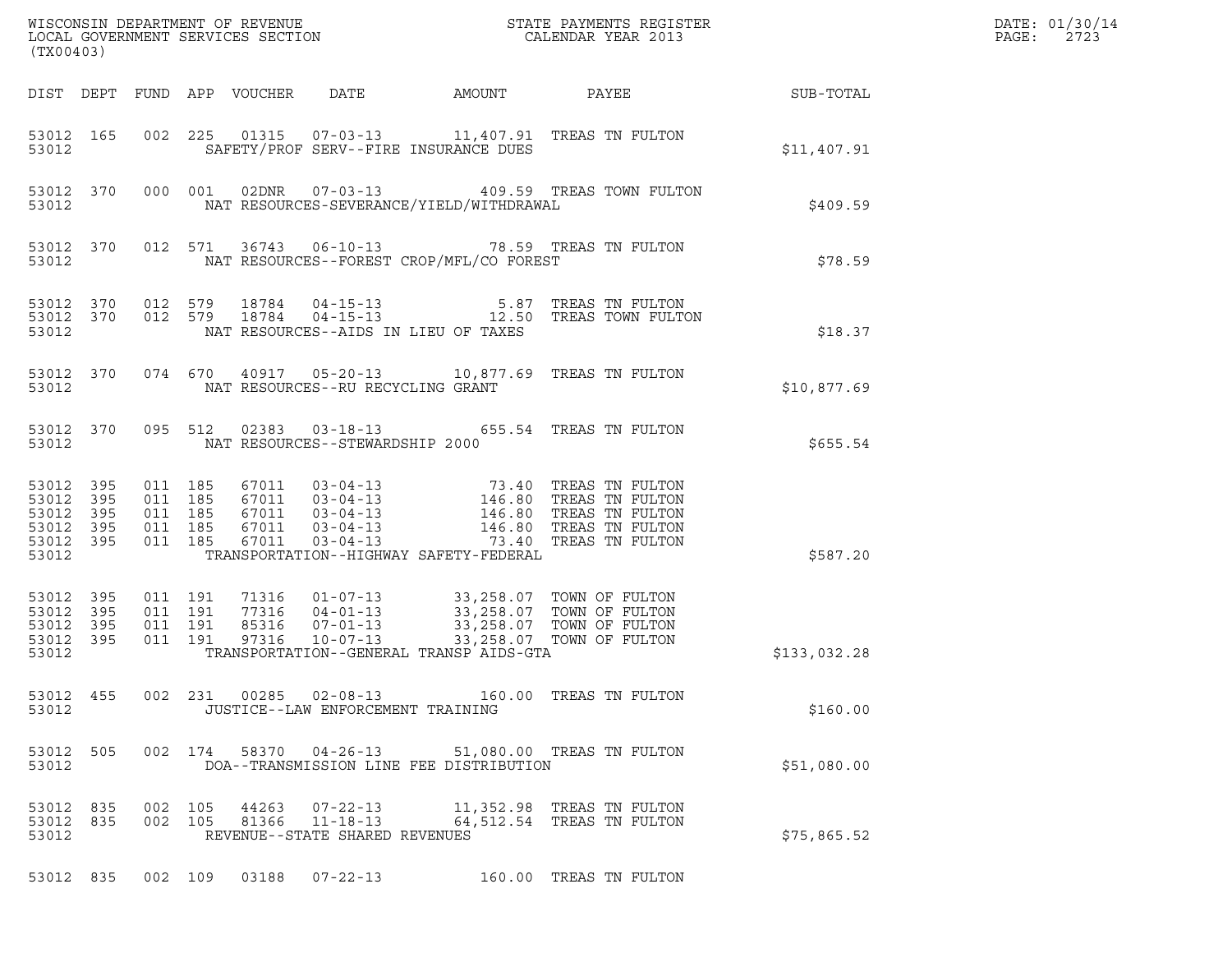| WISCONSIN DEPARTMENT OF REVENUE<br>LOCAL GOVERNMENT SERVICES SECTION<br>(TX00403) |                                                                             | STATE PAYMENTS REGISTER<br>CALENDAR YEAR 2013 |              | DATE: 01/30/14<br>PAGE:<br>2724 |
|-----------------------------------------------------------------------------------|-----------------------------------------------------------------------------|-----------------------------------------------|--------------|---------------------------------|
| FUND<br>DIST<br>DEPT                                                              | APP<br>VOUCHER<br>DATE                                                      | AMOUNT<br>PAYEE                               | SUB-TOTAL    |                                 |
| 53012                                                                             | REVENUE--EXEMPT COMPUTER AID                                                |                                               | \$160.00     |                                 |
| 835<br>002<br>53012<br>53012                                                      | 501<br>00003<br>$02 - 01 - 13$<br>DOA-PAYMENT<br>FOR MUNICIPAL SERVICES AID | TREAS TN FULTON<br>108.05                     | \$108.05     |                                 |
| 835<br>53012<br>021<br>53012                                                      | 363<br>35829<br>$03 - 25 - 13$<br>REVENUE--LOTTERY CREDIT -                 | TREAS TN FULTON<br>4,274.65                   | \$4,274.65   |                                 |
| 53012                                                                             | DISTRICT TOTAL APPROPRIATIONS                                               |                                               | \$288,715.39 |                                 |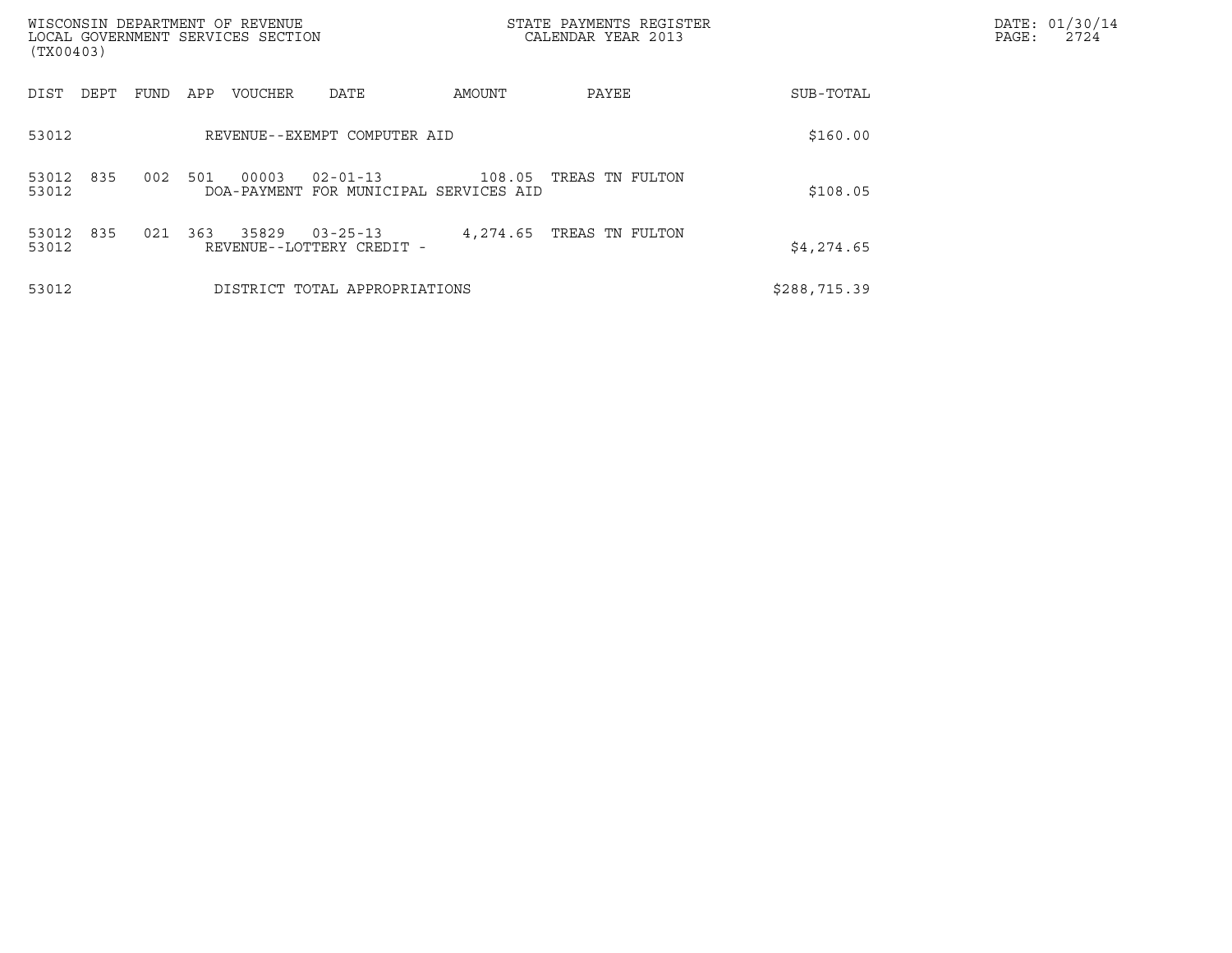| (TX00403)                                                    |                                                                                                                                                                                                                                                                                 |              | DATE: 01/30/14<br>PAGE:<br>2725 |
|--------------------------------------------------------------|---------------------------------------------------------------------------------------------------------------------------------------------------------------------------------------------------------------------------------------------------------------------------------|--------------|---------------------------------|
|                                                              | DIST DEPT FUND APP VOUCHER DATE AMOUNT PAYEE SUB-TOTAL                                                                                                                                                                                                                          |              |                                 |
| 53014 165<br>53014                                           | 002 225 01316 07-03-13 8,401.36 TREAS TN HARMONY<br>SAFETY/PROF SERV--FIRE INSURANCE DUES                                                                                                                                                                                       | \$8,401.36   |                                 |
| 53014                                                        | 53014 370 000 001 01DNR 03-13-13 443.63 TREAS TOWN HARMONY<br>NAT RESOURCES-SEVERANCE/YIELD/WITHDRAWAL                                                                                                                                                                          | \$443.63     |                                 |
| 53014                                                        | 53014 370 012 571 36744 06-10-13 15.60 TREAS TN HARMONY<br>NAT RESOURCES--FOREST CROP/MFL/CO FOREST                                                                                                                                                                             | \$15.60      |                                 |
| 53014                                                        | 53014 370 074 670 40918 05-20-13 8,094.51 TREAS TN HARMONY<br>NAT RESOURCES--RU RECYCLING GRANT                                                                                                                                                                                 | \$8,094.51   |                                 |
| 53014                                                        | 53014 370 074 673 40918 05-20-13 675.36 TREAS TN HARMONY<br>NAT RESOURCES--RU CONSOLIDATED GRANT                                                                                                                                                                                | \$675.36     |                                 |
| 53014 395<br>53014 395<br>395<br>53014<br>53014 395<br>53014 | 011 191<br>71317  01-07-13  25,012.35  TOWN OF HARMONY<br>77317  04-01-13  25,012.35  TOWN OF HARMONY<br>85317  07-01-13  25,012.35  TOWN OF HARMONY<br>97317  10-07-13  25,012.37  TOWN OF HARMONY<br>011 191<br>011 191<br>011 191<br>TRANSPORTATION--GENERAL TRANSP AIDS-GTA | \$100,049.42 |                                 |
| 53014                                                        | $\begin{array}{cccccc} 53014 & 835 & 002 & 105 & 44264 & 07-22-13 & & 5,036.18 & \text{TREAS TN HARMONY} \\ 53014 & 835 & 002 & 105 & 81367 & 11-18-13 & & 28,587.83 & \text{TREAS TN HARMONY} \end{array}$<br>REVENUE--STATE SHARED REVENUES                                   | \$33,624.01  |                                 |
| 53014                                                        | 53014 835 002 109 03189 07-22-13 1,553.00 TREAS TN HARMONY<br>REVENUE--EXEMPT COMPUTER AID                                                                                                                                                                                      | \$1,553.00   |                                 |
| 53014                                                        | DISTRICT TOTAL APPROPRIATIONS                                                                                                                                                                                                                                                   | \$152,856.89 |                                 |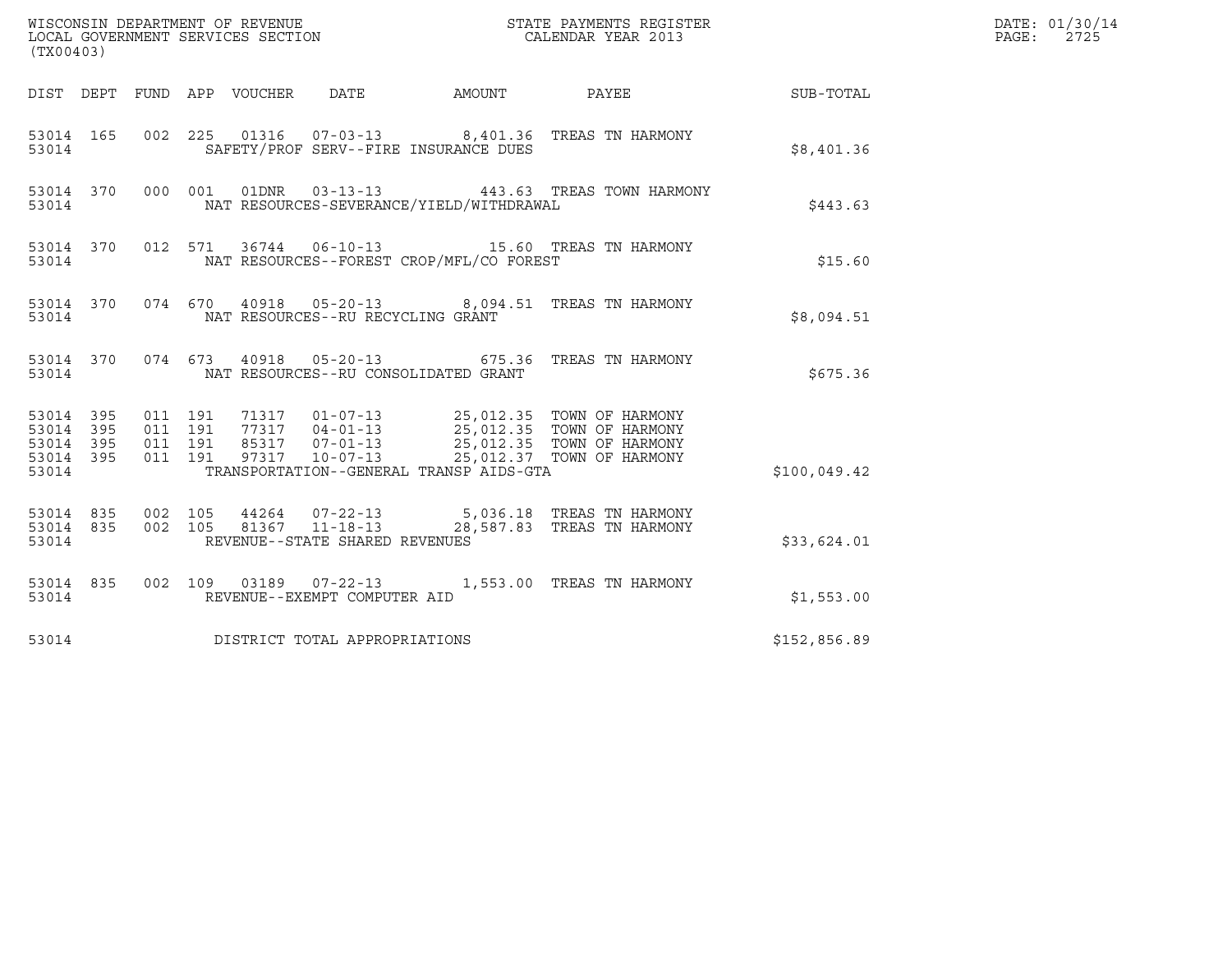| (TX00403)                                     |                   |                               |         |               |                                                                    |                                          |                                                                                                                                                                                                      | DATE: 01/30/14<br>$\mathtt{PAGE:}$ |  |  |  |
|-----------------------------------------------|-------------------|-------------------------------|---------|---------------|--------------------------------------------------------------------|------------------------------------------|------------------------------------------------------------------------------------------------------------------------------------------------------------------------------------------------------|------------------------------------|--|--|--|
|                                               |                   |                               |         |               | DIST DEPT FUND APP VOUCHER DATE                                    | AMOUNT                                   | PAYEE                                                                                                                                                                                                | SUB-TOTAL                          |  |  |  |
| 53016 165<br>53016                            |                   |                               |         |               |                                                                    | SAFETY/PROF SERV--FIRE INSURANCE DUES    | 002  225  01317  07-03-13  12,677.77  TREAS TN JANESVILLE                                                                                                                                            | \$12,677.77                        |  |  |  |
| 53016 370<br>53016                            |                   |                               |         | 000 001 01DNR |                                                                    | NAT RESOURCES-SEVERANCE/YIELD/WITHDRAWAL | 03-13-13 31,027.31 TREAS TOWN JANESVILLE                                                                                                                                                             | \$31,027.31                        |  |  |  |
| 53016 370<br>53016                            |                   |                               |         |               |                                                                    | NAT RESOURCES--FOREST CROP/MFL/CO FOREST | 012 571 36745 06-10-13 50.20 TREAS TN JANESVILLE                                                                                                                                                     | \$50.20                            |  |  |  |
| 53016 370<br>53016                            |                   |                               |         |               | NAT RESOURCES--RU RECYCLING GRANT                                  |                                          | 074  670  40919  05-20-13   6,739.35  TREAS TN JANESVILLE                                                                                                                                            | \$6,739.35                         |  |  |  |
| 53016 370<br>53016                            |                   |                               | 074 673 |               | 40919   05-20-13                                                   | NAT RESOURCES--RU CONSOLIDATED GRANT     | 899.26 TREAS TN JANESVILLE                                                                                                                                                                           | \$899.26                           |  |  |  |
| 53016 395<br>53016<br>53016<br>53016<br>53016 | 395<br>395<br>395 | 011 191<br>011 191<br>011 191 | 011 191 |               |                                                                    | TRANSPORTATION--GENERAL TRANSP AIDS-GTA  | 71318  01-07-13  26,113.19  TOWN OF JANESVILLE<br>77318  04-01-13  26,113.19  TOWN OF JANESVILLE<br>85318  07-01-13  26,113.19  TOWN OF JANESVILLE<br>97318  10-07-13  26,113.21  TOWN OF JANESVILLE | \$104,452.78                       |  |  |  |
| 53016 505<br>53016                            |                   |                               |         |               |                                                                    | DOA--TRANSMISSION LINE FEE DISTRIBUTION  | 002 174 58370 04-26-13 53,249.00 TREAS TN JANESVILLE                                                                                                                                                 | \$53,249.00                        |  |  |  |
| 53016 835<br>53016 835<br>53016               |                   | 002 105<br>002 105            |         | 81368         | 44265 07-22-13<br>$11 - 18 - 13$<br>REVENUE--STATE SHARED REVENUES |                                          | 7,052.24 TREAS TN JANESVILLE<br>42,028.76 TREAS TN JANESVILLE                                                                                                                                        | \$49,081.00                        |  |  |  |
| 53016 835<br>53016                            |                   |                               |         |               | REVENUE--EXEMPT COMPUTER AID                                       |                                          | 002 109 03190 07-22-13 88.00 TREAS TN JANESVILLE                                                                                                                                                     | \$88.00                            |  |  |  |
| 53016                                         |                   |                               |         |               | DISTRICT TOTAL APPROPRIATIONS                                      |                                          |                                                                                                                                                                                                      | \$258,264.67                       |  |  |  |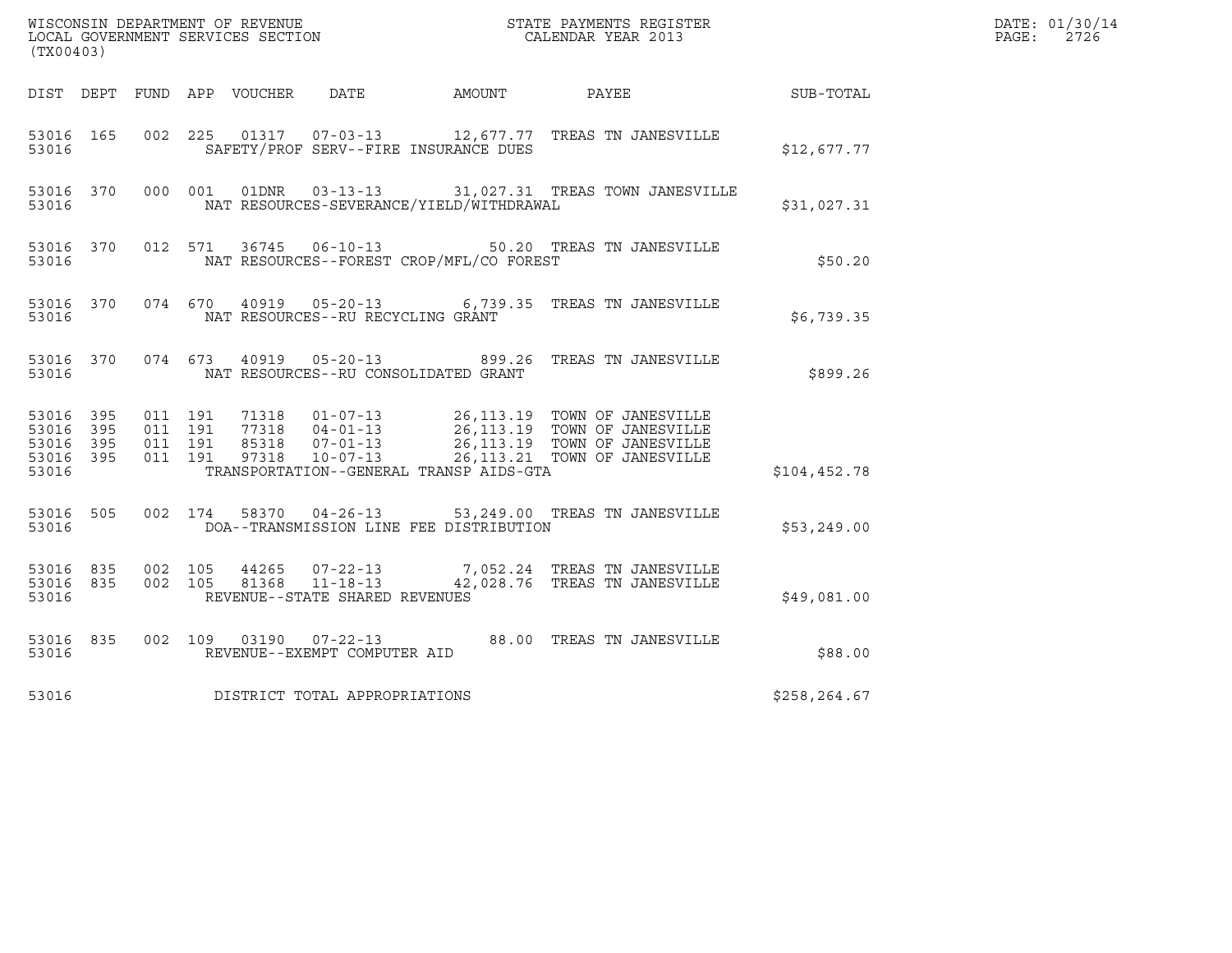| WISCONSIN DEPARTMENT OF REVENUE<br>(TX00403)                    | LOCAL GOVERNMENT SERVICES SECTION                                                                      | STATE PAYMENTS REGISTER<br>CALENDAR YEAR 2013 |             | DATE: 01/30/14<br>$\mathtt{PAGE:}$<br>2727 |
|-----------------------------------------------------------------|--------------------------------------------------------------------------------------------------------|-----------------------------------------------|-------------|--------------------------------------------|
|                                                                 | DIST DEPT FUND APP VOUCHER DATE                                                                        | AMOUNT PAYEE SUB-TOTAL                        |             |                                            |
| 53018 165<br>53018                                              | 002 225 01318 07-03-13 2,387.17 TREAS TN JOHNSTOWN<br>SAFETY/PROF SERV--FIRE INSURANCE DUES            |                                               | \$2,387.17  |                                            |
| 53018 370<br>53018                                              | 012 571 36746 06-10-13 59.71 TREAS TN JOHNSTOWN<br>NAT RESOURCES--FOREST CROP/MFL/CO FOREST            |                                               | \$59.71     |                                            |
| 53018 370<br>53018                                              | 074 670 40920 05-20-13 2,763.38 TREAS TN JOHNSTOWN<br>NAT RESOURCES--RU RECYCLING GRANT                |                                               | \$2,763.38  |                                            |
| 53018 395<br>53018<br>395<br>53018<br>395<br>53018 395<br>53018 | 011 191<br>011 191<br>011 191<br>011 191<br>97319<br>TRANSPORTATION--GENERAL TRANSP AIDS-GTA           | 10-07-13 20,593.14 TOWN OF JOHNSTOWN          | \$82,372.47 |                                            |
| 53018 835<br>53018 835<br>53018                                 | 002 105<br>81369  11-18-13  10,106.07  TREAS TN JOHNSTOWN<br>002 105<br>REVENUE--STATE SHARED REVENUES |                                               | \$11,889.49 |                                            |
| 53018 835<br>53018                                              | 002 109 03191 07-22-13 83.00 TREAS TN JOHNSTOWN<br>REVENUE--EXEMPT COMPUTER AID                        |                                               | \$83.00     |                                            |
| 53018                                                           | DISTRICT TOTAL APPROPRIATIONS                                                                          |                                               | \$99,555.22 |                                            |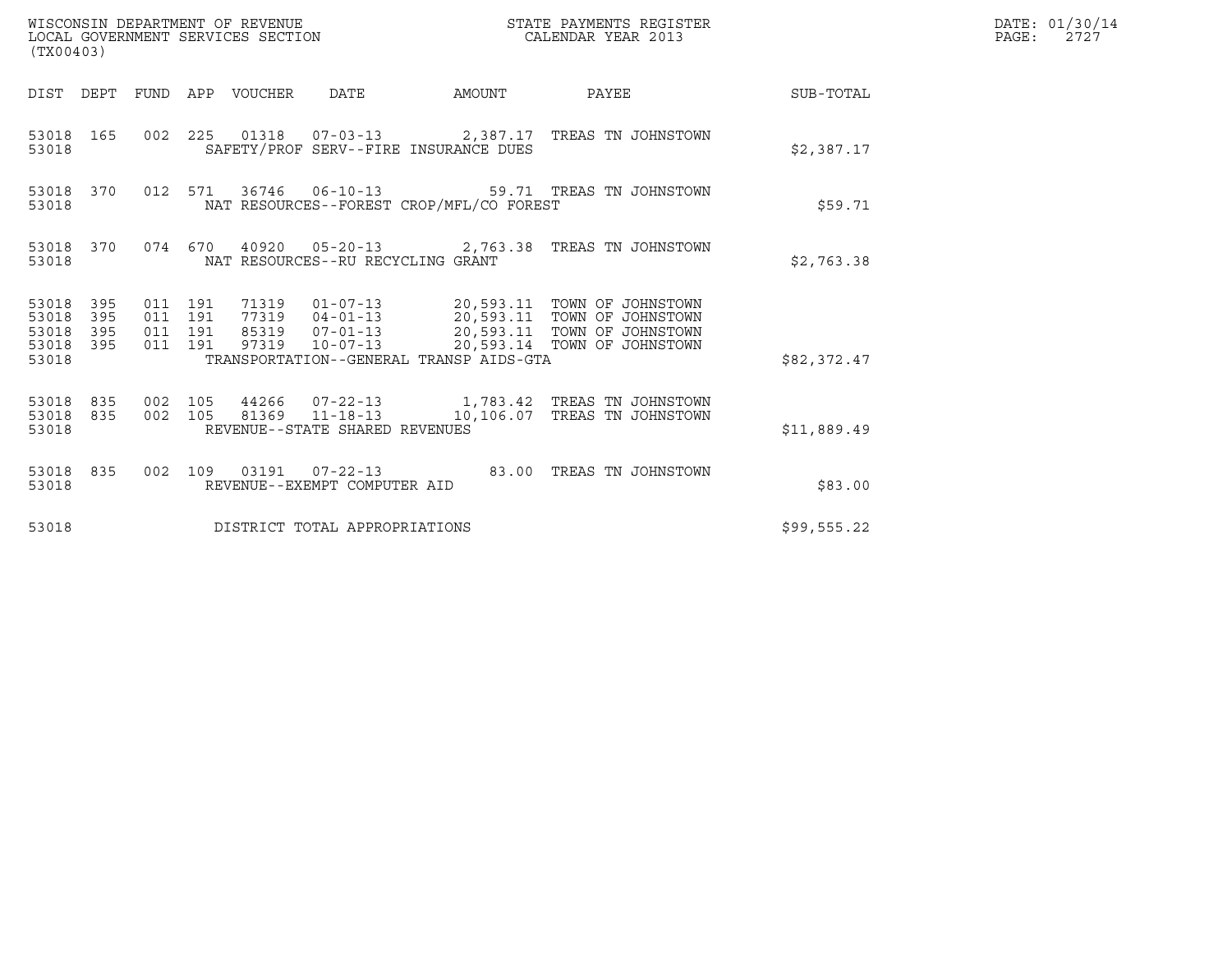| (TX00403)                                                    | WISCONSIN DEPARTMENT OF REVENUE<br>LOCAL GOVERNMENT SERVICES SECTION                                                                                  | STATE PAYMENTS REGISTER<br>CALENDAR YEAR 2013 |              | DATE: 01/30/14<br>$\mathtt{PAGE:}$<br>2728 |
|--------------------------------------------------------------|-------------------------------------------------------------------------------------------------------------------------------------------------------|-----------------------------------------------|--------------|--------------------------------------------|
|                                                              | DIST DEPT FUND APP VOUCHER DATE                                                                                                                       | AMOUNT PAYEE SUB-TOTAL                        |              |                                            |
| 53020 165<br>53020                                           | 002  225  01319  07-03-13  2,232.86 TREAS TN LAPRAIRIE<br>SAFETY/PROF SERV--FIRE INSURANCE DUES                                                       |                                               | \$2,232.86   |                                            |
| 53020 370<br>53020                                           | 012 571 36747 06-10-13 6.40 TREAS TN LAPRAIRIE<br>NAT RESOURCES--FOREST CROP/MFL/CO FOREST                                                            |                                               | \$6.40       |                                            |
| 53020                                                        | 53020 370 074 670 40921 05-20-13 2,394.30 TREAS TN LAPRAIRIE<br>NAT RESOURCES--RU RECYCLING GRANT                                                     |                                               | \$2,394.30   |                                            |
| 53020 395<br>53020<br>395<br>53020 395<br>53020 395<br>53020 | 011 191<br>011 191<br>011 191<br>97320  10-07-13  23,159.98  TOWN OF LA PRAIRIE<br>011 191<br>TRANSPORTATION--GENERAL TRANSP AIDS-GTA                 |                                               | \$92,639.92  |                                            |
| 53020 835<br>53020                                           | 53020 835 002 105 44267 07-22-13 3,247.35 TREAS TN LAPRAIRIE<br>002 105 81370 11-18-13 18,472.77 TREAS TN LAPRAIRIE<br>REVENUE--STATE SHARED REVENUES |                                               | \$21,720.12  |                                            |
| 53020 835<br>53020                                           | 002 109 03192 07-22-13 1,103.00 TREAS TN LAPRAIRIE<br>REVENUE--EXEMPT COMPUTER AID                                                                    |                                               | \$1,103.00   |                                            |
| 53020                                                        | DISTRICT TOTAL APPROPRIATIONS                                                                                                                         |                                               | \$120,096.60 |                                            |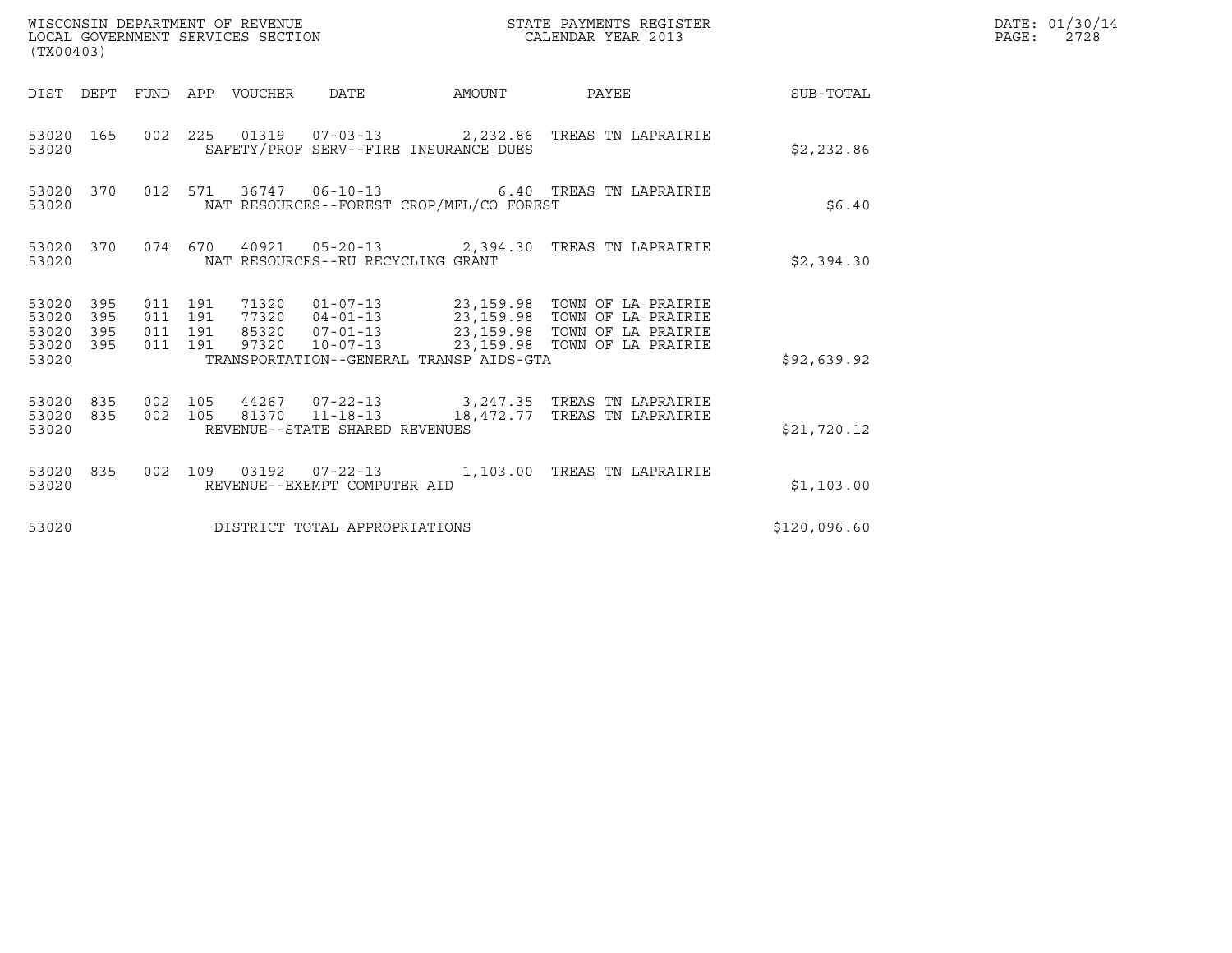| DATE: | 01/30/14 |
|-------|----------|
| PAGE: | 2729     |

| (TX00403)                                    |                                     |                               |         |  |                                   |                                                                                                                                                                                                                         |                                                                                                                                              |              | DATE: 01/30/14<br>PAGE: 2729 |
|----------------------------------------------|-------------------------------------|-------------------------------|---------|--|-----------------------------------|-------------------------------------------------------------------------------------------------------------------------------------------------------------------------------------------------------------------------|----------------------------------------------------------------------------------------------------------------------------------------------|--------------|------------------------------|
|                                              |                                     |                               |         |  |                                   |                                                                                                                                                                                                                         | DIST DEPT FUND APP VOUCHER DATE AMOUNT PAYEE SUB-TOTAL                                                                                       |              |                              |
|                                              | 53022                               |                               |         |  |                                   | 53022 165 002 225 01320 07-03-13 2,999.61 TREAS TN LIMA<br>SAFETY/PROF SERV--FIRE INSURANCE DUES                                                                                                                        |                                                                                                                                              | \$2,999.61   |                              |
|                                              |                                     |                               |         |  |                                   | 53022 370 002 503 15995 02-06-13 99.10 TREAS TN LIMA<br>53022 370 002 503 15995 02-06-13 6,281.65 TREAS TN LIMA                                                                                                         | TOWN SHARE 314.03                                                                                                                            |              |                              |
|                                              |                                     |                               |         |  |                                   | 53022 MAT RESOURCES--AIDS IN LIEU OF TAXES                                                                                                                                                                              |                                                                                                                                              | \$6,380.75   |                              |
|                                              |                                     |                               |         |  |                                   | 53022 370 012 571 36748 06-10-13 34.40 TREAS TN LIMA<br>53022 NAT RESOURCES--FOREST CROP/MFL/CO FOREST                                                                                                                  |                                                                                                                                              | \$34.40      |                              |
| 53022                                        | 53022 370<br>53022 370<br>53022 370 |                               |         |  |                                   | NAT RESOURCES--AIDS IN LIEU OF TAXES                                                                                                                                                                                    | 012 579 18785 04-15-13 16.76 TREAS TN LIMA<br>012 579 18785 04-15-13 430.75 TREAS TN LIMA<br>012 579 18785 04-15-13 1,332.82 TREAS TOWN LIMA | \$1,780.33   |                              |
|                                              | 53022                               |                               |         |  | NAT RESOURCES--RU RECYCLING GRANT | 53022 370 074 670 40922 05-20-13 4,619.89 TREAS TN LIMA                                                                                                                                                                 |                                                                                                                                              | \$4,619.89   |                              |
| 53022 395<br>53022 395<br>53022 395<br>53022 | 53022 395                           | 011 191<br>011 191<br>011 191 | 011 191 |  |                                   | 71321  01-07-13  24,165.55  TOWN OF LIMA<br>77321  04-01-13  24,165.55  TOWN OF LIMA<br>85321  07-01-13  24,165.55  TOWN OF LIMA<br>97321  10-07-13  24,165.57  TOWN OF LIMA<br>TRANSPORTATION--GENERAL TRANSP AIDS-GTA |                                                                                                                                              | \$96,662.22  |                              |
| 53022                                        | 53022 835                           | 53022 835 002 105<br>002 105  |         |  | REVENUE--STATE SHARED REVENUES    | 44268  07-22-13  3,357.16  TREAS TN LIMA<br>81371  11-18-13  19,019.56  TREAS TN LIMA                                                                                                                                   |                                                                                                                                              | \$22,376.72  |                              |
| 53022                                        | 53022 835                           |                               |         |  | REVENUE--EXEMPT COMPUTER AID      | 002 109 03193 07-22-13 15.00 TREAS TN LIMA                                                                                                                                                                              |                                                                                                                                              | \$15.00      |                              |
| 53022                                        | 53022 835                           |                               |         |  | REVENUE--LOTTERY CREDIT -         | 021 363 35830 03-25-13 8,711.45 TREAS TN LIMA                                                                                                                                                                           |                                                                                                                                              | \$8,711.45   |                              |
| 53022                                        |                                     |                               |         |  | DISTRICT TOTAL APPROPRIATIONS     |                                                                                                                                                                                                                         |                                                                                                                                              | \$143,580.37 |                              |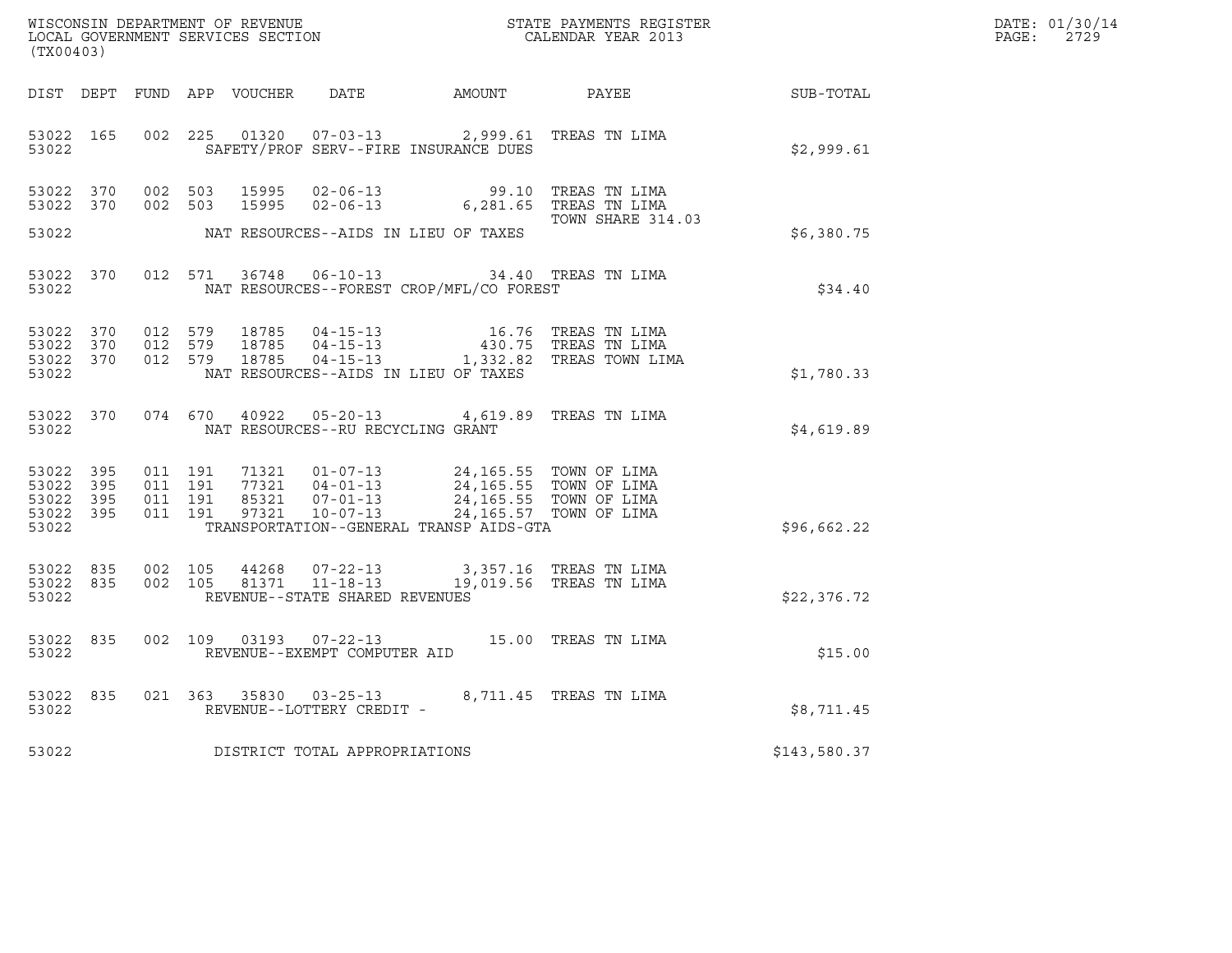| WISCONSIN DEPARTMENT OF REVENUE<br>LOCAL GOVERNMENT SERVICES SECTION TERM CALENDAR YEAR 2013<br>(TX00403) |                                         |                               |         |  |                                         |                                                |                                                                                                                                                                                                                                  |              | DATE: 01/30/14<br>PAGE: 2730 |
|-----------------------------------------------------------------------------------------------------------|-----------------------------------------|-------------------------------|---------|--|-----------------------------------------|------------------------------------------------|----------------------------------------------------------------------------------------------------------------------------------------------------------------------------------------------------------------------------------|--------------|------------------------------|
|                                                                                                           |                                         |                               |         |  |                                         |                                                | DIST DEPT FUND APP VOUCHER DATE AMOUNT PAYEE SUB-TOTAL                                                                                                                                                                           |              |                              |
| 53024 165<br>53024                                                                                        |                                         |                               |         |  |                                         | SAFETY/PROF SERV--FIRE INSURANCE DUES          | 002 225 01321 07-03-13 2,093.61 TREAS TN MAGNOLIA                                                                                                                                                                                | \$2,093.61   |                              |
|                                                                                                           |                                         |                               |         |  |                                         |                                                | 53024 370 002 503 15996 02-06-13 5,659.72 TREAS TN MAGNOLIA<br>TOWN SHARE 605.76                                                                                                                                                 |              |                              |
| 53024                                                                                                     |                                         |                               |         |  |                                         | NAT RESOURCES--AIDS IN LIEU OF TAXES           |                                                                                                                                                                                                                                  | \$5,659.72   |                              |
|                                                                                                           |                                         |                               |         |  |                                         | 53024 NAT RESOURCES--FOREST CROP/MFL/CO FOREST | 53024 370 012 571 36749 06-10-13 118.60 TREAS TN MAGNOLIA                                                                                                                                                                        | \$118.60     |                              |
|                                                                                                           | 53024                                   |                               |         |  |                                         | NAT RESOURCES--AIDS IN LIEU OF TAXES           | 53024 370 012 579 18786 04-15-13 19.89 TREAS TN MAGNOLIA<br>53024 370 012 579 18786 04-15-13 240.65 TREAS TOWN MAGNOLIA                                                                                                          | \$260.54     |                              |
|                                                                                                           |                                         |                               |         |  | 53024 NAT RESOURCES--RU RECYCLING GRANT |                                                | 53024 370 074 670 40923 05-20-13 996.37 TREAS TN MAGNOLIA                                                                                                                                                                        | \$996.37     |                              |
| 53024 395<br>53024 395<br>53024 395<br>53024                                                              | 53024 395                               | 011 191<br>011 191<br>011 191 | 011 191 |  |                                         | TRANSPORTATION--GENERAL TRANSP AIDS-GTA        | 71322     01-07-13     20,946.83     TOWN OF MAGNOLIA<br>77322     04-01-13     20,946.83     TOWN OF MAGNOLIA<br>85322     07-01-13     20,946.83     TOWN OF MAGNOLIA<br>97322     10-07-13     20,946.84     TOWN OF MAGNOLIA | \$83,787.33  |                              |
|                                                                                                           | 53024 835 002 105<br>53024 835<br>53024 |                               |         |  | REVENUE--STATE SHARED REVENUES          |                                                | 002 105 44269 07-22-13 1,422.53 TREAS TN MAGNOLIA<br>002 105 81372 11-18-13 8,060.97 TREAS TN MAGNOLIA                                                                                                                           | \$9,483.50   |                              |
| 53024                                                                                                     | 53024 835                               |                               |         |  | REVENUE--EXEMPT COMPUTER AID            |                                                | 002 109 03194 07-22-13 135.00 TREAS TN MAGNOLIA                                                                                                                                                                                  | \$135.00     |                              |
| 53024                                                                                                     | 53024 835                               |                               |         |  | REVENUE--LOTTERY CREDIT -               |                                                | 021 363 35831 03-25-13 2,684.35 TREAS TN MAGNOLIA                                                                                                                                                                                | \$2,684.35   |                              |
| 53024                                                                                                     |                                         |                               |         |  | DISTRICT TOTAL APPROPRIATIONS           |                                                |                                                                                                                                                                                                                                  | \$105,219.02 |                              |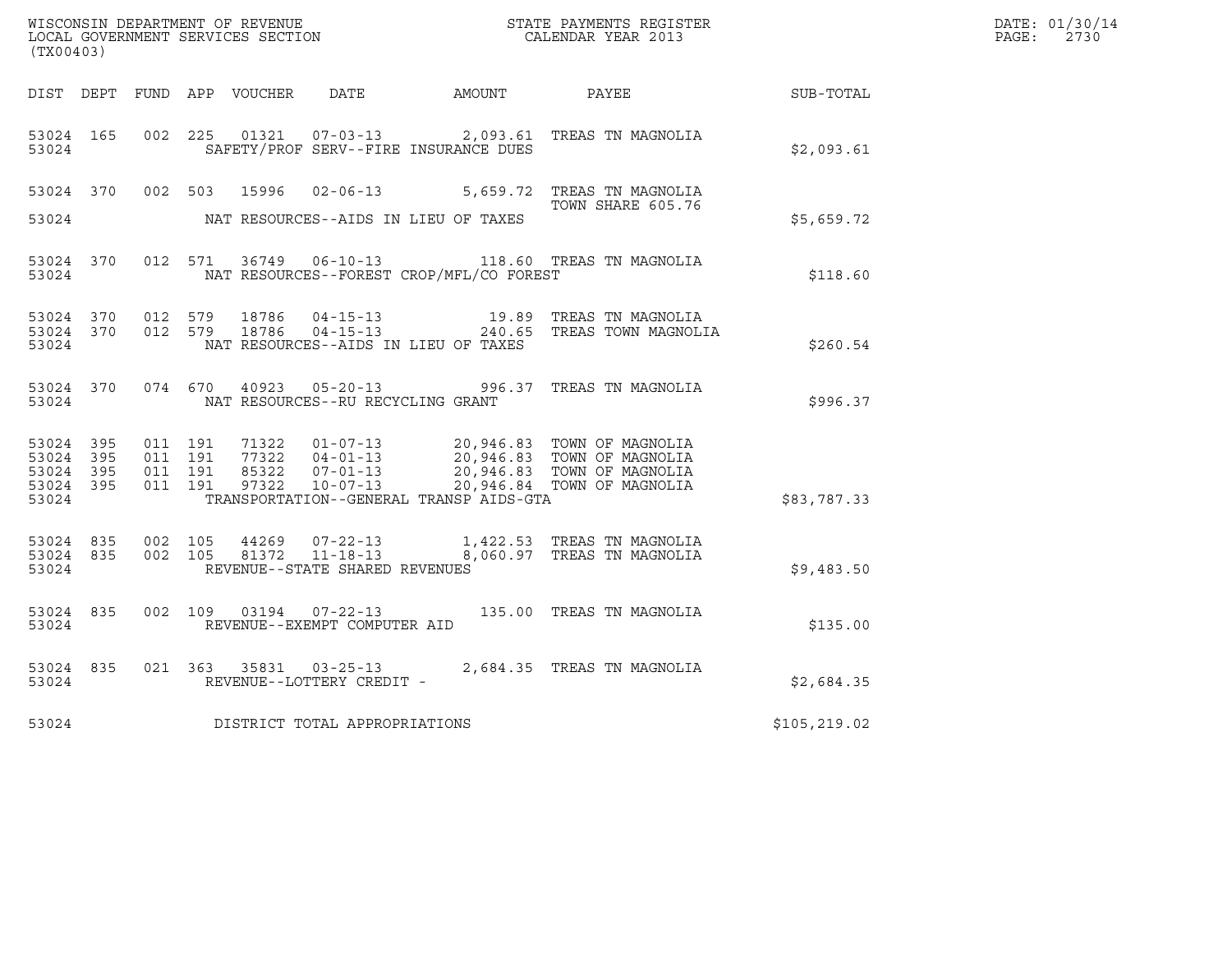| WISCONSIN DEPARTMENT OF REVENUE                               STATE PAYMENTS REGISTER LOCAL GOVERNMENT SERVICES SECTION                               CALENDAR YEAR 2013<br>(TX00403) |                                                                                                              |                                                                                                                                                                                                    |     |                                                                                                                                                                |                                                                      |                                                                   |                                                                                                          | DATE: 01/30/14<br>PAGE:<br>2731 |  |
|---------------------------------------------------------------------------------------------------------------------------------------------------------------------------------------|--------------------------------------------------------------------------------------------------------------|----------------------------------------------------------------------------------------------------------------------------------------------------------------------------------------------------|-----|----------------------------------------------------------------------------------------------------------------------------------------------------------------|----------------------------------------------------------------------|-------------------------------------------------------------------|----------------------------------------------------------------------------------------------------------|---------------------------------|--|
|                                                                                                                                                                                       |                                                                                                              |                                                                                                                                                                                                    |     | DIST DEPT FUND APP VOUCHER DATE                                                                                                                                |                                                                      | AMOUNT                                                            |                                                                                                          | PAYEE SUB-TOTAL                 |  |
| 53026 165<br>53026                                                                                                                                                                    |                                                                                                              | 002 225                                                                                                                                                                                            |     |                                                                                                                                                                |                                                                      | SAFETY/PROF SERV--FIRE INSURANCE DUES                             | 01322  07-03-13  9,707.42  TREAS TN MILTON                                                               | \$9,707.42                      |  |
| 53026                                                                                                                                                                                 | 53026 370                                                                                                    |                                                                                                                                                                                                    |     |                                                                                                                                                                |                                                                      | NAT RESOURCES--FOREST CROP/MFL/CO FOREST                          | 012 571 36750 06-10-13 84.81 TREAS TN MILTON                                                             | \$84.81                         |  |
| 53026<br>53026<br>53026                                                                                                                                                               | 370<br>370<br>53026 370                                                                                      | 012 579<br>012 579<br>012 579                                                                                                                                                                      |     | 18787<br>18787<br>18787                                                                                                                                        |                                                                      | NAT RESOURCES--AIDS IN LIEU OF TAXES                              | 04-15-13 321.26 TREAS TN MILTON<br>04-15-13 96.88 TREAS TOWN MILTON<br>04-15-13 338.41 TREAS TOWN MILTON | \$756.55                        |  |
| 53026                                                                                                                                                                                 |                                                                                                              |                                                                                                                                                                                                    |     |                                                                                                                                                                | NAT RESOURCES--RU RECYCLING GRANT                                    |                                                                   | 53026 370 074 670 40924 05-20-13 9,645.29 TREAS TN MILTON                                                | \$9,645.29                      |  |
| 53026 395<br>53026<br>53026<br>53026<br>53026<br>53026<br>53026<br>53026<br>53026<br>53026<br>53026<br>53026<br>53026<br>53026<br>53026<br>53026<br>53026<br>53026 395<br>53026       | 395<br>395<br>395<br>395<br>395<br>395<br>395<br>395<br>395<br>395<br>395<br>395<br>395<br>395<br>395<br>395 | 011 185<br>011 185<br>011 185<br>011 185<br>011 185<br>011 185<br>011 185<br>011 185<br>011 185<br>011 185<br>011 185<br>011 185<br>011 185<br>011 185<br>011 185<br>011 185<br>011 185<br>011 185 |     | 63800<br>63800<br>63800<br>63800<br>64527<br>64527<br>68463<br>68463<br>69365<br>69365<br>73079<br>73079<br>79251<br>79251<br>79251<br>86172<br>93731<br>93731 |                                                                      | TRANSPORTATION--HIGHWAY SAFETY-FEDERAL                            |                                                                                                          | \$3,101.00                      |  |
| 53026<br>53026<br>53026<br>53026<br>53026                                                                                                                                             | 395<br>395<br>395<br>395                                                                                     | 011 191<br>011 191<br>011 191<br>011 191                                                                                                                                                           |     | 71323<br>77323<br>85323<br>97323                                                                                                                               | $01 - 07 - 13$<br>$04 - 01 - 13$<br>$07 - 01 - 13$<br>$10 - 07 - 13$ | 24,753.02<br>24,753.02<br>TRANSPORTATION--GENERAL TRANSP AIDS-GTA | TOWN OF MILTON<br>TOWN OF MILTON<br>24,753.02 TOWN OF MILTON<br>24,753.03 TOWN OF MILTON                 | \$99,012.09                     |  |
| 53026<br>53026                                                                                                                                                                        | 455                                                                                                          | 002                                                                                                                                                                                                | 231 | 00074                                                                                                                                                          | $11 - 01 - 13$<br>JUSTICE--LAW ENFORCEMENT TRAINING                  |                                                                   | 160.00 TREAS TN MILTON                                                                                   | \$160.00                        |  |
| 53026<br>53026<br>53026                                                                                                                                                               | 505<br>505                                                                                                   | 002 650<br>002 650                                                                                                                                                                                 |     | 06372<br>06372                                                                                                                                                 | $01 - 28 - 13$<br>$01 - 28 - 13$                                     | DOA--JUSTICE-ASSISTANCE-FEDERAL ARRA FDS                          | 2,024.77 TREAS TN MILTON<br>2,500.00 TREAS TN MILTON                                                     | \$4,524.77                      |  |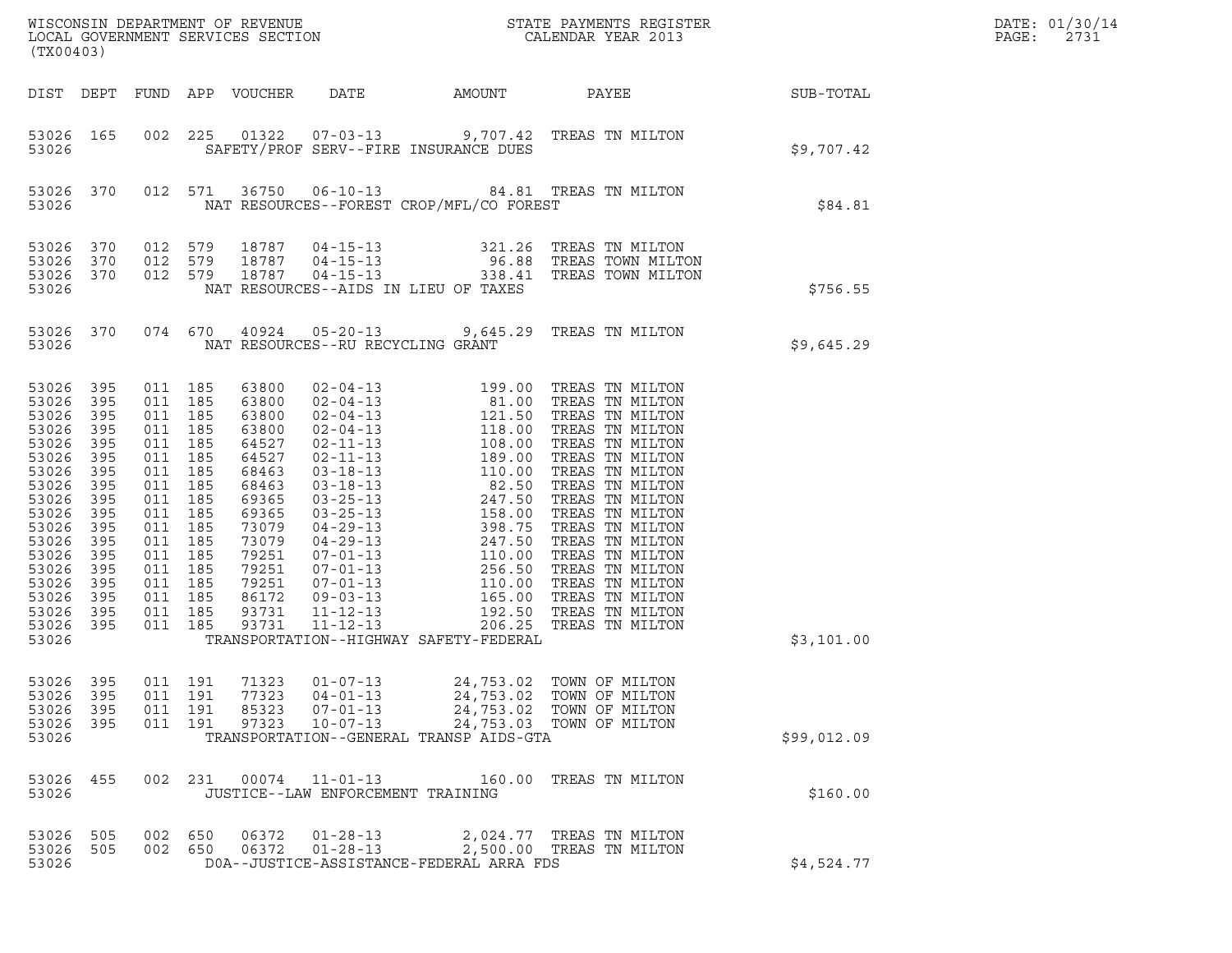| WISCONSIN DEPARTMENT OF REVENUE<br>LOCAL GOVERNMENT SERVICES SECTION<br>(TX00403) |            |            |                |                                                              |                       | STATE PAYMENTS REGISTER<br>CALENDAR YEAR 2013 |               | DATE: 01/30/14<br>PAGE:<br>2732 |
|-----------------------------------------------------------------------------------|------------|------------|----------------|--------------------------------------------------------------|-----------------------|-----------------------------------------------|---------------|---------------------------------|
| DIST<br>DEPT                                                                      | FUND       | APP        | <b>VOUCHER</b> | DATE                                                         | AMOUNT                | PAYEE                                         | SUB-TOTAL     |                                 |
| 835<br>53026<br>53026<br>835<br>53026                                             | 002<br>002 | 105<br>105 | 44270<br>81373 | 07-22-13<br>$11 - 18 - 13$<br>REVENUE--STATE SHARED REVENUES | 5,942.39<br>33,584.18 | TREAS TN MILTON<br>TREAS TN MILTON            | \$39,526.57   |                                 |
| 835<br>53026<br>53026                                                             | 002        | 109        | 03195          | $07 - 22 - 13$<br>REVENUE--EXEMPT COMPUTER AID               | 17.00                 | TREAS TN MILTON                               | \$17.00       |                                 |
| 835<br>53026<br>53026                                                             | 002        | 501        | 00003          | $02 - 01 - 13$<br>DOA-PAYMENT FOR MUNICIPAL SERVICES AID     | 737.88                | TREAS TN MILTON                               | \$737.88      |                                 |
| 53026                                                                             |            |            |                | DISTRICT TOTAL APPROPRIATIONS                                |                       |                                               | \$167, 273.38 |                                 |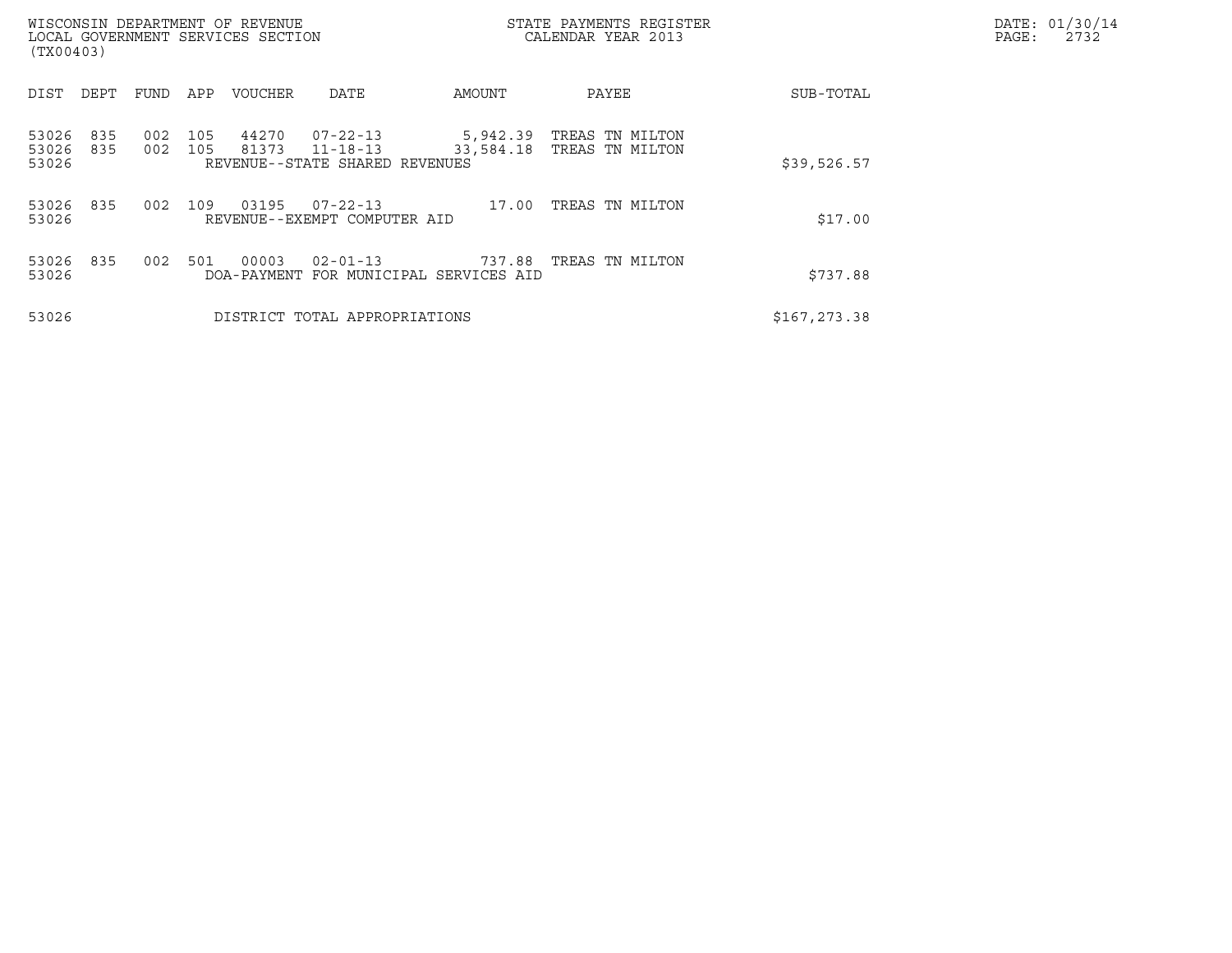| (TX00403)                                             |     |         |  |                                                 |                                                |                                                                                                                                                                                                               | DATE: 01/30/14<br>PAGE:<br>2733 |  |
|-------------------------------------------------------|-----|---------|--|-------------------------------------------------|------------------------------------------------|---------------------------------------------------------------------------------------------------------------------------------------------------------------------------------------------------------------|---------------------------------|--|
|                                                       |     |         |  |                                                 |                                                | DIST DEPT FUND APP VOUCHER DATE AMOUNT PAYEE SUB-TOTAL                                                                                                                                                        |                                 |  |
| 53028                                                 |     |         |  |                                                 | SAFETY/PROF SERV--FIRE INSURANCE DUES          | 53028 165 002 225 01323 07-03-13 3,979.97 TREAS TN NEWARK                                                                                                                                                     | \$3,979.97                      |  |
|                                                       |     |         |  |                                                 |                                                | 53028 370 002 503 15997 02-06-13 2,585.03 TREAS TN NEWARK<br>TOWN SHARE 172.64<br>TOWN SHARE 172.64                                                                                                           |                                 |  |
|                                                       |     |         |  |                                                 | 53028 NAT RESOURCES--AIDS IN LIEU OF TAXES     |                                                                                                                                                                                                               | \$2,585.03                      |  |
|                                                       |     |         |  |                                                 | 53028 NAT RESOURCES--FOREST CROP/MFL/CO FOREST | 53028 370 012 571 36751 06-10-13 80.80 TREAS TN NEWARK                                                                                                                                                        | \$80.80                         |  |
| 53028                                                 |     |         |  |                                                 | NAT RESOURCES--AIDS IN LIEU OF TAXES           | $\begin{array}{cccccc} 53028 & 370 & 012 & 579 & 18788 & 04-15-13 & & & & 34.18 & \text{TREAS TN NEWARK} \\ 53028 & 370 & 012 & 579 & 18788 & 04-15-13 & & & & 140.72 & \text{TREAS TOWN NEWARK} \end{array}$ | \$174.90                        |  |
|                                                       |     |         |  | 53028 NAT RESOURCES--RU RECYCLING GRANT         |                                                | 53028 370 074 670 40925 05-20-13 5,550.52 TREAS TN NEWARK                                                                                                                                                     | \$5,550.52                      |  |
| 53028 395<br>53028<br>53028 395<br>53028 395<br>53028 | 395 |         |  |                                                 | TRANSPORTATION--GENERAL TRANSP AIDS-GTA        | 011 191 71324 01-07-13 26,965.28 TOWN OF NEWARK<br>011 191 77324 04-01-13 26,965.28 TOWN OF NEWARK<br>011 191 85324 07-01-13 26,965.28 TOWN OF NEWARK<br>011 191 97324 10-07-13 26,965.31 TOWN OF NEWARK      | \$107,861.15                    |  |
| 53028 300                                             |     |         |  |                                                 | TRANSPORTATION--LRIP/TRIP/MSIP GRANTS          | 53028 395 011 278 64574 02-07-13 24,897.50 TREAS TN NEWARK                                                                                                                                                    | \$24,897.50                     |  |
|                                                       |     |         |  |                                                 | 53028 DOA--TRANSMISSION LINE FEE DISTRIBUTION  | 53028 505 002 174 58370 04-26-13 807.00 TREAS TN NEWARK                                                                                                                                                       | \$807.00                        |  |
| 53028 835<br>53028 835<br>53028                       |     |         |  | REVENUE--STATE SHARED REVENUES                  |                                                | 002 105 44271 07-22-13 3,610.17 TREAS TN NEWARK<br>002 105 81374 11-18-13 20,450.30 TREAS TN NEWARK                                                                                                           | \$24,060.47                     |  |
| 53028 835<br>53028                                    |     | 002 109 |  | 03196  07-22-13<br>REVENUE--EXEMPT COMPUTER AID |                                                | 4.00 TREAS TN NEWARK                                                                                                                                                                                          | \$4.00                          |  |
| 53028                                                 |     |         |  | DISTRICT TOTAL APPROPRIATIONS                   |                                                |                                                                                                                                                                                                               | \$170,001.34                    |  |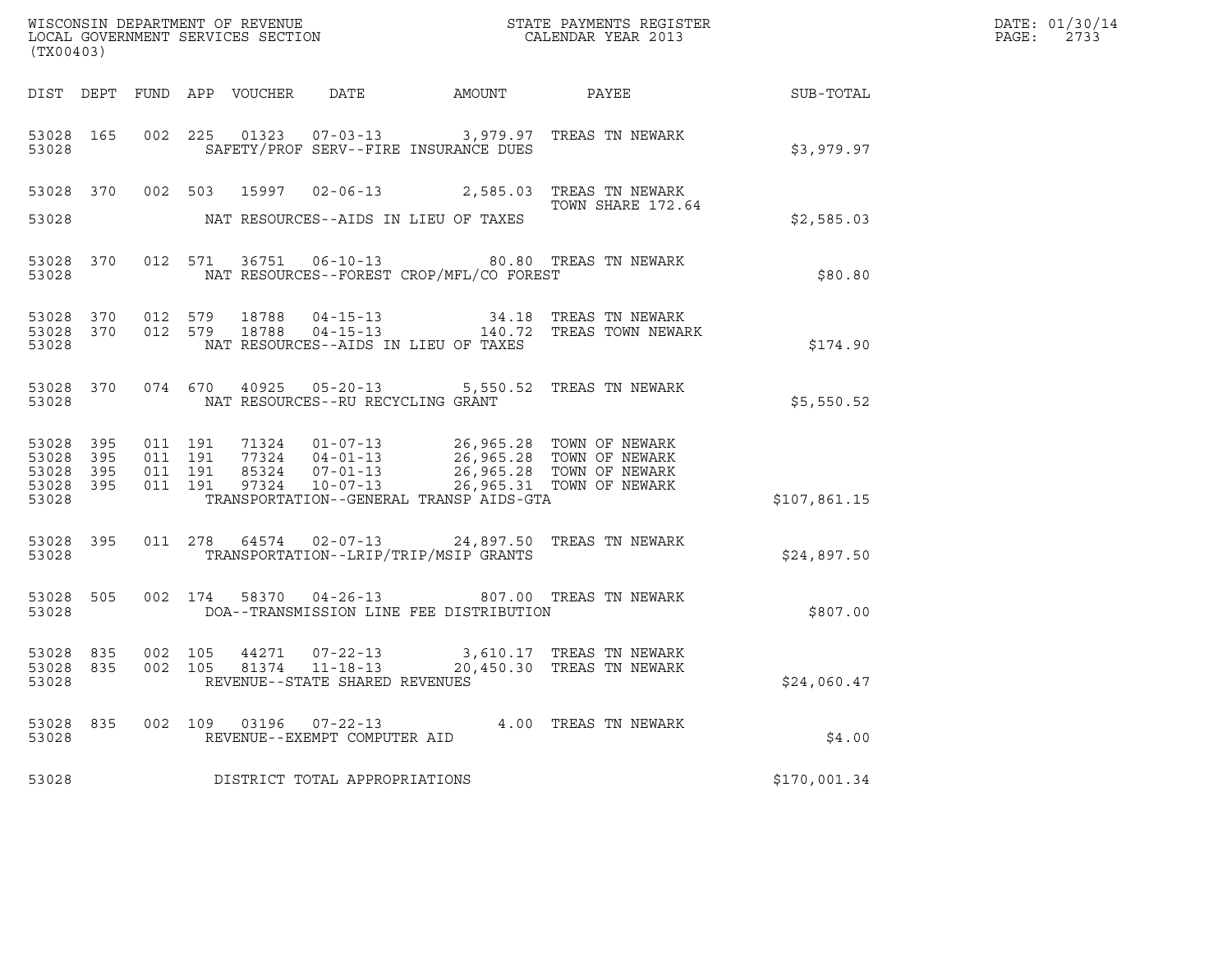| (TX00403)                                             |           |                                          |         |                |                                                  |                                              |                                                                                                                                                                                                                   |                  | DATE: 01/30/14<br>$\mathtt{PAGE}$ :<br>2734 |
|-------------------------------------------------------|-----------|------------------------------------------|---------|----------------|--------------------------------------------------|----------------------------------------------|-------------------------------------------------------------------------------------------------------------------------------------------------------------------------------------------------------------------|------------------|---------------------------------------------|
|                                                       |           |                                          |         |                |                                                  | DIST DEPT FUND APP VOUCHER DATE AMOUNT PAYEE |                                                                                                                                                                                                                   | <b>SUB-TOTAL</b> |                                             |
| 53030 165<br>53030                                    |           | 002 225                                  |         |                |                                                  | SAFETY/PROF SERV--FIRE INSURANCE DUES        | 01324  07-03-13  3,276.50  TREAS TN PLYMOUTH                                                                                                                                                                      | \$3,276.50       |                                             |
| 53030                                                 | 53030 370 |                                          | 000 001 |                |                                                  | NAT RESOURCES-SEVERANCE/YIELD/WITHDRAWAL     | 02DNR  07-03-13  349.28 TREAS TOWN PLYMOUTH                                                                                                                                                                       | \$349.28         |                                             |
| 53030 370                                             |           |                                          | 002 503 | 15998          |                                                  |                                              | 02-06-13 1,526.24 TREAS TN PLYMOUTH<br>TOWN SHARE 127.14                                                                                                                                                          |                  |                                             |
| 53030                                                 |           |                                          |         |                |                                                  | NAT RESOURCES--AIDS IN LIEU OF TAXES         |                                                                                                                                                                                                                   | \$1,526.24       |                                             |
| 53030 370<br>53030                                    |           |                                          | 012 571 |                |                                                  | NAT RESOURCES--FOREST CROP/MFL/CO FOREST     | 36752  06-10-13  79.52  TREAS TN PLYMOUTH                                                                                                                                                                         | \$79.52          |                                             |
| 53030                                                 | 53030 370 | 53030 370 012 579                        | 012 579 |                |                                                  | NAT RESOURCES--AIDS IN LIEU OF TAXES         |                                                                                                                                                                                                                   | \$152.02         |                                             |
| 53030                                                 | 53030 370 |                                          |         | 074 670 40926  | NAT RESOURCES--RU RECYCLING GRANT                |                                              | 05-20-13 3,834.20 TREAS TN PLYMOUTH                                                                                                                                                                               | \$3,834.20       |                                             |
| 53030 395<br>53030<br>53030 395<br>53030 395<br>53030 | 395       | 011 191<br>011 191<br>011 191<br>011 191 |         | 97325          | 85325 07-01-13<br>$10 - 07 - 13$                 | TRANSPORTATION--GENERAL TRANSP AIDS-GTA      | 71325 01-07-13 26,129.07 TOWN OF PLYMOUTH<br>77325 04-01-13<br>77325 04-01-13 26,129.07 TOWN OF PLYMOUTH<br>85325 07-01-13 26.129.07 TOWN OF PLYMOUTH<br>26,129.07 TOWN OF PLYMOUTH<br>26,129.08 TOWN OF PLYMOUTH | \$104,516.29     |                                             |
| 53030 835<br>53030 835<br>53030                       |           | 002 105<br>002 105                       |         | 44272<br>81375 | $11 - 18 - 13$<br>REVENUE--STATE SHARED REVENUES |                                              | 07-22-13 3,262.22 TREAS TN PLYMOUTH<br>18,487.65 TREAS TN PLYMOUTH                                                                                                                                                | \$21,749.87      |                                             |
| 53030 835<br>53030                                    |           | 002 109                                  |         |                | 03197 07-22-13<br>REVENUE--EXEMPT COMPUTER AID   |                                              | 60.00 TREAS TN PLYMOUTH                                                                                                                                                                                           | \$60.00          |                                             |
| 53030                                                 |           |                                          |         |                | DISTRICT TOTAL APPROPRIATIONS                    |                                              |                                                                                                                                                                                                                   | \$135,543.92     |                                             |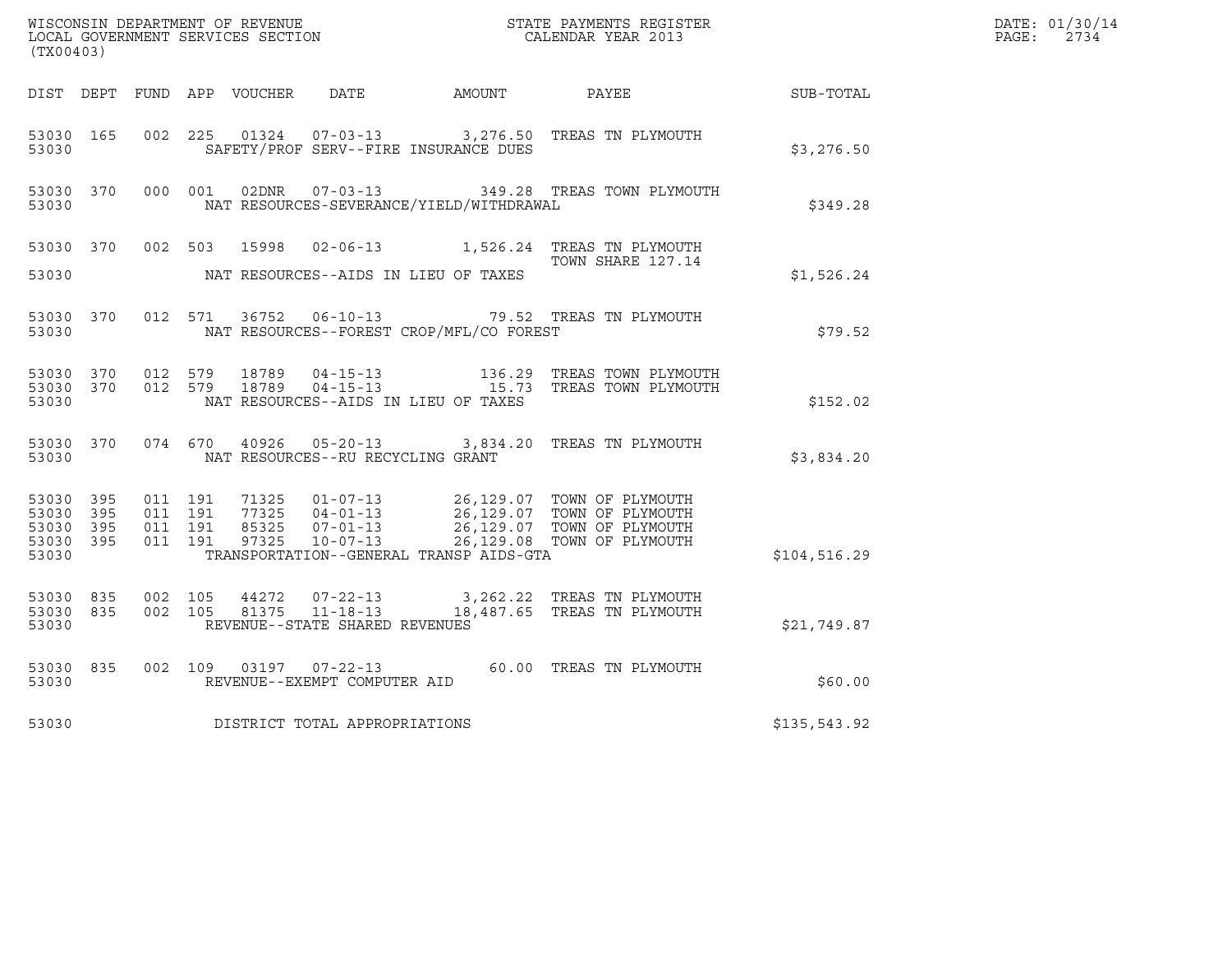| (TX00403)                                                    | WISCONSIN DEPARTMENT OF REVENUE<br>LOCAL GOVERNMENT SERVICES SECTION                                                                            | STATE PAYMENTS REGISTER<br>CALENDAR YEAR 2013 | DATE: 01/30/14<br>$\mathtt{PAGE:}$<br>2735 |
|--------------------------------------------------------------|-------------------------------------------------------------------------------------------------------------------------------------------------|-----------------------------------------------|--------------------------------------------|
|                                                              | DIST DEPT FUND APP VOUCHER DATE                                                                                                                 | AMOUNT PAYEE SUB-TOTAL                        |                                            |
| 53032 165<br>53032                                           | 002 225 01325 07-03-13 3,314.93 TREAS TN PORTER<br>SAFETY/PROF SERV--FIRE INSURANCE DUES                                                        | \$3,314.93                                    |                                            |
| 53032 370<br>53032                                           | 012 571 36753 06-10-13 87.20 TREAS TN PORTER<br>NAT RESOURCES--FOREST CROP/MFL/CO FOREST                                                        | \$87.20                                       |                                            |
| 53032                                                        | 53032 370 074 670 40927 05-20-13 4,401.15 TREAS TN PORTER<br>NAT RESOURCES--RU RECYCLING GRANT                                                  | \$4,401.15                                    |                                            |
| 53032 395<br>53032<br>395<br>53032 395<br>53032 395<br>53032 | 011 191<br>011 191<br>011 191<br>97326  10-07-13  28,934.12  TOWN OF PORTER<br>011 191<br>TRANSPORTATION--GENERAL TRANSP AIDS-GTA               | \$115,736.39                                  |                                            |
| 53032 835<br>53032                                           | 53032 835 002 105 44273 07-22-13 1,872.63 TREAS TN PORTER<br>002 105 81376 11-18-13 10,611.55 TREAS TN PORTER<br>REVENUE--STATE SHARED REVENUES | \$12,484.18                                   |                                            |
| 53032 835<br>53032                                           | 002 109 03198 07-22-13 18.00 TREAS TN PORTER<br>REVENUE--EXEMPT COMPUTER AID                                                                    | \$18.00                                       |                                            |
| 53032                                                        | DISTRICT TOTAL APPROPRIATIONS                                                                                                                   | \$136,041.85                                  |                                            |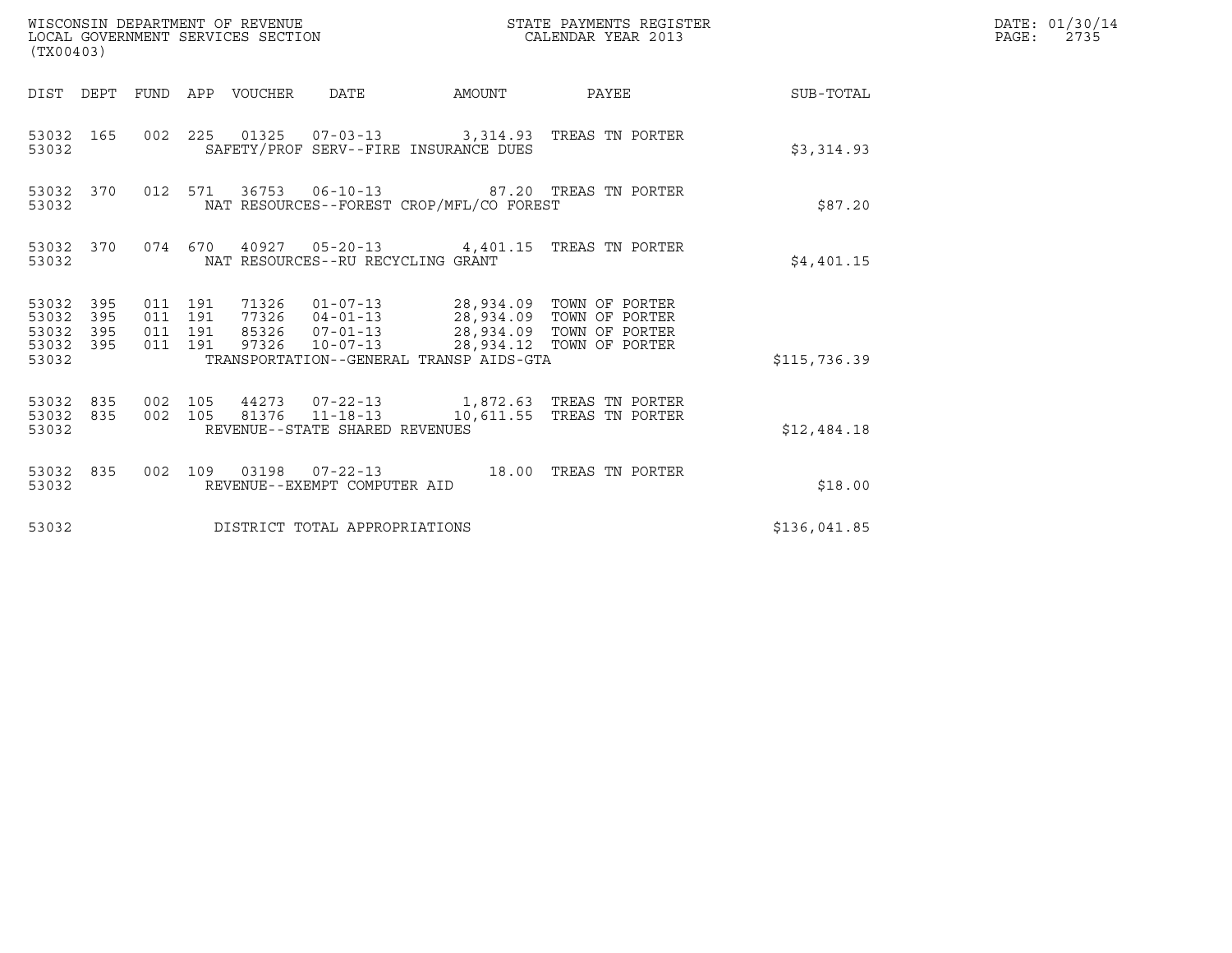| (TX00403)              |                   |                    |                                   |                                                                                                                                                                              |                   |               | DATE: 01/30/14<br>PAGE: 2736 |
|------------------------|-------------------|--------------------|-----------------------------------|------------------------------------------------------------------------------------------------------------------------------------------------------------------------------|-------------------|---------------|------------------------------|
|                        |                   |                    |                                   |                                                                                                                                                                              |                   |               |                              |
| 53034                  | 53034 165         |                    |                                   | 002 225 01326 07-03-13 6,095.42 TREAS TN ROCK<br>SAFETY/PROF SERV--FIRE INSURANCE DUES                                                                                       |                   | \$6,095.42    |                              |
| 53034                  |                   |                    |                                   | 53034 370 000 001 04DNR 10-23-13 327.56 TOWN ROCK<br>NAT RESOURCES-SEVERANCE/YIELD/WITHDRAWAL                                                                                |                   | \$327.56      |                              |
|                        |                   |                    |                                   | 53034 370 002 503 15999 02-06-13 1,786.63 TREAS TN ROCK                                                                                                                      | TOWN SHARE 187.94 |               |                              |
| 53034                  |                   |                    |                                   | NAT RESOURCES--AIDS IN LIEU OF TAXES                                                                                                                                         |                   | \$1,786.63    |                              |
| 53034                  | 53034 370         | 012 571            |                                   | 36754  06-10-13  32.60 TREAS TN ROCK<br>NAT RESOURCES--FOREST CROP/MFL/CO FOREST                                                                                             |                   | \$32.60       |                              |
|                        | 53034             |                    | NAT RESOURCES--RU RECYCLING GRANT | 53034 370 074 670 40928 05-20-13 10,168.03 TREAS TN ROCK                                                                                                                     |                   | \$10,168.03   |                              |
| 53034 395<br>53034 395 |                   | 011 191<br>011 191 |                                   | 71327  01-07-13  27,134.64  TOWN OF ROCK<br>77327  04-01-13  27,134.64  TOWN OF ROCK<br>85327  07-01-13  27,134.64  TOWN OF ROCK<br>97327  10-07-13  27,134.67  TOWN OF ROCK |                   |               |                              |
| 53034 395<br>53034     | 53034 395         | 011 191<br>011 191 |                                   | TRANSPORTATION--GENERAL TRANSP AIDS-GTA                                                                                                                                      |                   | \$108,538.59  |                              |
| 53034                  |                   |                    |                                   | 53034 505 002 174 58370 04-26-13 53,775.00 TREAS TN ROCK<br>DOA--TRANSMISSION LINE FEE DISTRIBUTION                                                                          |                   | \$53,775.00   |                              |
| 53034 835<br>53034     | 53034 835 002 105 | 002 105            | REVENUE--STATE SHARED REVENUES    | $\begin{array}{cccc} 44274 & 07-22-13 & 15,222.84 & \text{TREAS TN ROCK} \\ 81377 & 11-18-13 & 86,294.03 & \text{TREAS TN ROCK} \end{array}$                                 |                   | \$101, 516.87 |                              |
| 53034                  | 53034 835         |                    | REVENUE--EXEMPT COMPUTER AID      | 002 109 03199 07-22-13 381.00 TREAS TN ROCK                                                                                                                                  |                   | \$381.00      |                              |
| 53034                  |                   |                    | REVENUE--LOTTERY CREDIT -         | 53034 835 021 363 35832 03-25-13 20,102.28 TREAS TN ROCK                                                                                                                     |                   | \$20, 102.28  |                              |
| 53034                  |                   |                    | DISTRICT TOTAL APPROPRIATIONS     |                                                                                                                                                                              |                   | \$302,723.98  |                              |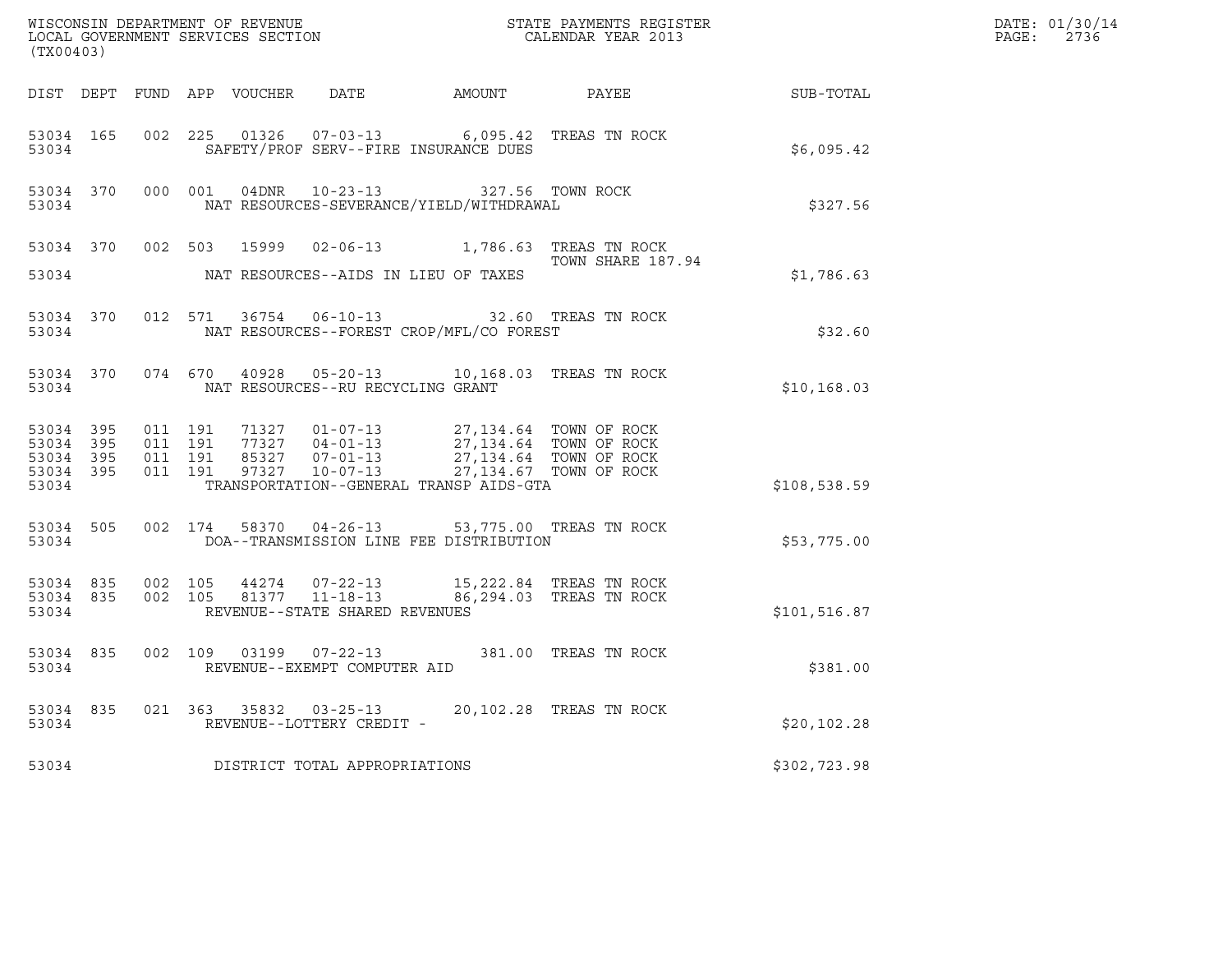| (TX00403)                                                         |                               |  |                                   | DATE: 01/30/14<br>PAGE:<br>2737            |                                                                  |              |  |
|-------------------------------------------------------------------|-------------------------------|--|-----------------------------------|--------------------------------------------|------------------------------------------------------------------|--------------|--|
|                                                                   |                               |  |                                   |                                            | DIST DEPT FUND APP VOUCHER DATE AMOUNT PAYEE SUB-TOTAL           |              |  |
| 53036                                                             |                               |  |                                   | SAFETY/PROF SERV--FIRE INSURANCE DUES      | 53036 165 002 225 01327 07-03-13 2,241.50 TREAS TN SPRING VALLEY | \$2,241.50   |  |
| 53036                                                             |                               |  |                                   | NAT RESOURCES-SEVERANCE/YIELD/WITHDRAWAL   | 53036 370 000 001 01DNR 03-13-13 111.60 TREAS TOWN SPRING VALLEY | \$111.60     |  |
| 53036                                                             |                               |  |                                   | NAT RESOURCES--FOREST CROP/MFL/CO FOREST   | 53036 370 012 571 36755 06-10-13 146.40 TREAS TN SPRING VALLEY   | \$146.40     |  |
|                                                                   |                               |  |                                   | 53036 MAT RESOURCES--AIDS IN LIEU OF TAXES | 53036 370 012 579 18790 04-15-13 8.80 TREAS TN SPRING VALLEY     | \$8.80       |  |
| 53036                                                             |                               |  | NAT RESOURCES--RU RECYCLING GRANT |                                            | 53036 370 074 670 40929 05-20-13 869.64 TREAS TN SPRING VALLEY   | \$869.64     |  |
| 53036 395 011 191<br>53036 395<br>53036 395<br>53036 395<br>53036 | 011 191<br>011 191<br>011 191 |  |                                   | TRANSPORTATION--GENERAL TRANSP AIDS-GTA    |                                                                  | \$123,675.14 |  |
| 53036                                                             |                               |  | REVENUE--STATE SHARED REVENUES    |                                            |                                                                  | \$12,159.84  |  |
| 53036                                                             |                               |  | REVENUE--EXEMPT COMPUTER AID      |                                            | 53036 835 002 109 03200 07-22-13 200 9.00 TREAS TN SPRING VALLEY | \$9.00       |  |
| 53036                                                             |                               |  | DISTRICT TOTAL APPROPRIATIONS     |                                            |                                                                  | \$139,221.92 |  |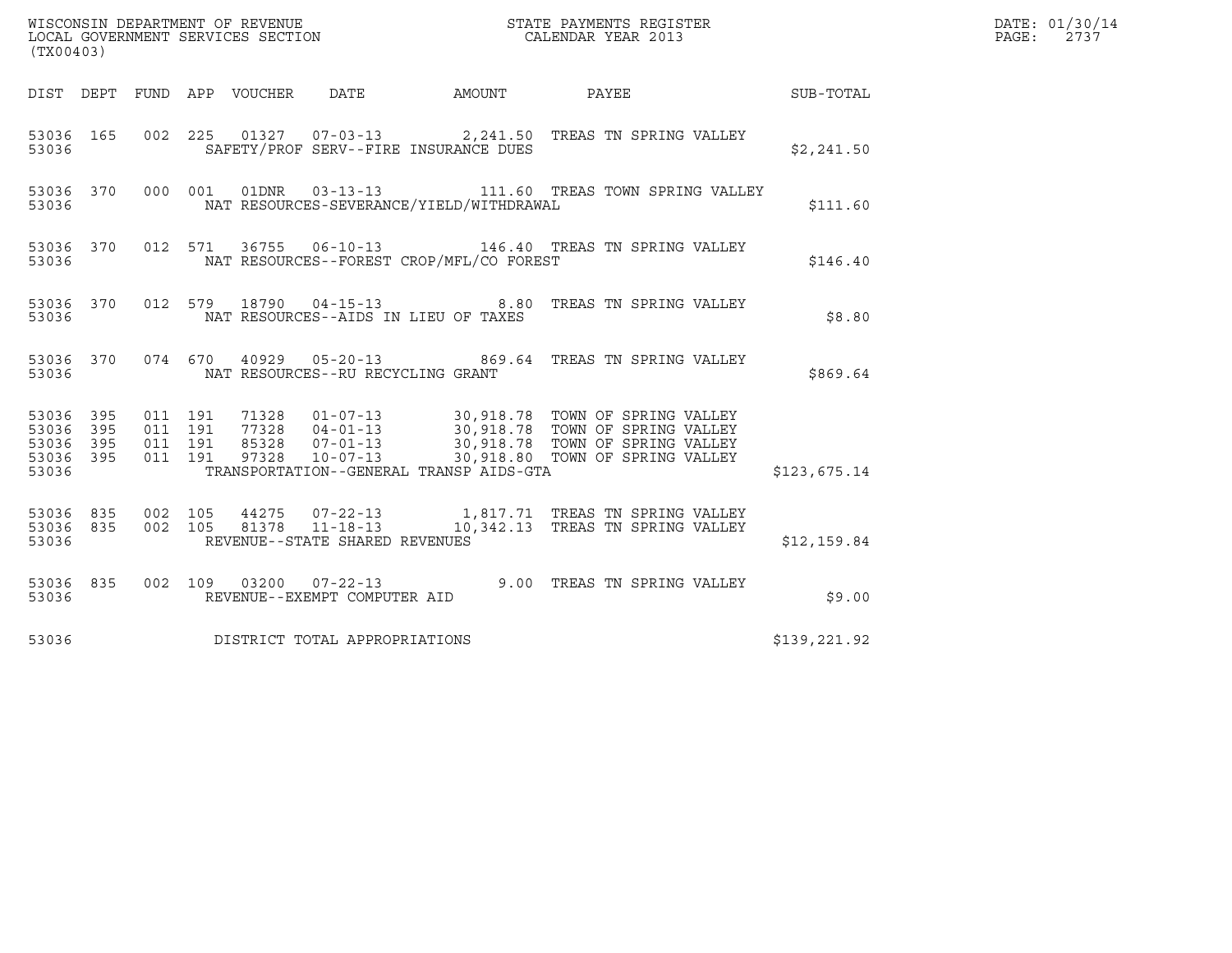| (TX00403)                                                                             |                                        |                                                                                      |         |                                                                      |                                                        |                                                                                                                                                        |                                                                                                                                                                                                                                                                                                  |                  | DATE: 01/30/14<br>PAGE:<br>2738 |
|---------------------------------------------------------------------------------------|----------------------------------------|--------------------------------------------------------------------------------------|---------|----------------------------------------------------------------------|--------------------------------------------------------|--------------------------------------------------------------------------------------------------------------------------------------------------------|--------------------------------------------------------------------------------------------------------------------------------------------------------------------------------------------------------------------------------------------------------------------------------------------------|------------------|---------------------------------|
|                                                                                       |                                        |                                                                                      |         | DIST DEPT FUND APP VOUCHER                                           | DATE                                                   | AMOUNT                                                                                                                                                 | PAYEE                                                                                                                                                                                                                                                                                            | <b>SUB-TOTAL</b> |                                 |
| 53038 165<br>53038                                                                    |                                        |                                                                                      |         |                                                                      |                                                        | SAFETY/PROF SERV--FIRE INSURANCE DUES                                                                                                                  | 002 225 01328 07-03-13 6,161.90 TREAS TN TURTLE                                                                                                                                                                                                                                                  | \$6,161.90       |                                 |
| 53038                                                                                 | 53038 370                              |                                                                                      | 000 001 |                                                                      |                                                        | NAT RESOURCES-SEVERANCE/YIELD/WITHDRAWAL                                                                                                               | 01DNR  03-13-13  54.78  TREAS TOWN TURTLE                                                                                                                                                                                                                                                        | \$54.78          |                                 |
| 53038                                                                                 | 53038 370                              |                                                                                      | 012 571 |                                                                      |                                                        | NAT RESOURCES--FOREST CROP/MFL/CO FOREST                                                                                                               | 36756  06-10-13  56.99  TREAS TN TURTLE                                                                                                                                                                                                                                                          | \$56.99          |                                 |
| 53038                                                                                 | 53038 370                              |                                                                                      |         |                                                                      | NAT RESOURCES--RU RECYCLING GRANT                      |                                                                                                                                                        | 074 670 40930 05-20-13 8,842.97 TREAS TN TURTLE                                                                                                                                                                                                                                                  | \$8,842.97       |                                 |
| 53038                                                                                 | 53038 370                              |                                                                                      | 074 673 |                                                                      |                                                        | NAT RESOURCES--RU CONSOLIDATED GRANT                                                                                                                   | 40930  05-20-13  624.76  TREAS TN TURTLE                                                                                                                                                                                                                                                         | \$624.76         |                                 |
| 53038 395<br>53038<br>53038<br>53038<br>53038<br>53038<br>53038<br>53038 395<br>53038 | 395<br>395<br>395<br>395<br>395<br>395 | 011 185<br>011 185<br>011 185<br>011 185<br>011 185<br>011 185<br>011 185<br>011 185 |         | 95219<br>95219<br>95219<br>95219<br>95219<br>95219<br>95219<br>95219 | $11 - 25 - 13$                                         | TRANSPORTATION--HIGHWAY SAFETY-FEDERAL                                                                                                                 | 11-25-13<br>11-25-13<br>11-25-13<br>11-25-13<br>11-25-13<br>11-25-13<br>11-25-13<br>11-25-13<br>11-25-13<br>11-25-13<br>11-25-13<br>11-25-13<br>11-25-13<br>240.50<br>TREAS TN TURTLE<br>11-25-13<br>240.50<br>TREAS TN TURTLE<br>11-25-13<br>240.50<br>TREAS TN TURTL<br>610.00 TREAS TN TURTLE | \$5,518.76       |                                 |
| 53038 395<br>53038<br>53038<br>53038 395<br>53038                                     | 395<br>395                             | 011 191<br>011 191<br>011 191<br>011 191                                             |         | 71329<br>77329<br>85329<br>97329                                     | $10 - 07 - 13$                                         | 01-07-13 24,668.34 TOWN OF TURTLE<br>04-01-13 24,668.34 TOWN OF TURTLE<br>07-01-13 24,668.34 TOWN OF TURTLE<br>TRANSPORTATION--GENERAL TRANSP AIDS-GTA | 24,668.35 TOWN OF TURTLE                                                                                                                                                                                                                                                                         | \$98,673.37      |                                 |
| 53038 455<br>53038                                                                    |                                        |                                                                                      | 002 231 | 00589                                                                | JUSTICE--LAW ENFORCEMENT TRAINING                      |                                                                                                                                                        |                                                                                                                                                                                                                                                                                                  | \$160.00         |                                 |
| 53038 835<br>53038                                                                    |                                        | 53038 835 002 105<br>002 105                                                         |         |                                                                      | REVENUE--STATE SHARED REVENUES                         |                                                                                                                                                        | 44276  07-22-13  7,624.64 TREAS TN TURTLE<br>81379  11-18-13  43,392.47  TREAS TN TURTLE                                                                                                                                                                                                         | \$51,017.11      |                                 |
| 53038 835<br>53038                                                                    |                                        |                                                                                      |         |                                                                      | 002 109 03201 07-22-13<br>REVENUE--EXEMPT COMPUTER AID |                                                                                                                                                        | 152.00 TREAS TN TURTLE                                                                                                                                                                                                                                                                           | \$152.00         |                                 |
| 53038                                                                                 |                                        |                                                                                      |         |                                                                      | DISTRICT TOTAL APPROPRIATIONS                          |                                                                                                                                                        |                                                                                                                                                                                                                                                                                                  | \$171,262.64     |                                 |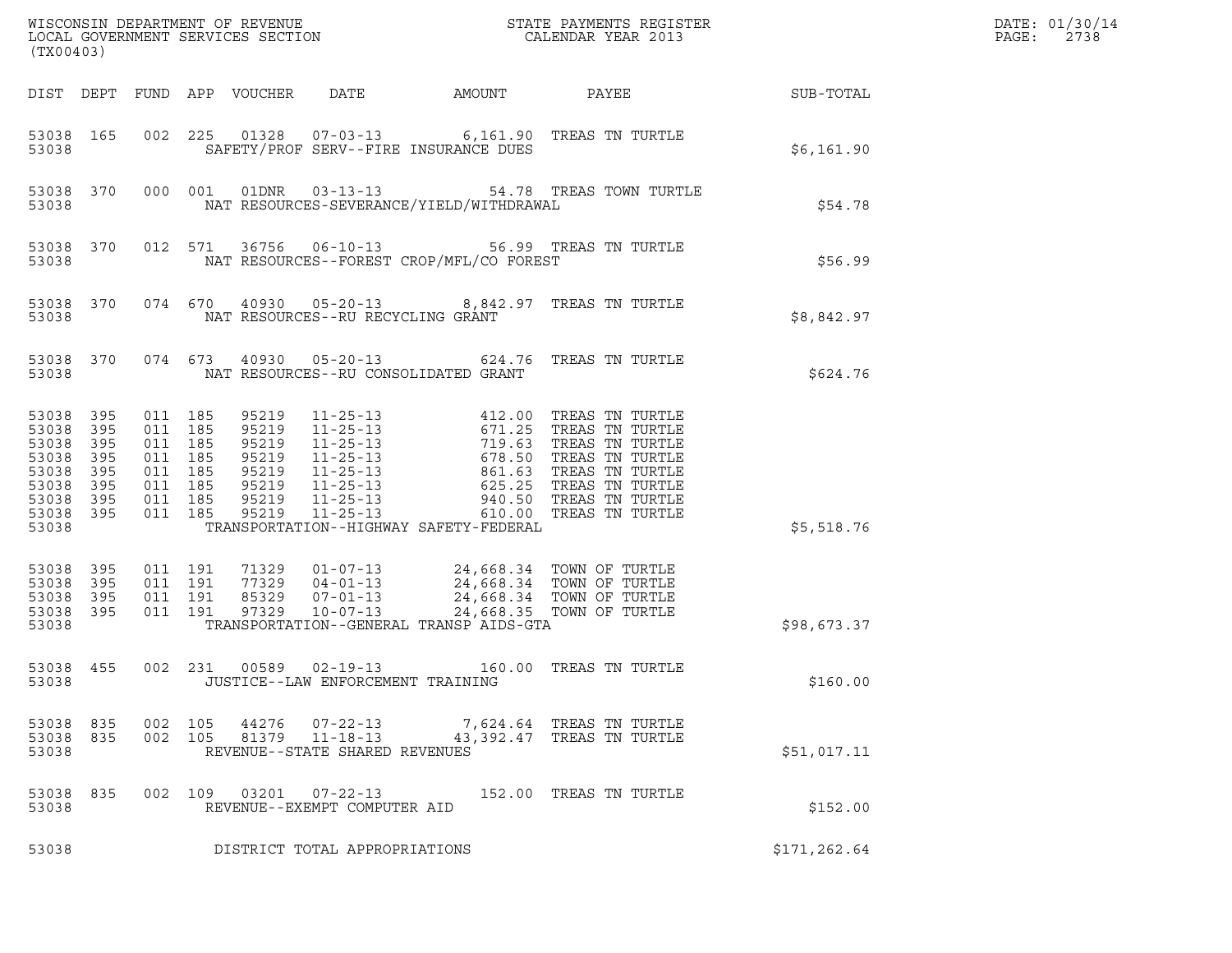| (TX00403)                                                 |     |                               |         |                                  |                                                     |                                                                                         |                                                                               |               | DATE: 01/30/14<br>$\mathtt{PAGE}$ :<br>2739 |
|-----------------------------------------------------------|-----|-------------------------------|---------|----------------------------------|-----------------------------------------------------|-----------------------------------------------------------------------------------------|-------------------------------------------------------------------------------|---------------|---------------------------------------------|
|                                                           |     |                               |         |                                  |                                                     |                                                                                         | DIST DEPT FUND APP VOUCHER DATE AMOUNT PAYEE TO SUB-TOTAL                     |               |                                             |
| 53040 165<br>53040                                        |     | 002 225                       |         | 01329                            |                                                     | 07-03-13 5,793.43 TREAS TN UNION<br>SAFETY/PROF SERV--FIRE INSURANCE DUES               |                                                                               | \$5,793.43    |                                             |
| 53040 370                                                 |     | 002 503                       |         | 16000                            |                                                     | 02-06-13 8,804.50 TREAS TN UNION                                                        | TOWN SHARE 713.75                                                             |               |                                             |
| 53040                                                     |     |                               |         |                                  |                                                     | NAT RESOURCES--AIDS IN LIEU OF TAXES                                                    |                                                                               | \$8,804.50    |                                             |
| 53040 370<br>53040                                        |     |                               | 012 571 |                                  |                                                     | 36757  06-10-13    17.20    TREAS TN UNION<br>NAT RESOURCES--FOREST CROP/MFL/CO FOREST  |                                                                               | \$17.20       |                                             |
| 53040 370<br>53040<br>53040 370<br>53040                  | 370 | 012 579<br>012 579<br>012 579 |         | 18791<br>18791<br>18791          | $04 - 15 - 13$<br>04 - 15 - 13<br>04 - 15 - 13      | NAT RESOURCES--AIDS IN LIEU OF TAXES                                                    | 44.56 TREAS TN UNION<br>2.46 TREAS TOWN UNION<br>165.40 TREAS TOWN UNION      | \$212.42      |                                             |
| 53040 370<br>53040                                        |     |                               | 074 670 |                                  | NAT RESOURCES--RU RECYCLING GRANT                   | 40931 05-20-13 4,268.26 TREAS TN UNION                                                  |                                                                               | \$4,268.26    |                                             |
| 53040 395<br>53040 395<br>53040 395<br>53040 395<br>53040 |     | 011 191<br>011 191<br>011 191 | 011 191 | 71330<br>77330<br>85330<br>97330 | $01 - 07 - 13$<br>$07 - 01 - 13$<br>$10 - 07 - 13$  | 04-01-13<br>04-01-13 28,457.77 TOWN OF UNION<br>TRANSPORTATION--GENERAL TRANSP AIDS-GTA | 28,457.77 TOWN OF UNION<br>28,457.77 TOWN OF UNION<br>28,457.78 TOWN OF UNION | \$113,831.09  |                                             |
| 53040 835<br>53040 835<br>53040                           |     | 002 105                       | 002 105 | 81380                            | $11 - 18 - 13$<br>REVENUE--STATE SHARED REVENUES    | 44277 07-22-13 3,393.52 TREAS TN UNION                                                  | 19,316.89 TREAS TN UNION                                                      | \$22,710.41   |                                             |
| 53040 835<br>53040                                        |     |                               |         |                                  | REVENUE--EXEMPT COMPUTER AID                        | 002 109 03202 07-22-13 106.00 TREAS TN UNION                                            |                                                                               | \$106.00      |                                             |
| 53040 835<br>53040                                        |     |                               |         |                                  | 021 363 35833 03-25-13<br>REVENUE--LOTTERY CREDIT - |                                                                                         | 5,224.02 TREAS TN UNION                                                       | \$5,224.02    |                                             |
| 53040                                                     |     |                               |         |                                  | DISTRICT TOTAL APPROPRIATIONS                       |                                                                                         |                                                                               | \$160, 967.33 |                                             |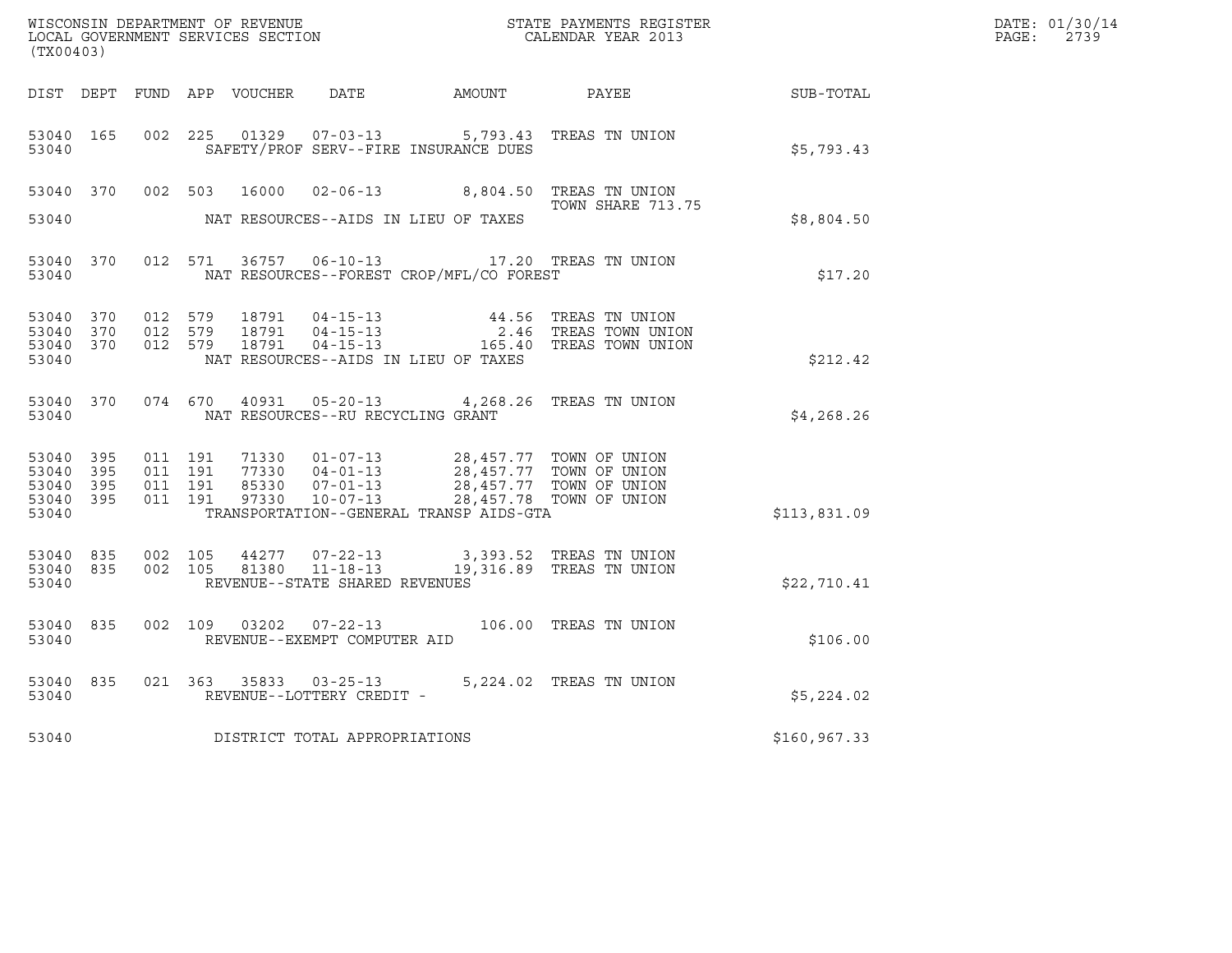| (TX00403)                                                 |                                          |         |                                                          | ${\tt WISCONSIM\ DEPARTMENT\ OF\ REVENUE}\qquad \qquad {\tt STATE\ PAYMENTS\ REGISTER} \\ {\tt LOCAL\ GOVERNMENT\ SERVICES\ SECTION}\qquad \qquad {\tt CALENDAR\ YEAR\ 2013}}$ |                                                                               |              | DATE: 01/30/14<br>PAGE:<br>2740 |
|-----------------------------------------------------------|------------------------------------------|---------|----------------------------------------------------------|--------------------------------------------------------------------------------------------------------------------------------------------------------------------------------|-------------------------------------------------------------------------------|--------------|---------------------------------|
|                                                           |                                          |         |                                                          | DIST DEPT FUND APP VOUCHER DATE AMOUNT PAYEE                                                                                                                                   |                                                                               | SUB-TOTAL    |                                 |
| 53111 165<br>53111                                        |                                          |         |                                                          | SAFETY/PROF SERV--FIRE INSURANCE DUES                                                                                                                                          | 002 225 01330 07-03-13 4,501.85 TREAS VIL CLINTON                             | \$4,501.85   |                                 |
| 53111 370<br>53111                                        |                                          |         |                                                          | NAT RESOURCES--URBAN FORESTRY GRANTS                                                                                                                                           | 012 587 01715 01-08-13 4,812.00 TREAS VIL CLINTON                             | \$4.812.00   |                                 |
| 53111                                                     |                                          |         | NAT RESOURCES--RU RECYCLING GRANT                        |                                                                                                                                                                                | 53111 370 074 670 40932 05-20-13 7,120.31 TREAS VIL CLINTON                   | \$7,120.31   |                                 |
| 53111 395<br>53111 395<br>53111 395<br>53111 395<br>53111 | 011 191<br>011 191<br>011 191<br>011 191 |         |                                                          | TRANSPORTATION--GENERAL TRANSP AIDS-GTA                                                                                                                                        |                                                                               | \$156,525.67 |                                 |
| 53111                                                     |                                          |         |                                                          | HS--PREPAID MEDICAL TRANSPORT REIMBURSE                                                                                                                                        | 53111 435 005 163 01LGS 11-18-13 2,000.00 CLINTON FIRE PROTECTION DIST        | \$2,000.00   |                                 |
| 53111                                                     |                                          |         | JUSTICE--LAW ENFORCEMENT TRAINING                        |                                                                                                                                                                                | 53111 455 002 231 00208 02-07-13 480.00 TREAS VIL CLINTON                     | \$480.00     |                                 |
| 53111 835<br>53111 835<br>53111                           | 002 105                                  |         | 002 105 81381 11-18-13<br>REVENUE--STATE SHARED REVENUES |                                                                                                                                                                                | 44278  07-22-13  83,410.77  TREAS VIL CLINTON<br>258,412.29 TREAS VIL CLINTON | \$341,823.06 |                                 |
| 53111 835<br>53111 835<br>53111                           | 002 109                                  | 002 109 | REVENUE--EXEMPT COMPUTER AID                             |                                                                                                                                                                                |                                                                               | \$3,600.00   |                                 |
| 53111 835<br>53111                                        |                                          |         | REVENUE--LOTTERY CREDIT -                                |                                                                                                                                                                                | 021 363 35834 03-25-13 1,185.00 TREAS VIL CLINTON                             | \$1,185.00   |                                 |
| 53111                                                     |                                          |         | DISTRICT TOTAL APPROPRIATIONS                            |                                                                                                                                                                                |                                                                               | \$522,047.89 |                                 |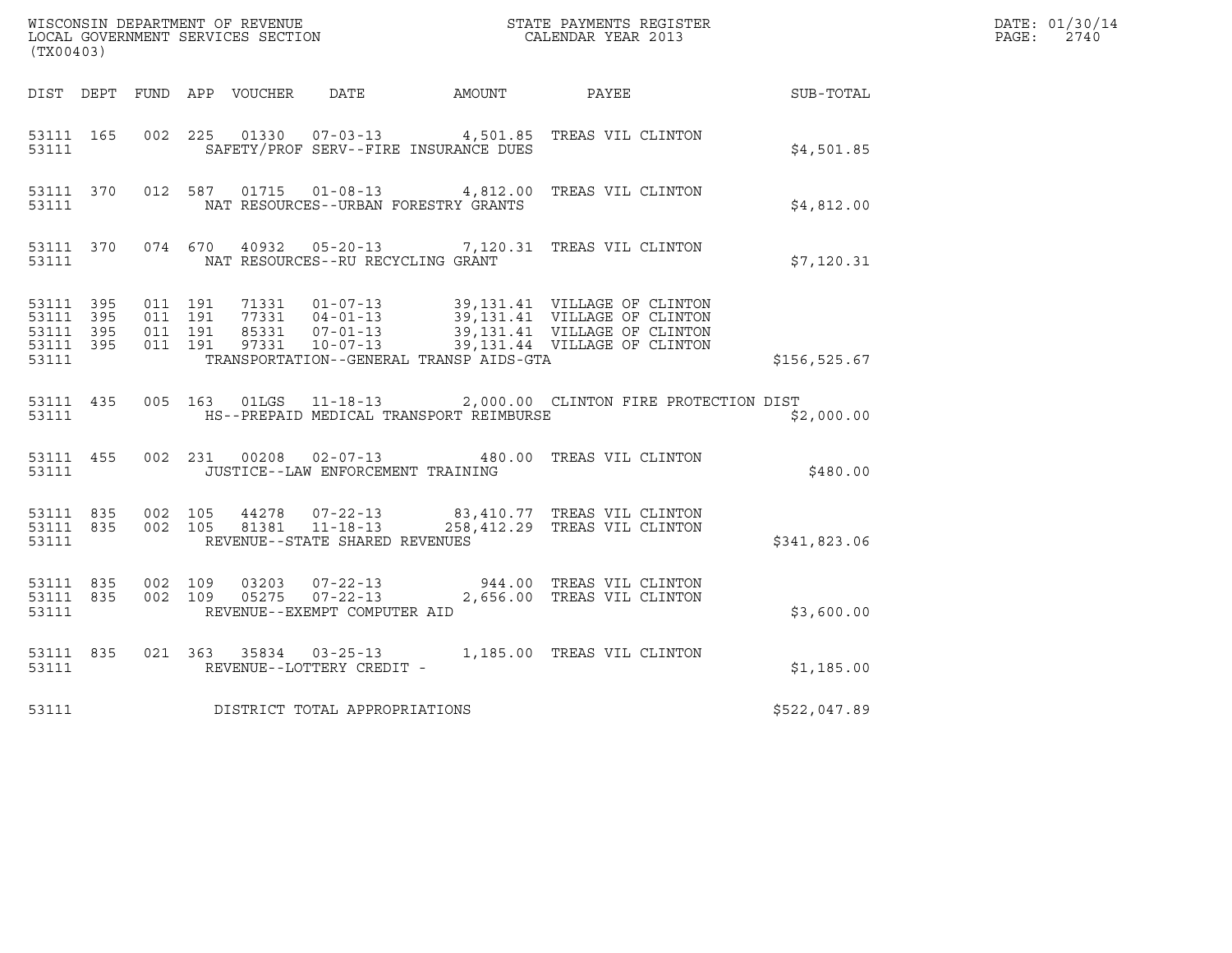| (TX00403)                                         |            |                                          |         | WISCONSIN DEPARTMENT OF REVENUE<br>LOCAL GOVERNMENT SERVICES SECTION |                                                        | DATE: 01/30/14<br>$\mathtt{PAGE}$ :<br>2741                                                                                                                                                  |              |  |
|---------------------------------------------------|------------|------------------------------------------|---------|----------------------------------------------------------------------|--------------------------------------------------------|----------------------------------------------------------------------------------------------------------------------------------------------------------------------------------------------|--------------|--|
|                                                   |            |                                          |         |                                                                      |                                                        | DIST DEPT FUND APP VOUCHER DATE AMOUNT PAYEE THE SUB-TOTAL                                                                                                                                   |              |  |
| 53126 165<br>53126                                |            |                                          |         |                                                                      | SAFETY/PROF SERV--FIRE INSURANCE DUES                  | 002  225  01331  07-03-13  1,449.00 TREAS VIL FOOTVILLE                                                                                                                                      | \$1,449.00   |  |
| 53126                                             |            |                                          |         |                                                                      | NAT RESOURCES--RU RECYCLING GRANT                      | 53126 370 074 670 40933 05-20-13 3,274.24 TREAS VIL FOOTVILLE                                                                                                                                | \$3,274.24   |  |
| 53126 395<br>53126<br>53126<br>53126 395<br>53126 | 395<br>395 | 011 191<br>011 191<br>011 191<br>011 191 |         |                                                                      | TRANSPORTATION--GENERAL TRANSP AIDS-GTA                | 71332 01-07-13 9,439.97 VILLAGE OF FOOTVILLE<br>77332 04-01-13 9,439.97 VILLAGE OF FOOTVILLE<br>85332 07-01-13 9,439.97 VILLAGE OF FOOTVILLE<br>97332 10-07-13 9,439.98 VILLAGE OF FOOTVILLE | \$37,759.89  |  |
| 53126                                             |            |                                          |         |                                                                      | HS--AMBULANCE FUNDING ASSISTANCE GRANTS                | 53126 435 005 162 01HSD 09-03-13 4,596.40 VILLAGE FOOTVILLE                                                                                                                                  | \$4,596.40   |  |
| 53126 435<br>53126                                |            |                                          |         |                                                                      | HS--PREPAID MEDICAL TRANSPORT REIMBURSE                | 005 163 01LGS 11-18-13 3,000.00 FOOTVILLE FIRE DEPT EMS                                                                                                                                      | \$3,000.00   |  |
| 53126 835<br>53126 835<br>53126                   |            | 002 105                                  | 002 105 |                                                                      | REVENUE--STATE SHARED REVENUES                         | 44279  07-22-13  30,366.36  TREAS VIL FOOTVILLE<br>81382  11-18-13  88,232.45  TREAS VIL FOOTVILLE                                                                                           | \$118,598.81 |  |
| 53126 835<br>53126 835<br>53126                   |            | 002 109                                  |         |                                                                      | 002 109 05276 07-22-13<br>REVENUE--EXEMPT COMPUTER AID | 03204  07-22-13  227.00  TREAS VIL FOOTVILLE<br>188.00 TREAS VIL FOOTVILLE                                                                                                                   | \$415.00     |  |
| 53126                                             |            |                                          |         |                                                                      | DISTRICT TOTAL APPROPRIATIONS                          |                                                                                                                                                                                              | \$169,093.34 |  |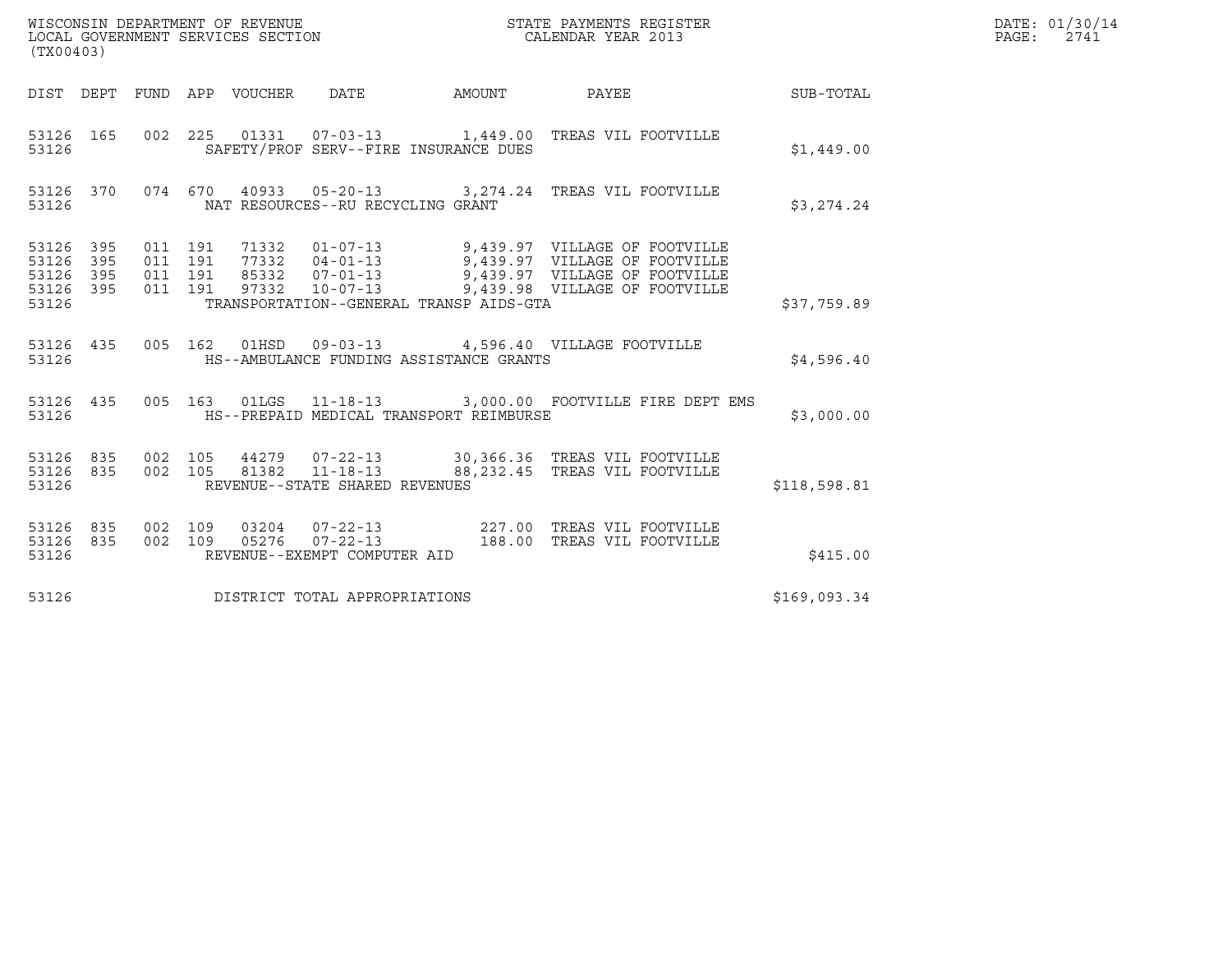| (TX00403)                                                                                       |                                                                    |                                                                        |                                                             |                                                                                        |                                                                    |                                         |                                                                                                                                                                                                                                                                                                 |               | DATE: 01/30/14<br>$\mathtt{PAGE:}$<br>2742 |
|-------------------------------------------------------------------------------------------------|--------------------------------------------------------------------|------------------------------------------------------------------------|-------------------------------------------------------------|----------------------------------------------------------------------------------------|--------------------------------------------------------------------|-----------------------------------------|-------------------------------------------------------------------------------------------------------------------------------------------------------------------------------------------------------------------------------------------------------------------------------------------------|---------------|--------------------------------------------|
|                                                                                                 |                                                                    |                                                                        |                                                             | DIST DEPT FUND APP VOUCHER                                                             | DATE                                                               | AMOUNT                                  | PAYEE SUB-TOTAL                                                                                                                                                                                                                                                                                 |               |                                            |
| 53165                                                                                           | 53165 165                                                          |                                                                        |                                                             |                                                                                        |                                                                    | SAFETY/PROF SERV--FIRE INSURANCE DUES   | 002 225 01332 07-03-13 2,655.70 TREAS VIL ORFORDVILLE                                                                                                                                                                                                                                           | \$2,655.70    |                                            |
| 53165                                                                                           | 53165 370                                                          |                                                                        |                                                             |                                                                                        | NAT RESOURCES--RU RECYCLING GRANT                                  |                                         | 074 670 40934 05-20-13 4,456.73 TREAS VIL ORFORDVILLE                                                                                                                                                                                                                                           | \$4,456.73    |                                            |
| 53165<br>53165<br>53165<br>53165 395<br>53165                                                   | 395<br>395<br>395                                                  | 011 191<br>011 191<br>011 191<br>011 191                               |                                                             |                                                                                        |                                                                    | TRANSPORTATION--GENERAL TRANSP AIDS-GTA | 71333  01-07-13  18,356.89  VILLAGE OF ORFORDVILLE<br>77333  04-01-13  18,356.89  VILLAGE OF ORFORDVILLE<br>85333  07-01-13  18,356.89  VILLAGE OF ORFORDVILLE<br>97333  10-07-13  18,356.91  VILLAGE OF ORFORDVILLE                                                                            | \$73,427.58   |                                            |
| 53165                                                                                           | 53165 435                                                          | 005 162                                                                |                                                             |                                                                                        |                                                                    | HS--AMBULANCE FUNDING ASSISTANCE GRANTS | 01HSD 09-03-13 4,795.89 VILLAGE ORFORDVILLE                                                                                                                                                                                                                                                     | \$4,795.89    |                                            |
| 53165                                                                                           | 53165 435                                                          |                                                                        |                                                             |                                                                                        |                                                                    | HS--PREPAID MEDICAL TRANSPORT REIMBURSE | 005 163 01LGS 11-18-13 5,400.00 ORFORDVILLE FIRE PROTECTION                                                                                                                                                                                                                                     | \$5,400.00    |                                            |
| 53165                                                                                           | 53165 455                                                          | 002 231                                                                |                                                             |                                                                                        | JUSTICE--LAW ENFORCEMENT TRAINING                                  |                                         | 00471  02-12-13  320.00 TREAS VIL ORFORDVILLE                                                                                                                                                                                                                                                   | \$320.00      |                                            |
| 53165<br>53165<br>53165<br>53165<br>53165<br>53165<br>53165<br>53165<br>53165<br>53165<br>53165 | 505<br>505<br>505<br>505<br>505<br>505<br>505<br>505<br>505<br>505 | 002 743<br>002<br>002<br>002<br>002<br>002<br>002<br>002<br>002<br>002 | 743<br>743<br>743<br>743<br>743<br>743<br>743<br>743<br>743 | 01034<br>01094<br>02623<br>02971<br>03015<br>03556<br>08975<br>09448<br>10025<br>11001 | DOA--HOUSING ASSISTANCE GRANTS                                     |                                         | 09-03-13<br>09-03-13<br>28,732.00 TREAS VIL ORFORDVILLE<br>10-25-13<br>10,100.00 TREAS VIL ORFORDVILLE<br>11-05-13<br>7,215.00 TREAS VIL ORFORDVILLE<br>11-05-13<br>9,000.00 TREAS VIL ORFORDVILLE<br>11-21-13<br>6,000.00 TREAS VIL ORFORDVILLE<br><br>06-18-13 8,702.00 TREAS VIL ORFORDVILLE | \$123,581.00  |                                            |
| 53165 835<br>53165 835<br>53165                                                                 |                                                                    | 002 105<br>002 105                                                     |                                                             | 44280<br>81383                                                                         | $07 - 22 - 13$<br>$11 - 18 - 13$<br>REVENUE--STATE SHARED REVENUES |                                         | 55,337.87 TREAS VIL ORFORDVILLE<br>240,035.30 TREAS VIL ORFORDVILLE                                                                                                                                                                                                                             | \$295, 373.17 |                                            |
| 53165<br>53165 835<br>53165                                                                     | 835                                                                | 002<br>002                                                             | 109<br>109                                                  | 03205<br>05277                                                                         | $07 - 22 - 13$<br>$07 - 22 - 13$<br>REVENUE--EXEMPT COMPUTER AID   |                                         | 322.00 TREAS VIL ORFORDVILLE<br>104.00 TREAS VIL ORFORDVILLE                                                                                                                                                                                                                                    | \$426.00      |                                            |
| 53165                                                                                           |                                                                    |                                                                        |                                                             |                                                                                        | DISTRICT TOTAL APPROPRIATIONS                                      |                                         |                                                                                                                                                                                                                                                                                                 | \$510,436.07  |                                            |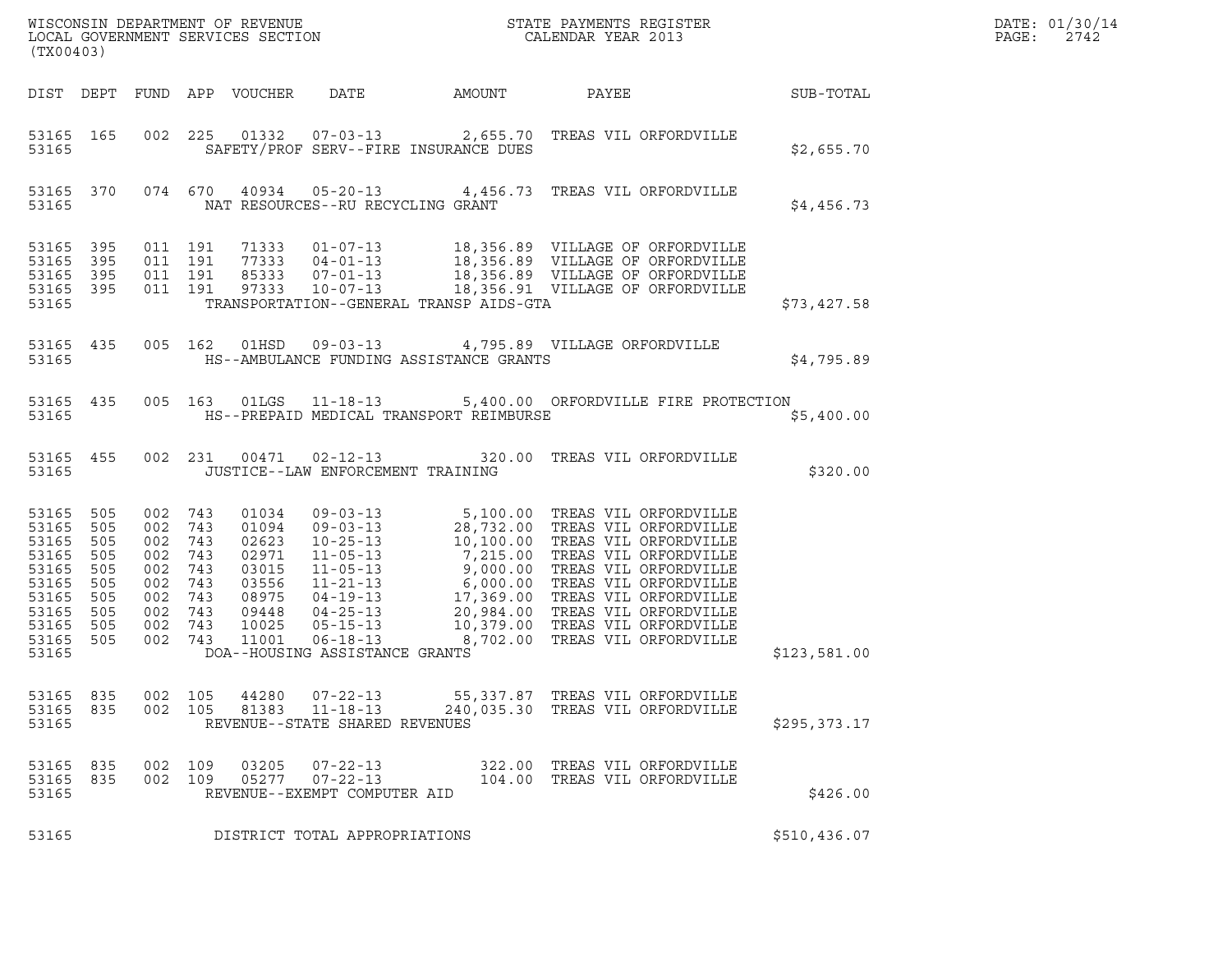| (TX00403)                                                                                                                                                                                                                                                                                                                                                                      |                                                                                                                     |                                                                                                                                                                                       |                                                                                                                                                                                                             |                                                                                                                                                                                                                                                                                                                                                    |                                                                                                                                                                              | $\tt WISCONSIM DEPARTMENT OF REVENUE$ $\tt WISCONSIM EN THE BAYMENTS REGISTERLOCAL GOVERNMENT SERVICES SECTION CALENDAR YEAR 2013$                                                                                                                                                                                                                                                                                                                                                                                                                                                                                                            |              | DATE: 01/30/14<br>PAGE:<br>2743 |
|--------------------------------------------------------------------------------------------------------------------------------------------------------------------------------------------------------------------------------------------------------------------------------------------------------------------------------------------------------------------------------|---------------------------------------------------------------------------------------------------------------------|---------------------------------------------------------------------------------------------------------------------------------------------------------------------------------------|-------------------------------------------------------------------------------------------------------------------------------------------------------------------------------------------------------------|----------------------------------------------------------------------------------------------------------------------------------------------------------------------------------------------------------------------------------------------------------------------------------------------------------------------------------------------------|------------------------------------------------------------------------------------------------------------------------------------------------------------------------------|-----------------------------------------------------------------------------------------------------------------------------------------------------------------------------------------------------------------------------------------------------------------------------------------------------------------------------------------------------------------------------------------------------------------------------------------------------------------------------------------------------------------------------------------------------------------------------------------------------------------------------------------------|--------------|---------------------------------|
| DIST DEPT                                                                                                                                                                                                                                                                                                                                                                      |                                                                                                                     |                                                                                                                                                                                       | FUND APP VOUCHER                                                                                                                                                                                            | DATE                                                                                                                                                                                                                                                                                                                                               | AMOUNT                                                                                                                                                                       | PAYEE                                                                                                                                                                                                                                                                                                                                                                                                                                                                                                                                                                                                                                         | SUB-TOTAL    |                                 |
| 53206 165<br>53206                                                                                                                                                                                                                                                                                                                                                             | 002                                                                                                                 | 225                                                                                                                                                                                   | 01333                                                                                                                                                                                                       | SAFETY/PROF SERV--FIRE INSURANCE DUES                                                                                                                                                                                                                                                                                                              |                                                                                                                                                                              | 07-03-13 57,332.43 TREAS CITY BELOIT                                                                                                                                                                                                                                                                                                                                                                                                                                                                                                                                                                                                          | \$57,332.43  |                                 |
| 53206 370<br>53206                                                                                                                                                                                                                                                                                                                                                             |                                                                                                                     | 074 670                                                                                                                                                                               | 40935                                                                                                                                                                                                       | $05 - 20 - 13$<br>NAT RESOURCES--RU RECYCLING GRANT                                                                                                                                                                                                                                                                                                |                                                                                                                                                                              | 128,569.60 TREAS CITY BELOIT                                                                                                                                                                                                                                                                                                                                                                                                                                                                                                                                                                                                                  | \$128,569.60 |                                 |
| 53206 370<br>53206                                                                                                                                                                                                                                                                                                                                                             |                                                                                                                     | 074 673                                                                                                                                                                               | 40935                                                                                                                                                                                                       | $05 - 20 - 13$<br>NAT RESOURCES--RU CONSOLIDATED GRANT                                                                                                                                                                                                                                                                                             |                                                                                                                                                                              | 9,661.16 TREAS CITY BELOIT                                                                                                                                                                                                                                                                                                                                                                                                                                                                                                                                                                                                                    | \$9,661.16   |                                 |
| 53206<br>395<br>395<br>53206<br>53206<br>395<br>53206 395<br>53206                                                                                                                                                                                                                                                                                                             |                                                                                                                     | 011 162<br>011 162<br>011 162<br>011 162                                                                                                                                              | 72086<br>78086<br>86086<br>98086                                                                                                                                                                            | $04 - 01 - 13$<br>$07 - 01 - 13$<br>$10 - 07 - 13$<br>TRANSPORTATION--CONNECTING HIGHWAY AIDS                                                                                                                                                                                                                                                      |                                                                                                                                                                              | 01-07-13 64,834.46 CITY OF BELOIT<br>64,834.46 CITY OF BELOIT<br>64,834.46 CITY OF BELOIT<br>64,834.48 CITY OF BELOIT                                                                                                                                                                                                                                                                                                                                                                                                                                                                                                                         | \$259,337.86 |                                 |
| 53206 395<br>53206                                                                                                                                                                                                                                                                                                                                                             |                                                                                                                     | 011 175                                                                                                                                                                               | 71693                                                                                                                                                                                                       | $04 - 16 - 13$<br>TRANSPORTATION--PARATRANSIT AIDS, STATE                                                                                                                                                                                                                                                                                          |                                                                                                                                                                              | 16,871.00 TREAS CITY BELOIT                                                                                                                                                                                                                                                                                                                                                                                                                                                                                                                                                                                                                   | \$16,871.00  |                                 |
| 53206<br>395<br>53206<br>395<br>53206<br>395<br>53206 395<br>53206                                                                                                                                                                                                                                                                                                             |                                                                                                                     | 011 176<br>011 176<br>011 176<br>011 176                                                                                                                                              | 00048<br>80048<br>88048<br>92048                                                                                                                                                                            | $12 - 30 - 13$<br>$06 - 14 - 13$<br>$07 - 08 - 13$<br>$09 - 30 - 13$<br>TRANSPORTATION--BICYCLE & PEDESTRIAN AID                                                                                                                                                                                                                                   |                                                                                                                                                                              | 69,202.00 CITY OF BELOIT<br>115,336.00 CITY OF BELOIT<br>115,336.00 CITY OF BELOIT<br>115,336.00 CITY OF BELOIT                                                                                                                                                                                                                                                                                                                                                                                                                                                                                                                               | \$415,210.00 |                                 |
| 53206<br>395<br>395<br>53206<br>53206<br>395<br>53206<br>395<br>53206<br>395<br>53206<br>395<br>53206<br>395<br>53206<br>395<br>53206<br>- 395<br>53206<br>395<br>53206<br>395<br>53206<br>395<br>53206<br>395<br>53206<br>395<br>53206<br>395<br>53206<br>395<br>53206<br>395<br>53206<br>395<br>53206<br>395<br>53206<br>395<br>53206<br>395<br>53206<br>395<br>395<br>53206 | 011<br>011<br>011<br>011<br>011<br>011<br>011<br>011<br>011<br>011<br>011<br>011<br>011<br>011<br>011<br>011<br>011 | 011 185<br>011 185<br>011 185<br>185<br>011 185<br>185<br>011 185<br>185<br>011 185<br>185<br>185<br>185<br>185<br>185<br>185<br>185<br>185<br>185<br>185<br>185<br>185<br>185<br>185 | 63074<br>63074<br>64528<br>64528<br>65372<br>66220<br>66220<br>66220<br>69366<br>70226<br>70226<br>72334<br>72334<br>72334<br>75891<br>76374<br>76374<br>80652<br>82986<br>84668<br>84668<br>88162<br>92803 | $01 - 28 - 13$<br>$01 - 28 - 13$<br>$02 - 11 - 13$<br>$02 - 11 - 13$<br>$03 - 25 - 13$<br>$04 - 01 - 13$<br>$04 - 01 - 13$<br>$04 - 22 - 13$<br>$04 - 22 - 13$<br>$04 - 22 - 13$<br>$05 - 28 - 13$<br>$06 - 03 - 13$<br>$06 - 03 - 13$<br>$07 - 15 - 13$<br>$08 - 06 - 13$<br>$08 - 19 - 13$<br>$08 - 19 - 13$<br>$09 - 23 - 13$<br>$11 - 04 - 13$ | 1,272.28<br>1,729.25<br>2,818.69<br>2,608.73<br>2,074.06<br>3,108.36<br>2,543.41<br>2,169.30<br>1,357.57<br>2,393.51<br>910.30<br>3,246.65<br>2,907.00<br>3,363.77<br>489.57 | 3,352.17 TREAS CITY BELOIT<br>1,939.44   TREAS CITY BELOIT<br>3,518.26   TREAS CITY BELOIT<br>3,518.26 IREAD CITY BELOIT<br>1,223.71 TREAS CITY BELOIT<br>2,789.72 TREAS CITY BELOIT<br>02-19-13<br>02-25-13<br>02-25-13<br>02-25-13<br>1,385.93<br>2,037.77<br>TREAS CITY BELOIT<br>2,037.77<br>TREAS CITY BELOIT<br>TREAS CITY BELOIT<br>TREAS CITY BELOIT<br>TREAS CITY BELOIT<br>TREAS CITY BELOIT<br>TREAS CITY BELOIT<br>TREAS CITY BELOIT<br>TREAS CITY BELOIT<br>TREAS CITY BELOIT<br>TREAS CITY BELOIT<br>TREAS CITY BELOIT<br>TREAS CITY BELOIT<br>TREAS CITY BELOIT<br>TREAS CITY BELOIT<br>TREAS CITY BELOIT<br>TREAS CITY BELOIT |              |                                 |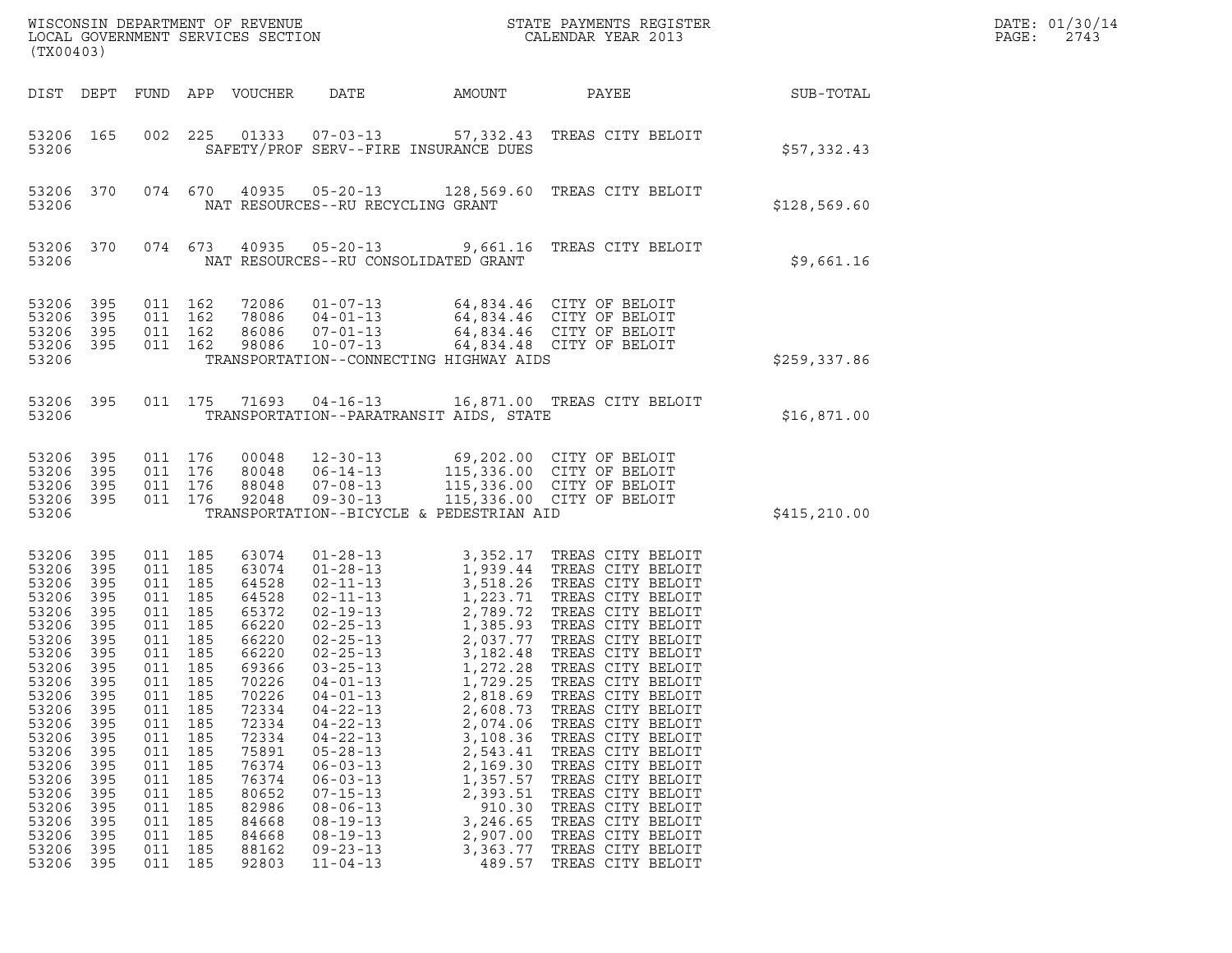| WISCONSIN DEPARTMENT OF REVENUE<br>LOCAL GOVERNMENT SERVICES SECTION<br>(TX00403) | STATE PAYMENTS REGISTER<br>CALENDAR YEAR 2013 | DATE: 01/30/14<br>PAGE:<br>2744 |
|-----------------------------------------------------------------------------------|-----------------------------------------------|---------------------------------|

| (TX00403)                                          |                                 |                                 |                                 |                                           |                                                                                                                           |                                                                                            |                                                                                                                                           |                |
|----------------------------------------------------|---------------------------------|---------------------------------|---------------------------------|-------------------------------------------|---------------------------------------------------------------------------------------------------------------------------|--------------------------------------------------------------------------------------------|-------------------------------------------------------------------------------------------------------------------------------------------|----------------|
| DIST                                               | DEPT                            | FUND APP                        |                                 | VOUCHER                                   | DATE                                                                                                                      | AMOUNT                                                                                     | PAYEE                                                                                                                                     | SUB-TOTAL      |
| 53206<br>53206<br>53206                            | 395<br>395                      | 011<br>011                      | 185<br>185                      | 94618<br>94618                            | $11 - 18 - 13$<br>$11 - 18 - 13$                                                                                          | 9,247.13<br>TRANSPORTATION--HIGHWAY SAFETY-FEDERAL                                         | 5,184.25 TREAS CITY BELOIT<br>TREAS CITY BELOIT                                                                                           | \$66,853.31    |
| 53206<br>53206<br>53206<br>53206<br>53206          | 395<br>395<br>395<br>395        | 011<br>011<br>011<br>011        | 191<br>191<br>191<br>191        | 71334<br>77334<br>85334<br>97334          | $01 - 07 - 13$<br>$04 - 01 - 13$<br>$07 - 01 - 13$<br>$10 - 07 - 13$                                                      | TRANSPORTATION--GENERAL TRANSP AIDS-GTA                                                    | 464,874.12 CITY OF BELOIT<br>464,874.12 CITY OF BELOIT<br>464,874.12 CITY OF BELOIT<br>464,874.15 CITY OF BELOIT                          | \$1,859,496.51 |
| 53206<br>53206                                     | 395                             | 011                             | 278                             | 93898                                     | $11 - 08 - 13$                                                                                                            | 82,607.62<br>TRANSPORTATION--LRIP/TRIP/MSIP GRANTS                                         | TREAS CITY BELOIT                                                                                                                         | \$82,607.62    |
| 53206<br>53206<br>53206<br>53206<br>53206<br>53206 | 435<br>435<br>435<br>435<br>435 | 005<br>005<br>005<br>005<br>005 | 000<br>000<br>000<br>000<br>000 | 90310<br>90314<br>90318<br>90321<br>90323 | $01 - 01 - 13$<br>$02 - 01 - 13$<br>$03 - 01 - 13$<br>$04 - 01 - 13$<br>$05 - 01 - 13$<br>HEALTH SERVICES--STATE/FED AIDS |                                                                                            | 27,200.00 CITY OF BELOIT<br>51,011.00 CITY OF BELOIT<br>105,015.00 CITY OF BELOIT<br>41,857.00 CITY OF BELOIT<br>27,103.00 CITY OF BELOIT | \$252,186.00   |
| 53206<br>53206                                     | 435                             | 005                             | 162                             | 01HSD                                     | $09 - 03 - 13$                                                                                                            | HS--AMBULANCE FUNDING ASSISTANCE GRANTS                                                    | 8,048.32 CITY BELOIT                                                                                                                      | \$8,048.32     |
| 53206<br>53206                                     | 435                             | 005                             | 163                             | 01LGS                                     | $11 - 18 - 13$                                                                                                            | HS--PREPAID MEDICAL TRANSPORT REIMBURSE                                                    | 73,200.00 CITY OF BELOIT                                                                                                                  | \$73,200.00    |
| 53206<br>53206                                     | 455                             | 002                             | 231                             | 00158                                     | $02 - 06 - 13$<br>JUSTICE--LAW ENFORCEMENT TRAINING                                                                       | 11,040.00                                                                                  | TREAS CITY BELOIT                                                                                                                         | \$11,040.00    |
| 53206<br>53206                                     | 465                             | 002                             | 350                             | 00293                                     | $10 - 11 - 13$                                                                                                            | 20,000.00<br>MILITARY AFFAIRS--HOMELAND SEC GRANT                                          | TREAS CITY BELOIT                                                                                                                         | \$20,000.00    |
| 53206<br>53206<br>53206                            | 505<br>505                      | 002<br>002                      | 620<br>620                      | 07344<br>10184                            | $03 - 06 - 13$<br>$05 - 31 - 13$                                                                                          | DOA--LAW ENFRCMNT OFICER SUPPMNTL GRANTS                                                   | 60,717.00 TREAS CITY BELOIT<br>60,717.00 TREAS CITY BELOIT                                                                                | \$121,434.00   |
| 53206<br>53206<br>53206<br>53206<br>53206<br>53206 | 505<br>505<br>505<br>505<br>505 | 002<br>002<br>002<br>002<br>002 | 645<br>645<br>645<br>645<br>645 | 06056<br>06802<br>09697<br>10038<br>10911 | $01 - 24 - 13$<br>$02 - 20 - 13$<br>$05 - 21 - 13$<br>$05 - 23 - 13$<br>$06 - 19 - 13$                                    | 119.97<br>119.97<br>39.99<br>82.22<br>6,000.00<br>DOA-JUSTICE ASSISTANCE-AID TO NON-PROFIT | TREAS CITY BELOIT<br>TREAS CITY BELOIT<br>TREAS CITY BELOIT<br>TREAS CITY BELOIT<br>TREAS CITY BELOIT                                     | \$6,362.15     |

53206 505 002 650 06400 01-29-13 8,931.00 TREAS CITY BELOIT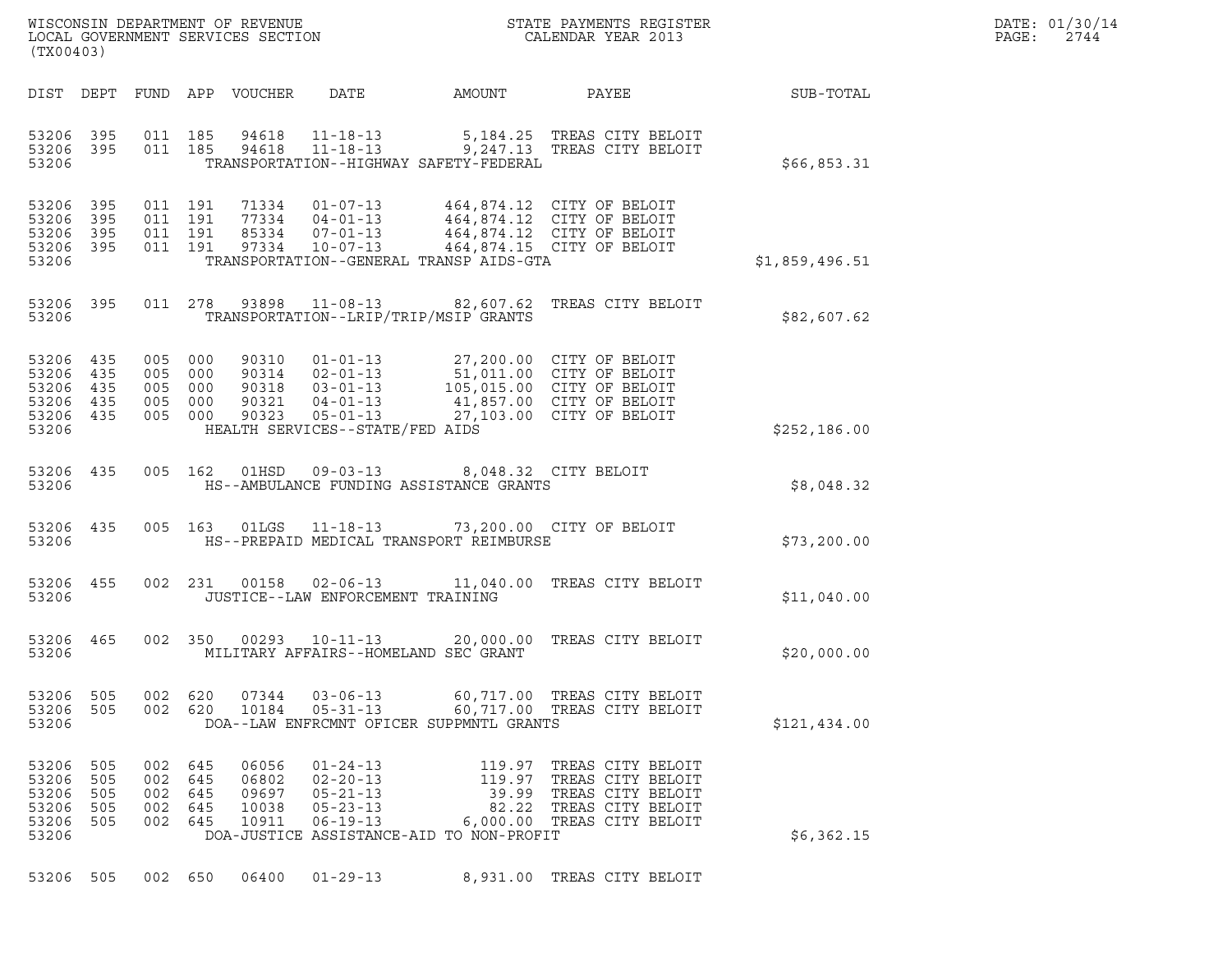| DATE: | 01/30/14 |
|-------|----------|
| PAGE: | 2745     |

WISCONSIN DEPARTMENT OF REVENUE<br>LOCAL GOVERNMENT SERVICES SECTION STATE PAYMENTS REGISTER SECONDER SERVICES OF SERVICES SECTION WISCONSIN DEPARTMENT OF REVENUE<br>LOCAL GOVERNMENT SERVICES SECTION FOR THE STATE PAYMENTS REGISTER FOR THE PAGE: 2745<br>(TX00403) (TX00403)

| STATE PAYMENTS REGISTER |                    |  |  |
|-------------------------|--------------------|--|--|
|                         | CALENDAR YEAR 2013 |  |  |

| (TX00403)                                                                                                                                                                                                                                                                                                                                                                                                                                                                                                                                                                                                                                                                                                                                                                                             |                                                                                                                                                                                                                                                                                                                                              |                                                                                                                                                                                                                                                                                                                                              |                                                                                                                                                                                                                                                                                                                                                                                                                                              |                                                                                                                                                                                |                                                                                              |                                                                                                                                                                      |              |
|-------------------------------------------------------------------------------------------------------------------------------------------------------------------------------------------------------------------------------------------------------------------------------------------------------------------------------------------------------------------------------------------------------------------------------------------------------------------------------------------------------------------------------------------------------------------------------------------------------------------------------------------------------------------------------------------------------------------------------------------------------------------------------------------------------|----------------------------------------------------------------------------------------------------------------------------------------------------------------------------------------------------------------------------------------------------------------------------------------------------------------------------------------------|----------------------------------------------------------------------------------------------------------------------------------------------------------------------------------------------------------------------------------------------------------------------------------------------------------------------------------------------|----------------------------------------------------------------------------------------------------------------------------------------------------------------------------------------------------------------------------------------------------------------------------------------------------------------------------------------------------------------------------------------------------------------------------------------------|--------------------------------------------------------------------------------------------------------------------------------------------------------------------------------|----------------------------------------------------------------------------------------------|----------------------------------------------------------------------------------------------------------------------------------------------------------------------|--------------|
| DIST<br>DEPT                                                                                                                                                                                                                                                                                                                                                                                                                                                                                                                                                                                                                                                                                                                                                                                          | FUND                                                                                                                                                                                                                                                                                                                                         | APP                                                                                                                                                                                                                                                                                                                                          | VOUCHER                                                                                                                                                                                                                                                                                                                                                                                                                                      | DATE                                                                                                                                                                           | AMOUNT                                                                                       | PAYEE                                                                                                                                                                | SUB-TOTAL    |
| 53206<br>505<br>53206                                                                                                                                                                                                                                                                                                                                                                                                                                                                                                                                                                                                                                                                                                                                                                                 | 002                                                                                                                                                                                                                                                                                                                                          | 650                                                                                                                                                                                                                                                                                                                                          | 06400                                                                                                                                                                                                                                                                                                                                                                                                                                        |                                                                                                                                                                                | DOA--JUSTICE-ASSISTANCE-FEDERAL ARRA FDS                                                     | 01-29-13 1,360.00 TREAS CITY BELOIT                                                                                                                                  | \$10, 291.00 |
| 53206<br>505<br>505<br>53206<br>53206<br>505<br>53206<br>505<br>53206<br>505<br>505<br>53206<br>53206<br>505<br>53206<br>505<br>53206<br>505<br>53206<br>505<br>53206<br>505<br>53206<br>505<br>53206<br>505<br>53206<br>505<br>53206<br>505<br>53206<br>505<br>53206<br>505<br>53206<br>505<br>53206<br>505<br>53206<br>505<br>53206<br>505<br>53206<br>505<br>53206<br>505<br>53206<br>505<br>53206<br>505<br>53206<br>505<br>53206<br>505<br>53206<br>505<br>53206<br>505<br>53206<br>505<br>53206<br>505<br>53206<br>505<br>53206<br>505<br>53206<br>505<br>53206<br>505<br>53206<br>505<br>53206<br>505<br>53206<br>505<br>53206<br>505<br>53206<br>505<br>53206<br>505<br>53206<br>505<br>53206<br>505<br>53206<br>505<br>53206<br>505<br>53206<br>505<br>53206<br>505<br>53206<br>505<br>53206 | 002<br>002<br>002<br>002<br>002<br>002<br>002<br>002<br>002<br>002<br>002<br>002<br>002<br>002<br>002<br>002<br>002<br>002<br>002<br>002<br>002<br>002<br>002<br>002<br>002<br>002<br>002<br>002<br>002<br>002<br>002<br>002<br>002<br>002<br>002<br>002<br>002<br>002<br>002<br>002<br>002<br>002<br>002<br>002<br>002<br>002<br>002<br>002 | 745<br>745<br>745<br>745<br>745<br>745<br>745<br>745<br>745<br>745<br>745<br>745<br>745<br>745<br>745<br>745<br>745<br>745<br>745<br>745<br>745<br>745<br>745<br>745<br>745<br>745<br>745<br>745<br>745<br>745<br>745<br>745<br>745<br>745<br>745<br>745<br>745<br>745<br>745<br>745<br>745<br>745<br>745<br>745<br>745<br>745<br>745<br>745 | 01888<br>01888<br>01888<br>01888<br>01888<br>01888<br>01888<br>01888<br>01888<br>01888<br>01888<br>01888<br>01888<br>01888<br>01888<br>01888<br>01891<br>01891<br>01891<br>01891<br>01891<br>01891<br>03132<br>03132<br>03375<br>03375<br>03375<br>05607<br>05607<br>05607<br>05607<br>05607<br>05607<br>05607<br>05607<br>05607<br>05607<br>06552<br>06552<br>08528<br>08528<br>08528<br>08528<br>08528<br>08528<br>08528<br>08528<br>08528 | $03 - 22 - 13$<br>$03 - 22 - 13$<br>$03 - 22 - 13$<br>$03 - 22 - 13$<br>$03 - 22 - 13$<br>$03 - 22 - 13$<br>$03 - 22 - 13$<br>$03 - 22 - 13$<br>DOA--HOUSING ASSISTANCE GRANTS | 515.00<br>1,432.00<br>2,198.00<br>3,016.00<br>2,322.00<br>27,930.00<br>35,500.00<br>2,774.00 | TREAS CITY BELOIT<br>TREAS CITY BELOIT<br>TREAS CITY BELOIT<br>TREAS CITY BELOIT<br>TREAS CITY BELOIT<br>TREAS CITY BELOIT<br>TREAS CITY BELOIT<br>TREAS CITY BELOIT | \$773,342.00 |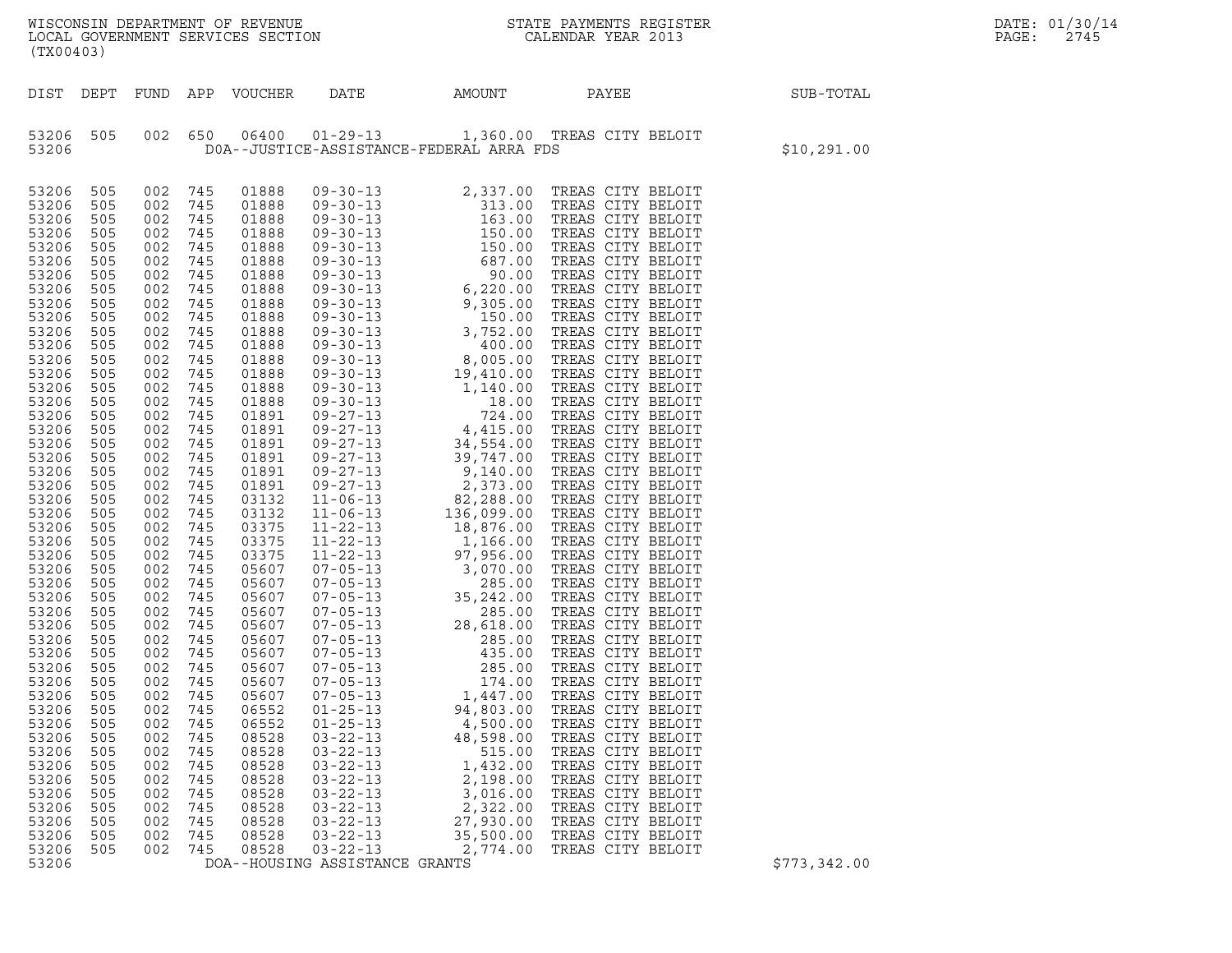|       | DATE: 01/30/14 |
|-------|----------------|
| PAGE: | 2746           |

WISCONSIN DEPARTMENT OF REVENUE<br>LOCAL GOVERNMENT SERVICES SECTION STATE PAYMENTS REGISTER SECONDER STATE PASS: 2746 WISCONSIN DEPARTMENT OF REVENUE CONSUMIC STATE PAYMENTS REGISTER LOCAL GOVERNMENT SERVICES SECTION (TX00403)

|                 |                                                     |       |                         |               |                                                                    |                |            |            |            | (TX00403)               |
|-----------------|-----------------------------------------------------|-------|-------------------------|---------------|--------------------------------------------------------------------|----------------|------------|------------|------------|-------------------------|
| SUB-TOTAL       |                                                     | PAYEE |                         | AMOUNT        | DATE                                                               | VOUCHER        | APP        | FUND       | DEPT       | DIST                    |
| \$16,778,561.66 | 3,085,341.93 TREAS CITY BELOIT<br>TREAS CITY BELOIT |       |                         | 13,693,219.73 | $07 - 22 - 13$<br>$11 - 18 - 13$<br>REVENUE--STATE SHARED REVENUES | 44281<br>81384 | 105<br>105 | 002<br>002 | 835<br>835 | 53206<br>53206<br>53206 |
| \$349,467.00    | TREAS CITY BELOIT<br>TREAS CITY BELOIT              |       | 59,553.00<br>289,914.00 |               | $07 - 22 - 13$<br>$07 - 22 - 13$<br>REVENUE--EXEMPT COMPUTER AID   | 03206<br>05278 | 109<br>109 | 002<br>002 | 835<br>835 | 53206<br>53206<br>53206 |
| \$2,888,744.12  | 864,466.63 TREAS CITY BELOIT                        |       |                         |               | $07 - 22 - 13$<br>REVENUE-FIRST DOLLAR/SCHOOL LEVY CREDITS         | 10105<br>11105 | 302<br>302 | 002<br>002 | 835<br>835 | 53206<br>53206<br>53206 |
| \$18, 270.98    | 18,270.98 TREAS CITY BELOIT                         |       |                         |               | $02 - 01 - 13$<br>DOA-PAYMENT FOR MUNICIPAL SERVICES AID           | 00003          | 501        | 002        | 835        | 53206<br>53206          |
| \$733,708.64    | TREAS CITY BELOIT<br>TREAS CITY BELOIT              |       | 2,182.68<br>731,525.96  |               | $03 - 25 - 13$<br>$03 - 25 - 13$<br>REVENUE--LOTTERY CREDIT -      | 35835<br>37244 | 363<br>363 | 021<br>021 | 835<br>835 | 53206<br>53206<br>53206 |
| \$24,940,595.36 |                                                     |       |                         |               | DISTRICT TOTAL APPROPRIATIONS                                      |                |            |            |            | 53206                   |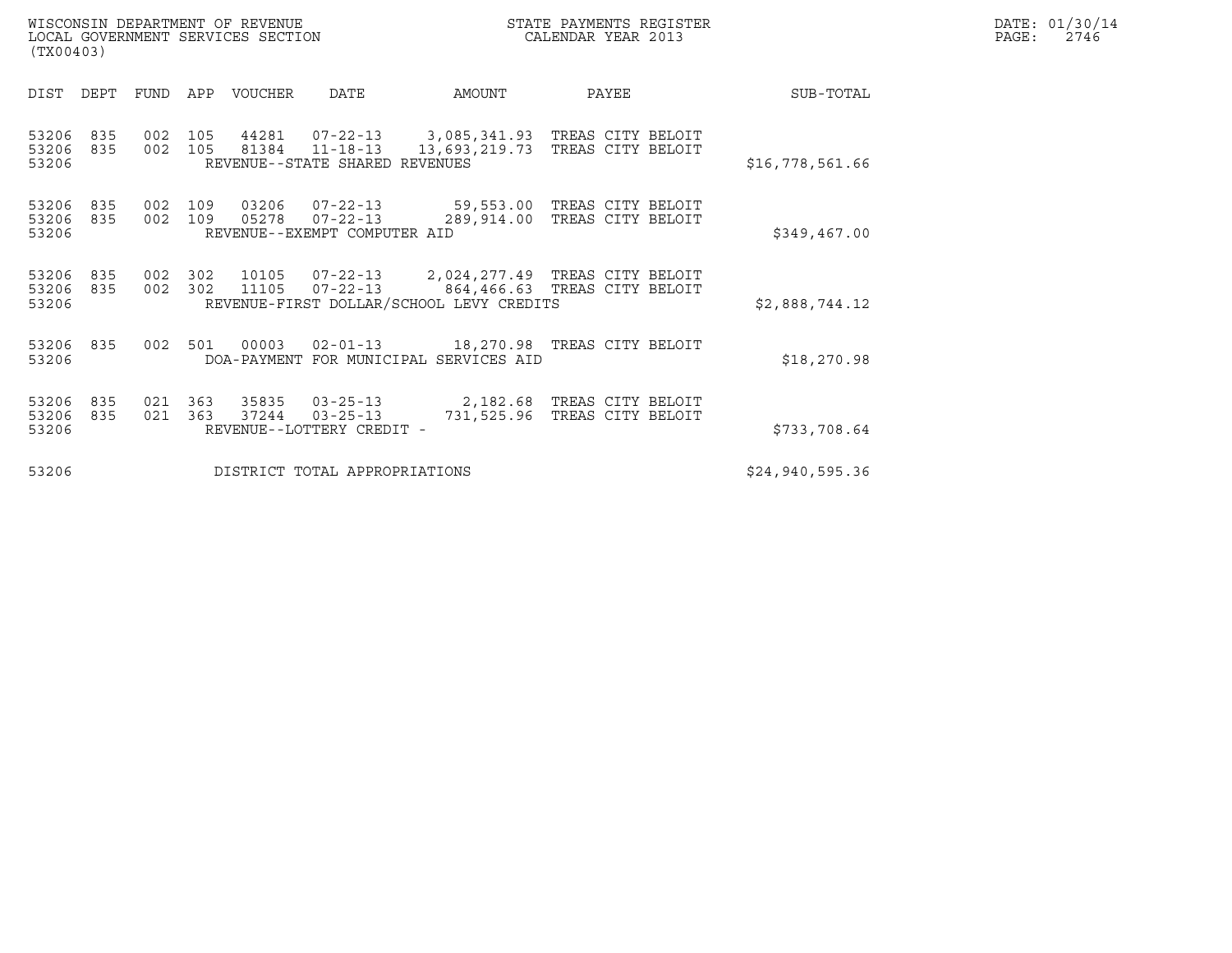| (TX00403)                                         |                   |                                          |                    | WISCONSIN DEPARTMENT OF REVENUE<br>LOCAL GOVERNMENT SERVICES SECTION |                                                                                               | DATE: 01/30/14<br>PAGE:<br>2747                                                                                                                     |                                                                  |              |  |
|---------------------------------------------------|-------------------|------------------------------------------|--------------------|----------------------------------------------------------------------|-----------------------------------------------------------------------------------------------|-----------------------------------------------------------------------------------------------------------------------------------------------------|------------------------------------------------------------------|--------------|--|
|                                                   |                   |                                          |                    | DIST DEPT FUND APP VOUCHER                                           | DATE                                                                                          | AMOUNT                                                                                                                                              | PAYEE                                                            | SUB-TOTAL    |  |
| 53221 165<br>53221                                |                   | 002 225                                  |                    |                                                                      |                                                                                               | SAFETY/PROF SERV--FIRE INSURANCE DUES                                                                                                               |                                                                  | \$11,907.85  |  |
| 53221 370<br>53221                                |                   |                                          |                    | 074 670 40936                                                        | NAT RESOURCES--RU RECYCLING GRANT                                                             | 05-20-13 16,368.01 TREAS CITY EDGERTON                                                                                                              |                                                                  | \$16,368.01  |  |
| 53221 395<br>53221<br>53221<br>53221 395<br>53221 | 395<br>395        | 011 162<br>011 162<br>011 162<br>011 162 |                    | 72087<br>86087<br>98087                                              | 78087 04-01-13<br>$07 - 01 - 13$<br>$10 - 07 - 13$                                            | 01-07-13 15,085.42 TREAS CITY EDGERTON<br>15,085.42 TREAS CITY EDGERTON<br>15,085.42 TREAS CITY EDGERTON<br>TRANSPORTATION--CONNECTING HIGHWAY AIDS | 15,085.42 TREAS CITY EDGERTON                                    | \$60,341.68  |  |
| 53221 395<br>53221<br>53221<br>53221 395<br>53221 | 395<br>395        | 011 177<br>011 177                       | 011 177<br>011 177 | 00049<br>80049<br>88049<br>92049                                     | 12-30-13<br>$06 - 14 - 13$<br>$07 - 08 - 13$<br>$09 - 30 - 13$<br>TRANSPORTATION--TRANSIT AID | 1,733.00 TREAS CITY EDGERTON<br>2,888.00 TPEAS CITY TO CON                                                                                          | 2,888.00 TREAS CITY EDGERTON<br>2,888.00 TREAS CITY EDGERTON     | \$10,397.00  |  |
| 53221 395<br>53221<br>53221 395<br>53221          | - 395             | 011 182<br>011 182<br>011 182            |                    | 65993<br>84944<br>93262                                              | $08 - 21 - 13$<br>$11 - 06 - 13$                                                              | 02-22-13 4,389.00 TREAS CITY EDGERTON<br>TRANSPORTATION--TRANSIT AIDS-FEDERAL                                                                       | 11,696.00 TREAS CITY EDGERTON<br>5,558.00 TREAS CITY EDGERTON    | \$21,643.00  |  |
| 53221 395<br>53221<br>53221<br>53221<br>53221     | 395<br>395<br>395 | 011 191<br>011 191<br>011 191<br>011 191 |                    | 71335<br>77335<br>85335<br>97335                                     | $04 - 01 - 13$<br>$07 - 01 - 13$<br>$10 - 07 - 13$                                            | 01-07-13 53,337.60 TREAS CITY EDGERTON<br>53,337.60 TREAS CITY EDGERTON<br>TRANSPORTATION--GENERAL TRANSP AIDS-GTA                                  | 53,337.60 TREAS CITY EDGERTON<br>53,337.61 TREAS CITY EDGERTON   | \$213,350.41 |  |
| 53221 435<br>53221                                |                   | 005 162                                  |                    | 01HSD                                                                | $09 - 03 - 13$                                                                                | HS--AMBULANCE FUNDING ASSISTANCE GRANTS                                                                                                             | 5,247.06 TREAS CITY EDGERTON                                     | \$5,247.06   |  |
| 53221                                             |                   |                                          |                    |                                                                      | JUSTICE--LAW ENFORCEMENT TRAINING                                                             | 53221 455 002 231 00253 02-07-13 1,440.00 TREAS CITY EDGERTON                                                                                       |                                                                  | \$1,440.00   |  |
| 53221 505<br>53221                                |                   |                                          |                    |                                                                      | 002 743 05741 01-03-13<br>DOA--HOUSING ASSISTANCE GRANTS                                      |                                                                                                                                                     | 211,724.00 TREAS CITY EDGERTON                                   | \$211,724.00 |  |
| 53221 835<br>53221 835<br>53221                   |                   | 002 105                                  | 002 105            |                                                                      | 44282 07-22-13<br>81385 11-18-13<br>REVENUE--STATE SHARED REVENUES                            |                                                                                                                                                     | 180,080.67 TREAS CITY EDGERTON<br>637,973.00 TREAS CITY EDGERTON | \$818,053.67 |  |
| 53221 835                                         |                   |                                          | 002 109            |                                                                      | 03208 07-22-13                                                                                |                                                                                                                                                     | 4,107.00 TREAS CITY EDGERTON                                     |              |  |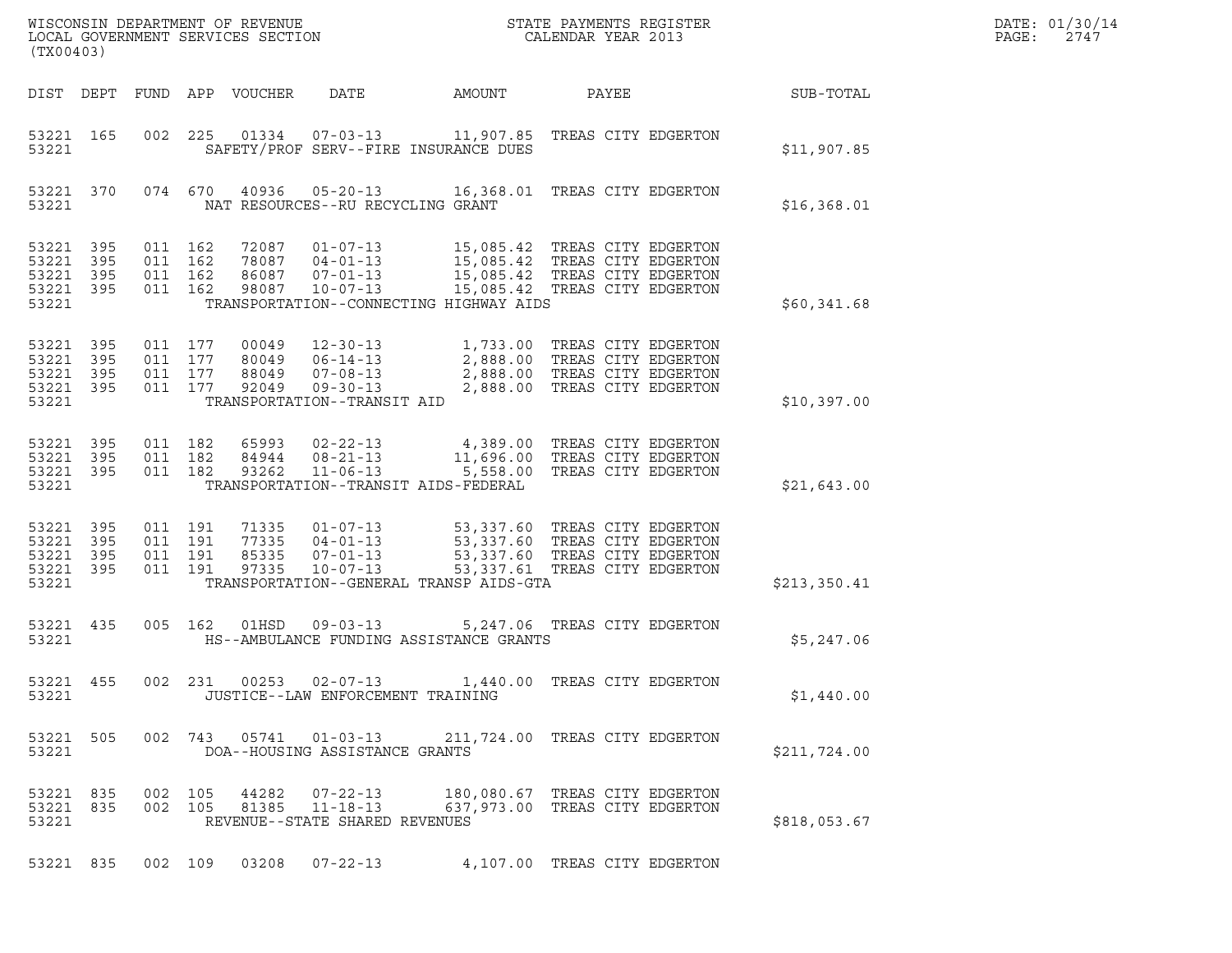| WISCONSIN DEPARTMENT OF REVENUE<br>LOCAL GOVERNMENT SERVICES SECTION<br>(TX00403) |            |            |            |                |                                                            |                    | STATE PAYMENTS REGISTER<br>CALENDAR YEAR 2013 |            | DATE: 01/30/14<br>PAGE:<br>2748 |
|-----------------------------------------------------------------------------------|------------|------------|------------|----------------|------------------------------------------------------------|--------------------|-----------------------------------------------|------------|---------------------------------|
| DIST                                                                              | DEPT       | FUND       | APP        | <b>VOUCHER</b> | DATE                                                       | AMOUNT             | PAYEE                                         | SUB-TOTAL  |                                 |
| 53221<br>53221<br>53221                                                           | 835<br>835 | 002<br>002 | 109<br>109 | 05078<br>05279 | $07 - 22 - 13$<br>07-22-13<br>REVENUE--EXEMPT COMPUTER AID | 917.00<br>4,174.00 | TREAS CITY EDGERTON<br>TREAS CITY EDGERTON    | \$9,198.00 |                                 |
| 53221                                                                             |            |            |            |                | DISTRICT TOTAL APPROPRIATIONS                              | \$1,379,670.68     |                                               |            |                                 |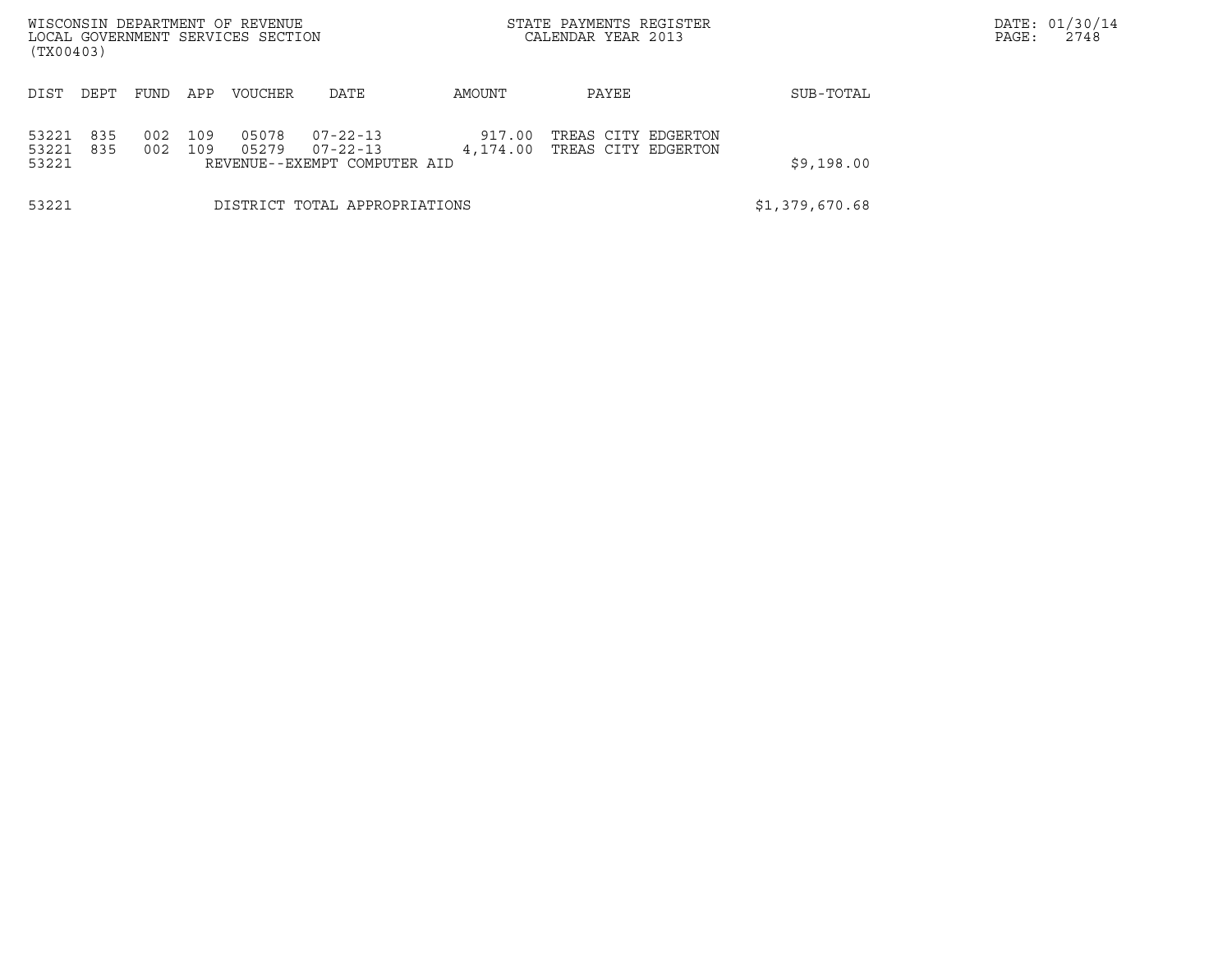| (TX00403)                                                 |     |                                          |         |       |                                                                               | $\tt WISCONSIM DEPARTMENT OF REVENUE$ $\tt WISCONSIMENTS REGISTER$<br>LOCAL GOVERNMENT SERVICES SECTION $\tt CALENDAR YEAR$ 2013                                                                 |              | DATE: 01/30/14<br>$\mathtt{PAGE:}$<br>2749 |
|-----------------------------------------------------------|-----|------------------------------------------|---------|-------|-------------------------------------------------------------------------------|--------------------------------------------------------------------------------------------------------------------------------------------------------------------------------------------------|--------------|--------------------------------------------|
|                                                           |     |                                          |         |       |                                                                               | DIST DEPT FUND APP VOUCHER DATE AMOUNT PAYEE                                                                                                                                                     | SUB-TOTAL    |                                            |
| 53222                                                     |     |                                          |         |       | SAFETY/PROF SERV--FIRE INSURANCE DUES                                         | 53222 165 002 225 01335 07-03-13 11,652.39 TREAS CITY EVANSVILLE                                                                                                                                 | \$11,652.39  |                                            |
| 53222                                                     |     |                                          |         |       | NAT RESOURCES--RU RECYCLING GRANT                                             | 53222 370 074 670 40937 05-20-13 17,122.05 TREAS CITY EVANSVILLE                                                                                                                                 | \$17, 122.05 |                                            |
| 53222 395<br>53222 395<br>53222 395<br>53222 395<br>53222 |     | 011 162<br>011 162<br>011 162<br>011 162 |         |       | TRANSPORTATION--CONNECTING HIGHWAY AIDS                                       | 72088  01-07-13  7,708.57  CITY OF EVANSVILLE<br>78088  04-01-13  7,708.57  CITY OF EVANSVILLE<br>86088  07-01-13  7,708.57  CITY OF EVANSVILLE<br>98088  10-07-13  7,708.57  CITY OF EVANSVILLE | \$30,834.28  |                                            |
| 53222 395<br>53222<br>53222 395<br>53222 395<br>53222     | 395 | 011 191<br>011 191<br>011 191<br>011 191 |         |       | TRANSPORTATION--GENERAL TRANSP AIDS-GTA                                       | 71336 01-07-13 63,287.96 CITY OF EVANSVILLE<br>77336 04-01-13 63,287.96 CITY OF EVANSVILLE<br>85336 07-01-13 63,287.96 CITY OF EVANSVILLE<br>97336 10-07-13 63,287.97 CITY OF EVANSVILLE         | \$253,151.85 |                                            |
| 53222                                                     |     |                                          |         |       | HS--AMBULANCE FUNDING ASSISTANCE GRANTS                                       | 53222 435 005 162 01HSD 09-03-13 4,946.71 CITY EVANSVILLE                                                                                                                                        | \$4,946.71   |                                            |
| 53222 435<br>53222                                        |     |                                          |         |       | HS--PREPAID MEDICAL TRANSPORT REIMBURSE                                       | 005 163 01LGS 11-18-13 4,500.00 EVANSVILLE EMERGENCY MEDICAL                                                                                                                                     | \$4,500.00   |                                            |
| 53222 455<br>53222                                        |     |                                          |         |       | JUSTICE--LAW ENFORCEMENT TRAINING                                             | 002 231 00263 02-07-13 1,600.00 TREAS CITY EVANSVILLE                                                                                                                                            | \$1,600.00   |                                            |
| 53222 835<br>53222                                        |     | 53222 835 002 105                        | 002 105 |       | 44283       07-22-13<br>81386      11-18-13<br>REVENUE--STATE SHARED REVENUES | 108,819.30 TREAS CITY EVANSVILLE<br>344,458.10 TREAS CITY EVANSVILLE                                                                                                                             | \$453,277.40 |                                            |
| 53222 835<br>53222 835<br>53222                           |     | 002 109                                  |         | 03209 | REVENUE--EXEMPT COMPUTER AID                                                  | 07-22-13 6,652.00 TREAS CITY EVANSVILLE<br>002 109 05280 07-22-13 5,294.00 TREAS CITY EVANSVILLE                                                                                                 | \$11,946.00  |                                            |
| 53222                                                     |     |                                          |         |       | DISTRICT TOTAL APPROPRIATIONS                                                 |                                                                                                                                                                                                  | \$789,030.68 |                                            |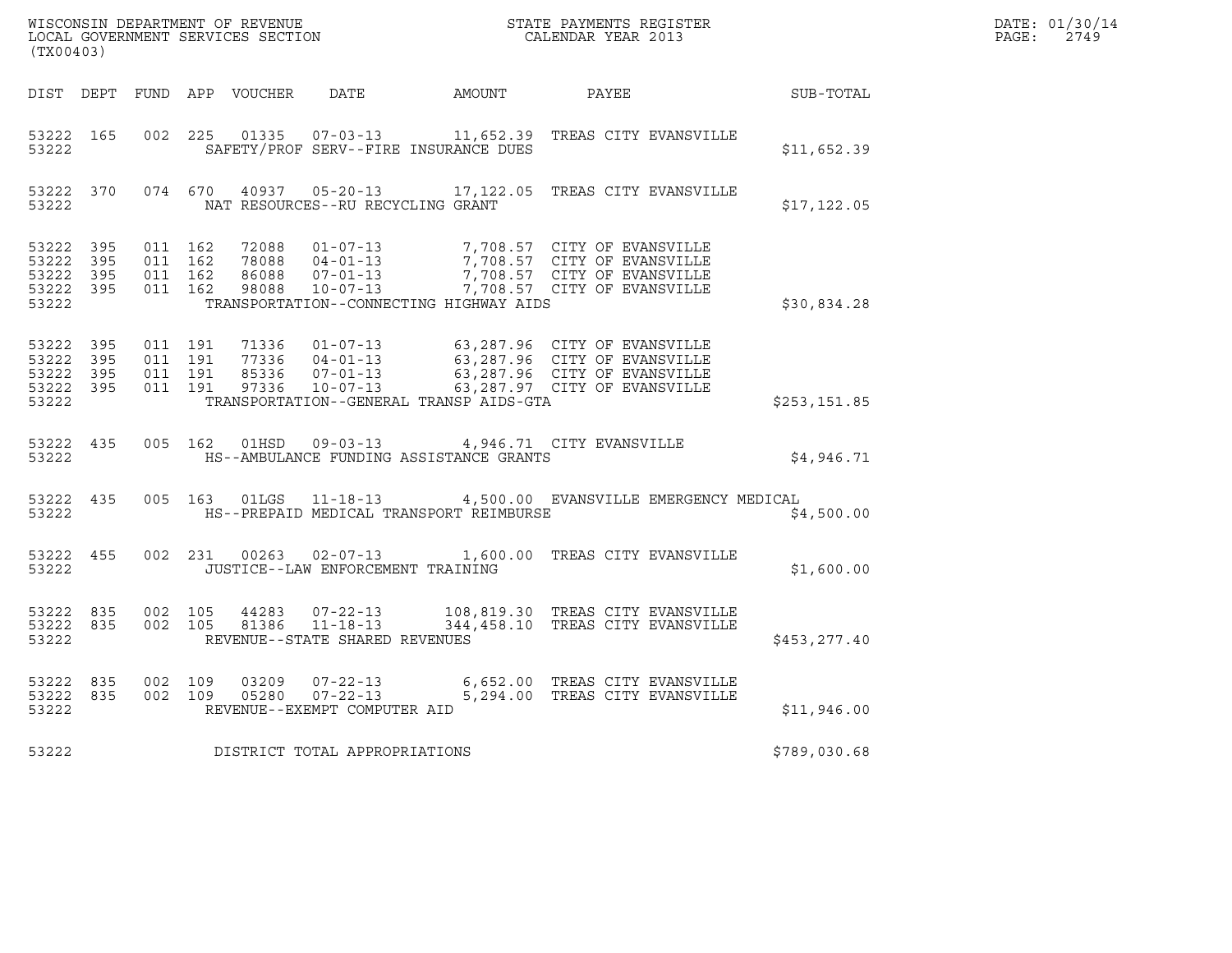| (TX00403)                                                                                                                                            |                                                                                                  |                                                                                                                          |                                                                                         |                                                                                                                                              |                                                                                                                                                                                                                                                                                              |                                                                                                                                                                                                           |                                                                                                                                                                                                                                                                                                                                                                                                                                |               | DATE: 01/30/14<br>$\mathtt{PAGE}$ :<br>2750 |
|------------------------------------------------------------------------------------------------------------------------------------------------------|--------------------------------------------------------------------------------------------------|--------------------------------------------------------------------------------------------------------------------------|-----------------------------------------------------------------------------------------|----------------------------------------------------------------------------------------------------------------------------------------------|----------------------------------------------------------------------------------------------------------------------------------------------------------------------------------------------------------------------------------------------------------------------------------------------|-----------------------------------------------------------------------------------------------------------------------------------------------------------------------------------------------------------|--------------------------------------------------------------------------------------------------------------------------------------------------------------------------------------------------------------------------------------------------------------------------------------------------------------------------------------------------------------------------------------------------------------------------------|---------------|---------------------------------------------|
|                                                                                                                                                      |                                                                                                  |                                                                                                                          |                                                                                         | DIST DEPT FUND APP VOUCHER                                                                                                                   | DATE                                                                                                                                                                                                                                                                                         | AMOUNT                                                                                                                                                                                                    | PAYEE                                                                                                                                                                                                                                                                                                                                                                                                                          | SUB-TOTAL     |                                             |
| 53241                                                                                                                                                | 53241 165                                                                                        |                                                                                                                          |                                                                                         |                                                                                                                                              | 002 225 01336 07-03-13                                                                                                                                                                                                                                                                       | SAFETY/PROF SERV--FIRE INSURANCE DUES                                                                                                                                                                     | 139,189.30 TREAS CITY JANESVILLE                                                                                                                                                                                                                                                                                                                                                                                               | \$139,189.30  |                                             |
| 53241                                                                                                                                                | 53241 370                                                                                        |                                                                                                                          |                                                                                         |                                                                                                                                              | 074 670 40938 05-20-13<br>NAT RESOURCES--RU RECYCLING GRANT                                                                                                                                                                                                                                  |                                                                                                                                                                                                           | 210,315.41 TREAS CITY JANESVILLE                                                                                                                                                                                                                                                                                                                                                                                               | \$210, 315.41 |                                             |
| 53241                                                                                                                                                | 53241 370                                                                                        |                                                                                                                          |                                                                                         |                                                                                                                                              | NAT RESOURCES--RU CONSOLIDATED GRANT                                                                                                                                                                                                                                                         |                                                                                                                                                                                                           | 074 673 40938 05-20-13 16,642.89 TREAS CITY JANESVILLE                                                                                                                                                                                                                                                                                                                                                                         | \$16,642.89   |                                             |
| 53241 395<br>53241 395<br>53241 395<br>53241 395<br>53241                                                                                            |                                                                                                  | 011 162<br>011 162<br>011 162<br>011 162                                                                                 |                                                                                         |                                                                                                                                              |                                                                                                                                                                                                                                                                                              | 72089  01-07-13  75,241.28  CITY OF JANESVILLE<br>78089 04-01-13<br>86089 07-01-13 75,241.28 CITY OF JANESVILLE<br>98089 10-07-13 75,241.28 CITY OF JANESVILLE<br>TRANSPORTATION--CONNECTING HIGHWAY AIDS | \$300, 965.12                                                                                                                                                                                                                                                                                                                                                                                                                  |               |                                             |
| 53241                                                                                                                                                | 53241 395                                                                                        | 011 175                                                                                                                  |                                                                                         | 71694                                                                                                                                        | $04 - 16 - 13$                                                                                                                                                                                                                                                                               | 25,318.00 TREAS CITY JANESVILLE<br>TRANSPORTATION--PARATRANSIT AIDS, STATE                                                                                                                                | \$25,318.00                                                                                                                                                                                                                                                                                                                                                                                                                    |               |                                             |
| 53241 395<br>53241 395<br>53241 395<br>53241 395<br>53241 395<br>53241                                                                               |                                                                                                  | 011 176<br>011 176<br>011 176<br>011 176                                                                                 | 011 176                                                                                 | 00050<br>80050<br>88050<br>91626<br>92050                                                                                                    | 12-30-13<br>06-14-13<br>07-08-13<br>10-23-13<br>09-30-13                                                                                                                                                                                                                                     | TRANSPORTATION--BICYCLE & PEDESTRIAN AID                                                                                                                                                                  | 116,403.00 CITY OF JANESVILLE<br>194,004.00 CITY OF JANESVILLE<br>194,005.00 CITY OF JANESVILLE<br>163,828.00 TREAS CITY JANESVILLE<br>194,005.00 CITY OF JANESVILLE                                                                                                                                                                                                                                                           | \$862, 245.00 |                                             |
| 53241 395<br>53241 395<br>53241 395<br>53241                                                                                                         |                                                                                                  | 011 182<br>011 182<br>011 182                                                                                            |                                                                                         | 61678<br>68612<br>96013                                                                                                                      | $01 - 14 - 13$<br>$03 - 19 - 13$<br>$12 - 04 - 13$                                                                                                                                                                                                                                           | TRANSPORTATION--TRANSIT AIDS-FEDERAL                                                                                                                                                                      | 35,411.51 TREAS CITY JANESVILLE<br>12,800.04 TREAS CITY JANESVILLE<br>96,670.00 TREAS CITY JANESVILLE                                                                                                                                                                                                                                                                                                                          | \$144,881.55  |                                             |
| 53241 395<br>53241 395<br>53241<br>53241<br>53241<br>53241<br>53241<br>53241<br>53241<br>53241<br>53241<br>53241<br>53241<br>53241<br>53241<br>53241 | 395<br>395<br>395<br>395<br>395<br>395<br>395<br>395<br>395<br>395<br>395<br>395<br>395<br>- 395 | 011 185<br>011 185<br>011<br>011<br>011<br>011<br>011<br>011<br>011<br>011<br>011<br>011<br>011<br>011<br>011<br>011 185 | 185<br>185<br>185<br>185<br>185<br>185<br>185<br>185<br>185<br>185<br>185<br>185<br>185 | 64529<br>64529<br>64529<br>64529<br>64529<br>64529<br>67012<br>67012<br>68464<br>68464<br>68464<br>69367<br>70227<br>70227<br>74403<br>74403 | $02 - 11 - 13$<br>$02 - 11 - 13$<br>$02 - 11 - 13$<br>$02 - 11 - 13$<br>$02 - 11 - 13$<br>$02 - 11 - 13$<br>$03 - 04 - 13$<br>$03 - 04 - 13$<br>$03 - 18 - 13$<br>$03 - 18 - 13$<br>$03 - 18 - 13$<br>$03 - 25 - 13$<br>$04 - 01 - 13$<br>$04 - 01 - 13$<br>$05 - 13 - 13$<br>$05 - 13 - 13$ | 2,608.75<br>2,022.73<br>1,889.34<br>2,021.70<br>1,084.06<br>281.00<br>2,793.60<br>2,408.78<br>2,699.69<br>2,632.82<br>2,689.65<br>2,564.37<br>2,340.10<br>2,096.37                                        | 1,839.90 TREAS CITY JANESVILLE<br>1,928.10 TREAS CITY JANESVILLE<br>TREAS CITY JANESVILLE<br>TREAS CITY JANESVILLE<br>TREAS CITY JANESVILLE<br>TREAS CITY JANESVILLE<br>TREAS CITY JANESVILLE<br>TREAS CITY JANESVILLE<br>TREAS CITY JANESVILLE<br>TREAS CITY JANESVILLE<br>TREAS CITY JANESVILLE<br>TREAS CITY JANESVILLE<br>TREAS CITY JANESVILLE<br>TREAS CITY JANESVILLE<br>TREAS CITY JANESVILLE<br>TREAS CITY JANESVILLE |               |                                             |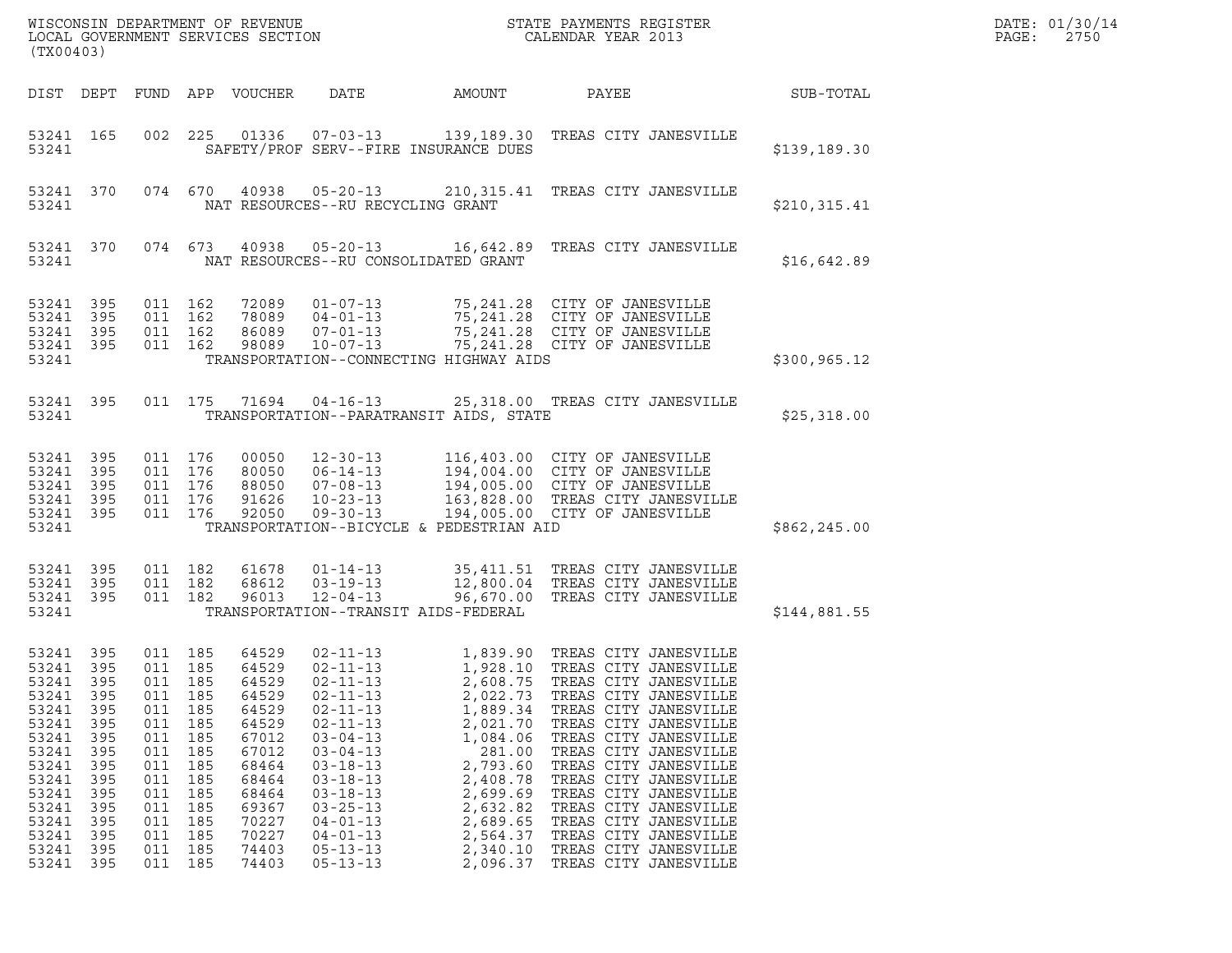| (TX00403)                                                                                                                                    |                                                                                                       |                                                                                                       |                                                                                                       |                                                                                                                                     |                                                                                                                                                                                                                                                                      |                                                                                                              |                                                                                                                                                                                                                                                                                                                                                                                                                                                      |                |  |
|----------------------------------------------------------------------------------------------------------------------------------------------|-------------------------------------------------------------------------------------------------------|-------------------------------------------------------------------------------------------------------|-------------------------------------------------------------------------------------------------------|-------------------------------------------------------------------------------------------------------------------------------------|----------------------------------------------------------------------------------------------------------------------------------------------------------------------------------------------------------------------------------------------------------------------|--------------------------------------------------------------------------------------------------------------|------------------------------------------------------------------------------------------------------------------------------------------------------------------------------------------------------------------------------------------------------------------------------------------------------------------------------------------------------------------------------------------------------------------------------------------------------|----------------|--|
| DIST                                                                                                                                         | DEPT                                                                                                  | FUND APP                                                                                              |                                                                                                       | VOUCHER                                                                                                                             | DATE                                                                                                                                                                                                                                                                 | <b>AMOUNT</b>                                                                                                | PAYEE                                                                                                                                                                                                                                                                                                                                                                                                                                                | SUB-TOTAL      |  |
| 53241<br>53241<br>53241<br>53241<br>53241<br>53241<br>53241<br>53241<br>53241<br>53241<br>53241<br>53241<br>53241<br>53241<br>53241<br>53241 | 395<br>395<br>395<br>395<br>395<br>395<br>395<br>395<br>395<br>395<br>395<br>395<br>395<br>395<br>395 | 011<br>011<br>011<br>011<br>011<br>011<br>011<br>011<br>011<br>011<br>011<br>011<br>011<br>011<br>011 | 185<br>185<br>185<br>185<br>185<br>185<br>185<br>185<br>185<br>185<br>185<br>185<br>185<br>185<br>185 | 74403<br>77011<br>77011<br>77011<br>80653<br>81601<br>86173<br>86173<br>90534<br>90534<br>92068<br>92068<br>92068<br>94619<br>94619 | $05 - 13 - 13$<br>$06 - 10 - 13$<br>$06 - 10 - 13$<br>$06 - 10 - 13$<br>$07 - 15 - 13$<br>$07 - 22 - 13$<br>$09 - 03 - 13$<br>$09 - 03 - 13$<br>$10 - 15 - 13$<br>$10 - 15 - 13$<br>$10 - 28 - 13$<br>$10 - 28 - 13$<br>$10 - 28 - 13$<br>$11 - 18 - 13$<br>11-18-13 | 2,057.56<br>381.94<br>3,079.97<br>3,167.41<br>3,234.17<br>5,871.64<br>TRANSPORTATION--HIGHWAY SAFETY-FEDERAL | TREAS CITY JANESVILLE<br>TREAS CITY JANESVILLE<br>TREAS CITY JANESVILLE<br>2,777.88 TREAS CITY JANESVILLE<br>6,041.48 TREAS CITY JANESVILLE<br>TREAS CITY JANESVILLE<br>TREAS CITY JANESVILLE<br>5,871.64 TREAS CITY JANESVILLE<br>856.50 TREAS CITY JANESVILLE<br>1,369.82 TREAS CITY JANESVILLE<br>2,381.62 TREAS CITY JANESVILLE<br>2,812.90 TREAS CITY JANESVILLE<br>2,510.14 TREAS CITY JANESVILLE<br>3,498.68 TREAS CITY JANESVILLE<br>2,030.0 | \$75,972.67    |  |
| 53241<br>53241<br>53241<br>53241<br>53241                                                                                                    | 395<br>395<br>395<br>395                                                                              | 011<br>011<br>011<br>011                                                                              | 191<br>191<br>191<br>191                                                                              | 71337<br>77337<br>85337<br>97337                                                                                                    | $01 - 07 - 13$<br>$04 - 01 - 13$<br>$07 - 01 - 13$<br>$10 - 07 - 13$                                                                                                                                                                                                 | TRANSPORTATION--GENERAL TRANSP AIDS-GTA                                                                      | 492,443.10 CITY OF JANESVILLE<br>492,443.10 CITY OF JANESVILLE<br>492,443.10 CITY OF JANESVILLE<br>492,443.11 CITY OF JANESVILLE                                                                                                                                                                                                                                                                                                                     | \$1,969,772.41 |  |
| 53241<br>53241<br>53241                                                                                                                      | 435<br>435                                                                                            | 005<br>005                                                                                            | 000<br>000                                                                                            | 90318<br>90325                                                                                                                      | $03 - 01 - 13$<br>$06 - 01 - 13$<br>HEALTH SERVICES--STATE/FED AIDS                                                                                                                                                                                                  |                                                                                                              | 122,950.00 CITY OF JANESVILLE<br>81,518.00 CITY OF JANESVILLE                                                                                                                                                                                                                                                                                                                                                                                        | \$204,468.00   |  |
| 53241<br>53241                                                                                                                               | 435                                                                                                   | 005                                                                                                   | 162                                                                                                   | 01HSD                                                                                                                               |                                                                                                                                                                                                                                                                      | HS--AMBULANCE FUNDING ASSISTANCE GRANTS                                                                      | 09-03-13 10,646.69 CITY JANESVILLE                                                                                                                                                                                                                                                                                                                                                                                                                   | \$10,646.69    |  |
| 53241<br>53241                                                                                                                               | 435                                                                                                   | 005                                                                                                   |                                                                                                       |                                                                                                                                     |                                                                                                                                                                                                                                                                      | HS--PREPAID MEDICAL TRANSPORT REIMBURSE                                                                      | 163 01LGS  11-18-13  130,900.00 JANESVILLE FIRE DEPT                                                                                                                                                                                                                                                                                                                                                                                                 | \$130,900.00   |  |
| 53241<br>53241<br>53241                                                                                                                      | 455<br>455                                                                                            | 002<br>002                                                                                            | 231<br>231                                                                                            | 00334<br>00772                                                                                                                      | $02 - 08 - 13$<br>$05 - 22 - 13$<br>JUSTICE--LAW ENFORCEMENT TRAINING                                                                                                                                                                                                | 371.28                                                                                                       | 15,200.00 TREAS CITY JANESVILLE<br>TREAS CITY JANESVILLE                                                                                                                                                                                                                                                                                                                                                                                             | \$15,571.28    |  |
| 53241<br>53241                                                                                                                               | 455                                                                                                   | 002                                                                                                   | 251                                                                                                   | 00154                                                                                                                               | $09 - 30 - 13$                                                                                                                                                                                                                                                       | 6,751.80<br>JUSTICE--TRUANCY PROGRAM-GRANT FUNDS                                                             | TREAS CITY JANESVILLE                                                                                                                                                                                                                                                                                                                                                                                                                                | \$6,751.80     |  |
| 53241 505<br>53241 505<br>53241                                                                                                              |                                                                                                       |                                                                                                       | 002 643<br>002 643                                                                                    | 07929                                                                                                                               | $03 - 25 - 13$                                                                                                                                                                                                                                                       | DOA--JUSTICE ASSISTANCE FEDERAL FUNDS                                                                        | 9,675.78 TREAS CITY JANESVILLE<br>10509  06-06-13  13,728.00 TREAS CITY JANESVILLE                                                                                                                                                                                                                                                                                                                                                                   | \$23,403.78    |  |
| 53241 505                                                                                                                                    |                                                                                                       |                                                                                                       | 002 645                                                                                               | 11895                                                                                                                               | $07 - 12 - 13$                                                                                                                                                                                                                                                       |                                                                                                              | 7,207.23 TREAS CITY JANESVILLE                                                                                                                                                                                                                                                                                                                                                                                                                       |                |  |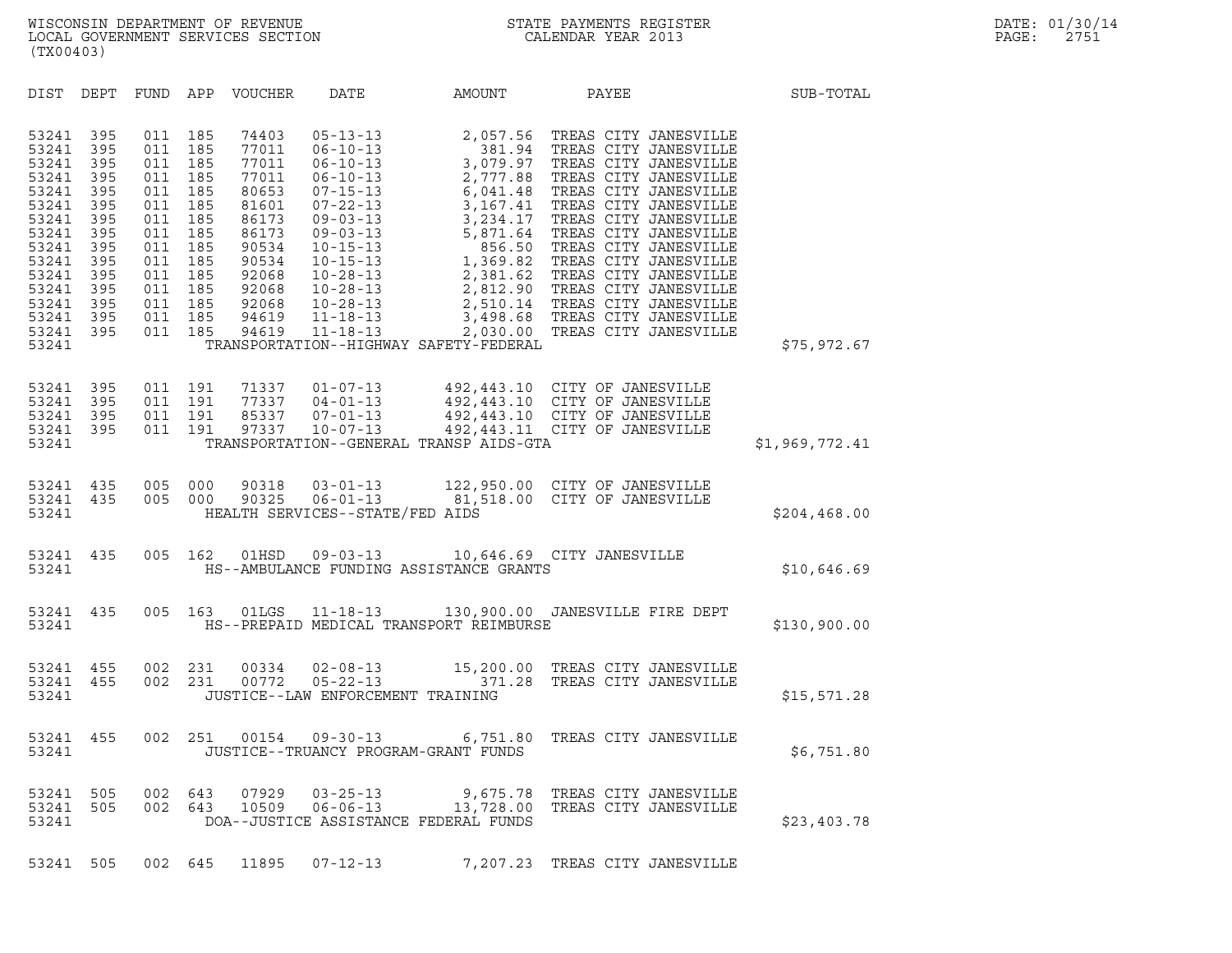| WISCONSIN DEPARTMENT OF REVENUE   | STATE PAYMENTS REGISTER | DATE: 01/30/14 |
|-----------------------------------|-------------------------|----------------|
| LOCAL GOVERNMENT SERVICES SECTION | CALENDAR YEAR 2013      | 2752<br>PAGE:  |

| (TX00403)                       |                                                                                                                                                                    |            | DATE: 01/30/14<br>PAGE:<br>2752 |  |
|---------------------------------|--------------------------------------------------------------------------------------------------------------------------------------------------------------------|------------|---------------------------------|--|
|                                 | DIST DEPT FUND APP VOUCHER  DATE           AMOUNT           PAYEE                                                                                                  |            | SUB-TOTAL                       |  |
|                                 | 53241 DOA-JUSTICE ASSISTANCE-AID TO NON-PROFIT                                                                                                                     | \$7,207.23 |                                 |  |
| 53241 835<br>53241 835<br>53241 | 002 105 44284 07-22-13 1,493,427.27 TREAS CITY JANESVILLE<br>002 105 81387 11-18-13 3,492,082.87 TREAS CITY JANESVILLE<br>REVENUE--STATE SHARED REVENUES           |            | \$4,985,510.14                  |  |
| 53241 835<br>53241 835<br>53241 | 002 109  03210  07-22-13  136,754.00 TREAS CITY JANESVILLE<br>002  109  05281  07-22-13  159,314.00 TREAS CITY JANESVILLE<br>REVENUE--EXEMPT COMPUTER AID          |            | \$296,068.00                    |  |
| 53241 835<br>53241 835<br>53241 | 002 302 10106 07-22-13 5,848,180.72 TREAS CITY JANESVILLE<br>002 302 11106 07-22-13 1,431,310.85 TREAS CITY JANESVILLE<br>REVENUE-FIRST DOLLAR/SCHOOL LEVY CREDITS |            | \$7,279,491.57                  |  |
| 53241 835<br>53241              | 002 501 00003 02-01-13 133,104.53 TREAS CITY JANESVILLE<br>DOA-PAYMENT FOR MUNICIPAL SERVICES AID                                                                  |            | \$133, 104.53                   |  |
| 53241 835<br>53241 835<br>53241 | 021 363 35836 03-25-13 16,717.51 TREAS CITY JANESVILLE<br>021 363 37245 03-25-13 1,476,854.28 TREAS CITY JANESVILLE<br>REVENUE--LOTTERY CREDIT -                   |            | \$1,493,571.79                  |  |
| 53241 855<br>53241              | 011 461 01DOT 12-20-13 5,136.91 TREAS CITY JANESVILLE<br>REVENUE--RAIL TERMINAL TAX DISTRIBUTION                                                                   |            | \$5,136.91                      |  |
| 53241                           | DISTRICT TOTAL APPROPRIATIONS                                                                                                                                      |            | \$18,337,134.07                 |  |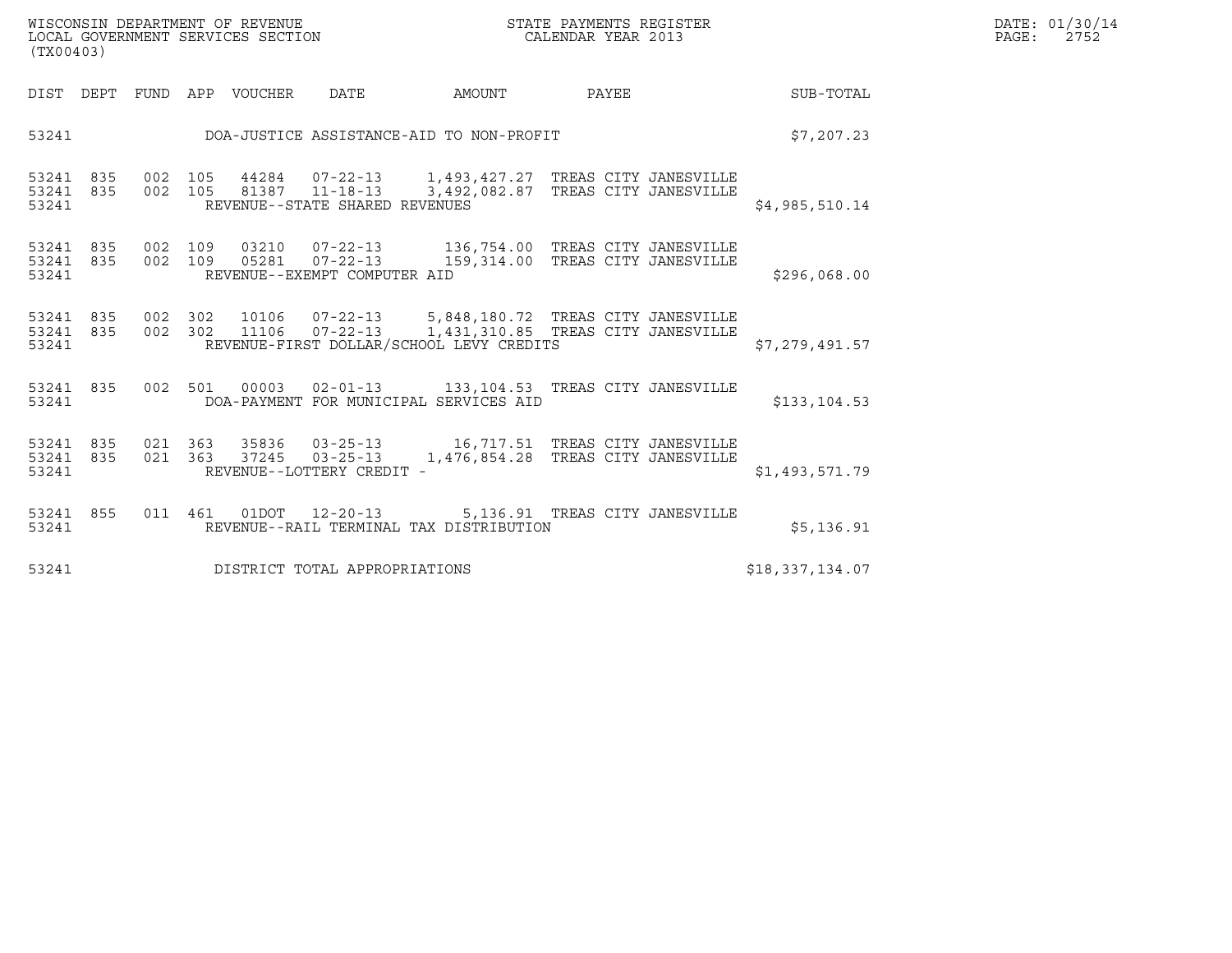| (TX00403)                                                 |  |                                          |         |                            |                                                  |                                                                                                                                     |                                                                                                                                                  |              | DATE: 01/30/14<br>PAGE:<br>2753 |
|-----------------------------------------------------------|--|------------------------------------------|---------|----------------------------|--------------------------------------------------|-------------------------------------------------------------------------------------------------------------------------------------|--------------------------------------------------------------------------------------------------------------------------------------------------|--------------|---------------------------------|
|                                                           |  |                                          |         | DIST DEPT FUND APP VOUCHER | DATE                                             | AMOUNT                                                                                                                              | PAYEE                                                                                                                                            | SUB-TOTAL    |                                 |
| 53257 165<br>53257                                        |  |                                          | 002 225 |                            |                                                  | SAFETY/PROF SERV--FIRE INSURANCE DUES                                                                                               | 01337  07-03-13  12,964.47  TREAS CITY MILTON                                                                                                    | \$12,964.47  |                                 |
| 53257 370<br>53257                                        |  |                                          |         |                            |                                                  | NAT RESOURCES--AIDS IN LIEU OF TAXES                                                                                                | 012 579 18792 04-15-13 1.54 TREAS CITY MILTON                                                                                                    | \$1.54       |                                 |
| 53257 370<br>53257                                        |  |                                          |         |                            | NAT RESOURCES--RU RECYCLING GRANT                |                                                                                                                                     | 074 670 40939 05-20-13 20,898.77 TREAS CITY MILTON                                                                                               | \$20,898.77  |                                 |
| 53257 395<br>53257 395<br>53257 395<br>53257 395<br>53257 |  | 011 162<br>011 162<br>011 162<br>011 162 |         | 98090                      | 86090 07-01-13<br>10-07-13                       | TRANSPORTATION--CONNECTING HIGHWAY AIDS                                                                                             | 72090  01-07-13  11,815.59  CITY OF MILTON<br>78090  04-01-13  11,815.59  CITY OF MILTON<br>11,815.59 CITY OF MILTON<br>11,815.62 CITY OF MILTON | \$47,262.39  |                                 |
| 53257 395<br>53257                                        |  | 011 185                                  |         | 72335                      | $04 - 22 - 13$                                   | TRANSPORTATION--HIGHWAY SAFETY-FEDERAL                                                                                              | 4,000.00 TREAS CITY MILTON                                                                                                                       | \$4,000.00   |                                 |
| 53257 395<br>53257 395<br>53257 395<br>53257 395<br>53257 |  | 011 191<br>011 191<br>011 191<br>011 191 |         | 97338                      | $10 - 07 - 13$                                   | 71338  01-07-13  89,238.72  CITY OF MILTON<br>77338  04-01-13  89,238.72  CITY OF MILTON<br>TRANSPORTATION--GENERAL TRANSP AIDS-GTA | 77338 04-01-13 89, 238. 72 CITY OF MILTON<br>85338 07-01-13 89, 238. 72 CITY OF MILTON<br>89,238.73 CITY OF MILTON                               | \$356,954.89 |                                 |
| 53257 395<br>53257 395<br>53257                           |  | 011 278<br>011 278                       |         | 74504<br>98361             | $05 - 09 - 13$<br>$12 - 30 - 13$                 | TRANSPORTATION--LRIP/TRIP/MSIP GRANTS                                                                                               | 6,000.00 TREAS CITY MILTON<br>12,313.95 TREAS CITY MILTON                                                                                        | \$18,313.95  |                                 |
| 53257 435<br>53257                                        |  | 005 162                                  |         | 01HSD                      | $09 - 03 - 13$                                   | HS--AMBULANCE FUNDING ASSISTANCE GRANTS                                                                                             | 5,182.81 TOWN MILTON                                                                                                                             | \$5,182.81   |                                 |
| 53257 435<br>53257                                        |  |                                          |         |                            |                                                  | HS--PREPAID MEDICAL TRANSPORT REIMBURSE                                                                                             | 005 163 01LGS 11-18-13 8,200.00 MILTON TOWNSHIP FIRE                                                                                             | \$8,200.00   |                                 |
| 53257 455<br>53257                                        |  |                                          |         |                            | JUSTICE--LAW ENFORCEMENT TRAINING                |                                                                                                                                     | 002 231 00415 02-12-13 1,920.00 TREAS CITY MILTON                                                                                                | \$1,920.00   |                                 |
| 53257 835<br>53257 835<br>53257                           |  | 002 105<br>002 105                       |         |                            | 81388 11-18-13<br>REVENUE--STATE SHARED REVENUES |                                                                                                                                     | 44285  07-22-13   161,835.45   TREAS CITY MILTON<br>496,812.99 TREAS CITY MILTON                                                                 | \$658,648.44 |                                 |
| 53257 835                                                 |  |                                          |         |                            | 002 109 03211 07-22-13                           |                                                                                                                                     | 4,431.00 TREAS CITY MILTON                                                                                                                       |              |                                 |